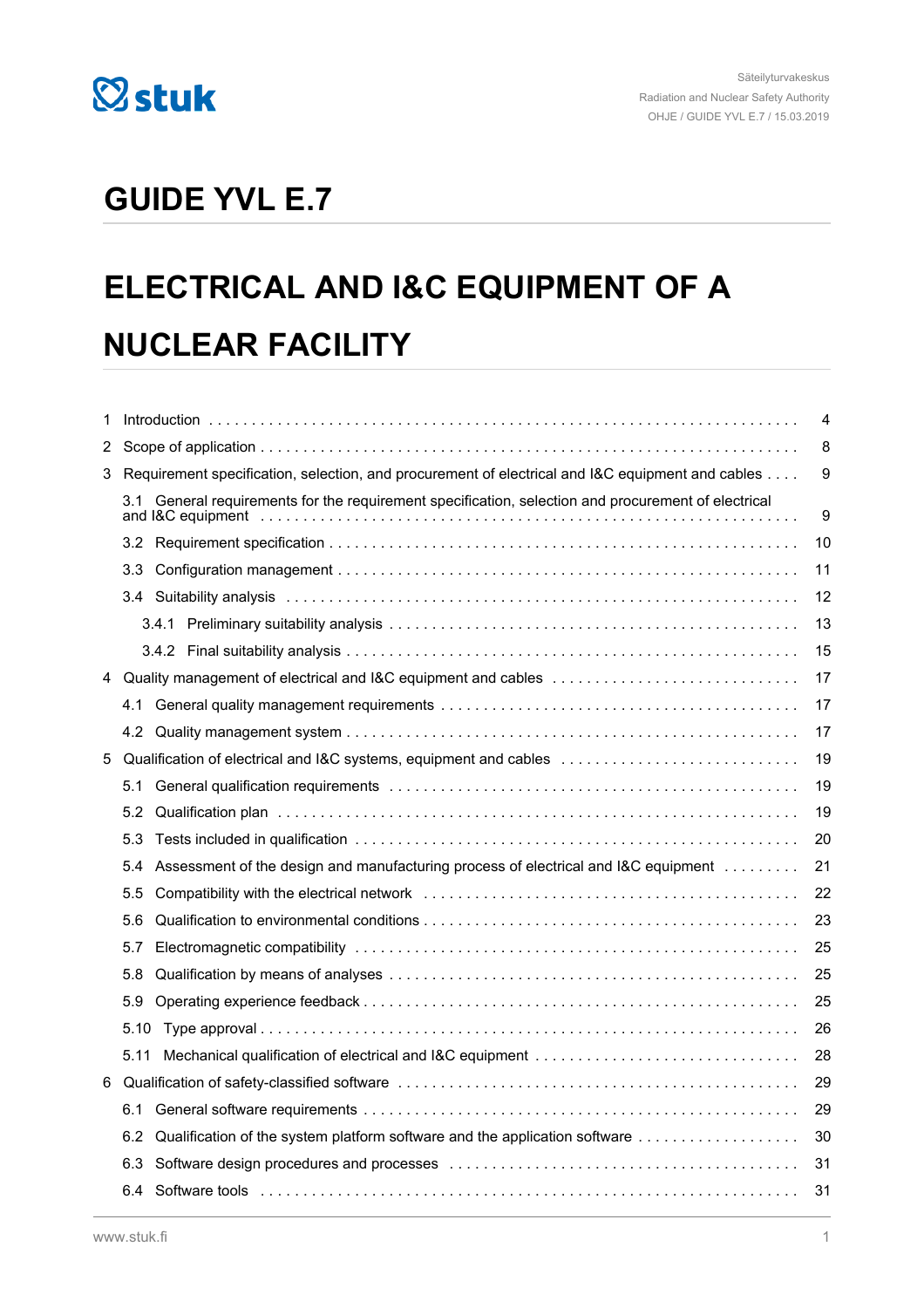

|                | 6.5  | Existing software with the contract of the contract of the contract of the contract of the contract of the contract of the contract of the contract of the contract of the contract of the contract of the contract of the con | 32 |  |  |
|----------------|------|--------------------------------------------------------------------------------------------------------------------------------------------------------------------------------------------------------------------------------|----|--|--|
|                | 6.6  |                                                                                                                                                                                                                                | 32 |  |  |
| $\overline{7}$ |      |                                                                                                                                                                                                                                | 34 |  |  |
|                | 7.1  | General requirements for receiving, installation and commissioning                                                                                                                                                             | 34 |  |  |
|                | 7.2  |                                                                                                                                                                                                                                | 34 |  |  |
|                | 7.3  |                                                                                                                                                                                                                                | 34 |  |  |
|                |      |                                                                                                                                                                                                                                | 35 |  |  |
| 8              |      |                                                                                                                                                                                                                                | 37 |  |  |
| 9              |      |                                                                                                                                                                                                                                | 38 |  |  |
|                | 9.1  |                                                                                                                                                                                                                                | 38 |  |  |
|                | 9.2  |                                                                                                                                                                                                                                | 39 |  |  |
|                | 9.3  |                                                                                                                                                                                                                                | 40 |  |  |
|                | 9.4  | Commissioning phase expansion of the contract of the contract of the contract of the contract of the contract of the contract of the contract of the contract of the contract of the contract of the contract of the contract  | 40 |  |  |
|                | 9.5  |                                                                                                                                                                                                                                | 41 |  |  |
|                | 9.6  |                                                                                                                                                                                                                                | 41 |  |  |
| 10             |      | Regulatory oversight by the Radiation and Nuclear Safety Authority                                                                                                                                                             | 42 |  |  |
|                | 10.1 |                                                                                                                                                                                                                                | 42 |  |  |
|                | 10.2 |                                                                                                                                                                                                                                | 42 |  |  |
|                | 10.3 |                                                                                                                                                                                                                                | 42 |  |  |
|                | 10.4 |                                                                                                                                                                                                                                | 42 |  |  |
|                | 10.5 |                                                                                                                                                                                                                                | 43 |  |  |
|                | 10.6 |                                                                                                                                                                                                                                | 43 |  |  |
|                | 44   |                                                                                                                                                                                                                                |    |  |  |

Definitions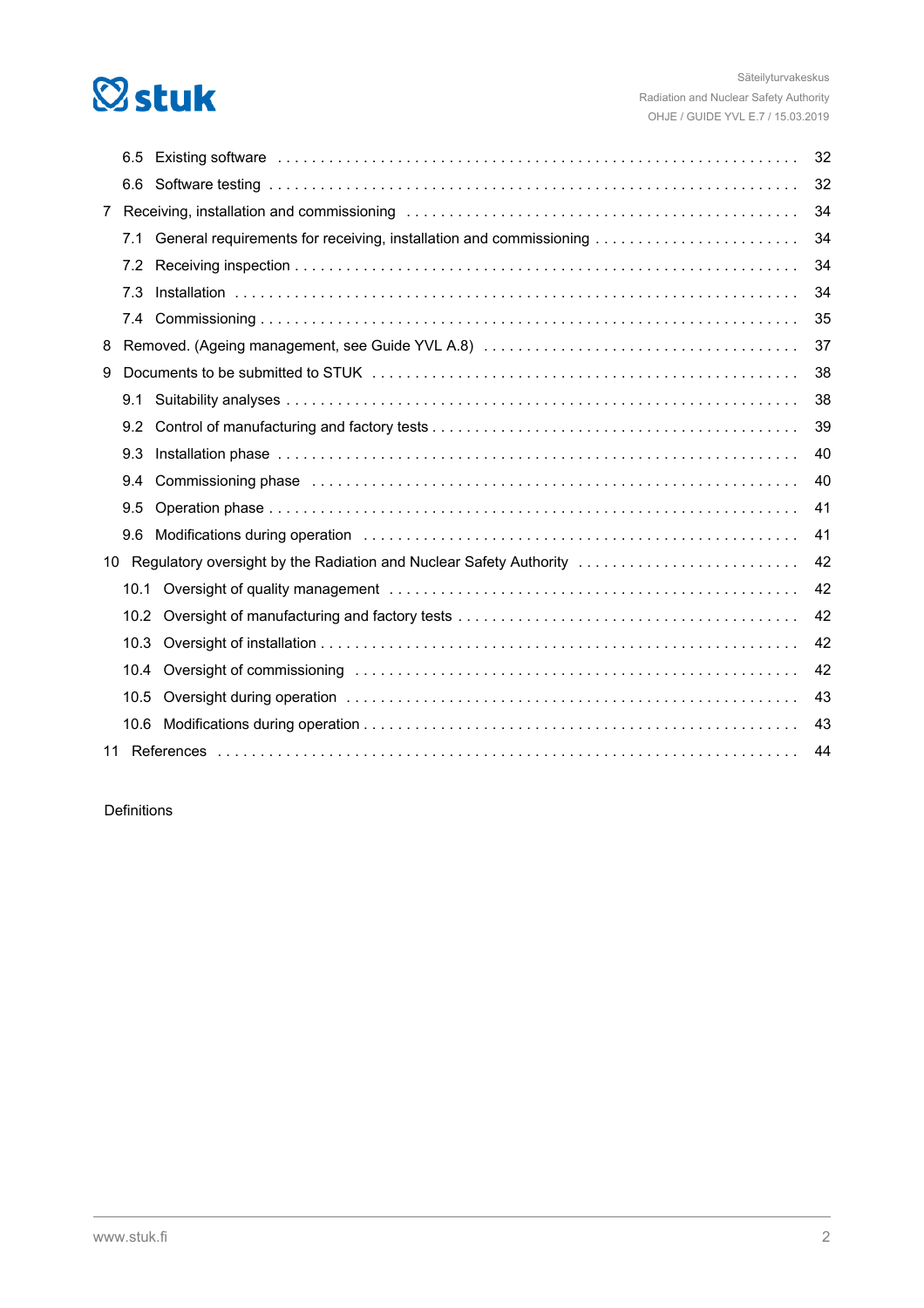

### **Authorisation**

According to Section 7 r of the Nuclear Energy Act (990/1987), the Radiation and Nuclear Safety Authority (STUK) shall specify detailed safety requirements for the implementation of the safety level in accordance with the Nuclear Energy Act.

### **Rules for application**

The publication of a YVL Guide shall not, as such, alter any previous decisions made by STUK. After having heard the parties concerned STUK will issue a separate decision as to how a new or revised YVL Guide is to be applied to operating nuclear facilities or those under construction, and to licensees' operational activities. The Guide shall apply as it stands to new nuclear facilities.

When considering how the new safety requirements presented in the YVL Guides shall be applied to the operating nuclear facilities, or to those under construction, STUK will take due account of the principles laid down in Section 7 a of the Nuclear Energy Act (990/1987): The safety of nuclear energy use shall be maintained at as high a level as practically possible. For the further development of safety, measures shall be implemented that can be considered justified considering operating experience, safety research and advances in science and technology.

According to Section 7 r(3) of the Nuclear Energy Act, the safety requirements of the Radiation and Nuclear Safety Authority (STUK) are binding on the licensee, while preserving the licensee's right to propose an alternative procedure or solution to that provided for in the regulations. If the licensee can convincingly demonstrate that the proposed procedure or solution will implement safety standards in accordance with this Act, the Radiation and Nuclear Safety Authority (STUK) may approve a procedure or solution by which the safety level set forth is achieved.

With regard to new nuclear facilities, this Guide shall apply as of 1 April 2019 until further notice. With regard to operating nuclear facilities and those under construction, this Guide shall be enforced through a separate decision to be taken by STUK. This Guide replaces Guide YVL E.7 (15.11.2013).

Translation. Original text in Finnish.

### **STUK • SÄTEILYTURVAKESKUS STRÅLSÄKERHETSCENTRALEN RADIATION AND NUCLEAR SAFETY AUTHORITY** Osoite / Address • Laippatie 4, 00880 Helsinki Postiosoite / Postal address • PL / P.O.Box 14, FI-00811 Helsinki, FINLAND Puh. / Tel. (09) 759 881, +358 9 759 881 • Fax (09) 759 88 500, +358 9 759 88 500 • www.stuk.fi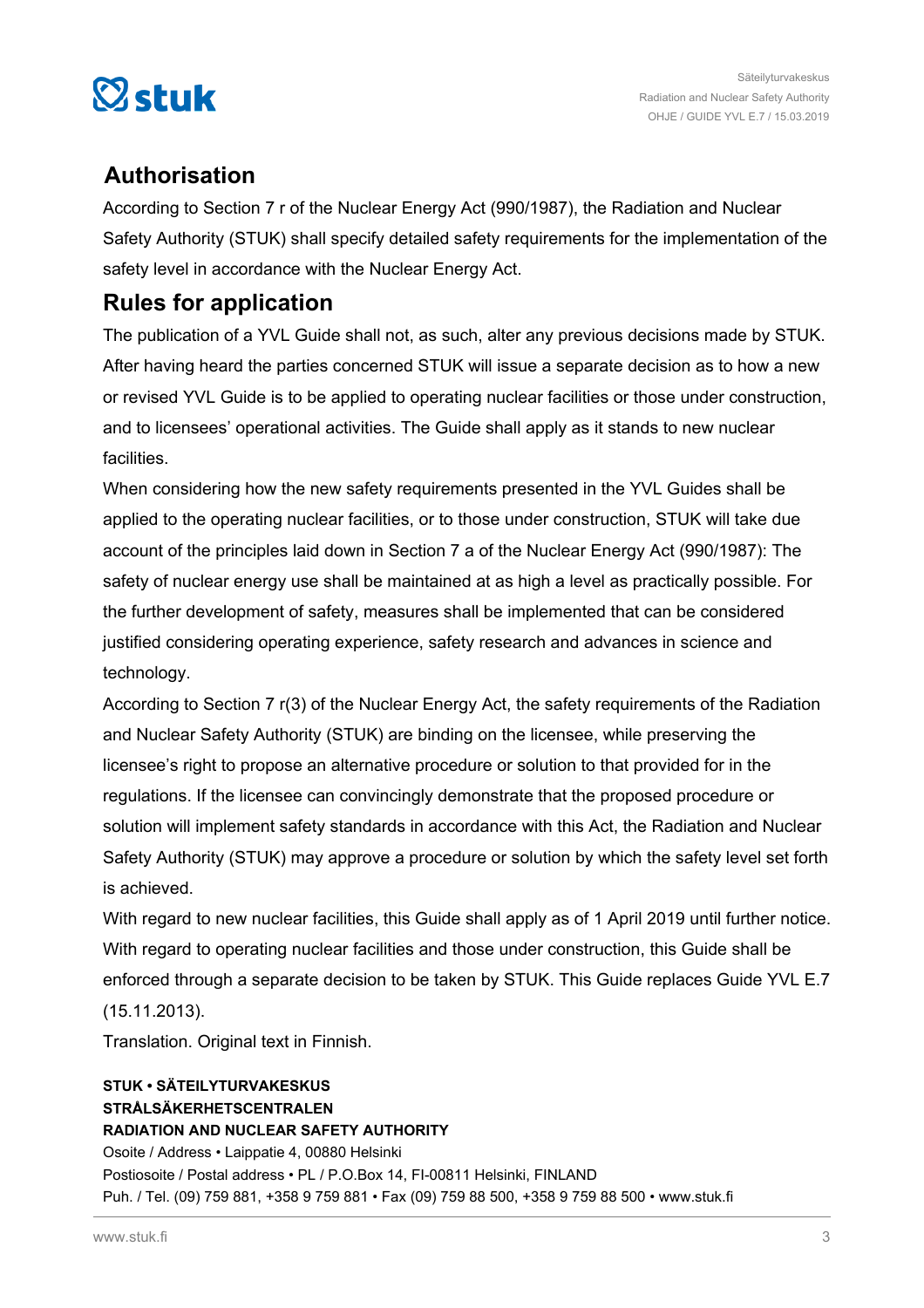<span id="page-3-0"></span>

### **1 Introduction**

101. This Guide sets forth detailed safety requirements concerning the electrical and I&C equipment and cables of nuclear facilities, and it describes STUK's supervision and inspection related procedures. **[**2019-03-15 **]**

102. According to Section 63(1)(3) of the Nuclear Energy Act (990/1987) [1], *the Radiation and Nuclear Safety Authority (STUK) is authorised to require that the nuclear fuel or the structures and components intended as parts of the nuclear facility be manufactured in a manner approved of by the Radiation and Nuclear Safety Authority. STUK is authorised to oblige the licensee or licence applicant to arrange for STUK an opportunity sufficiently to control manufacture of the fuel or such structures and components.* **[**2013-11-15 **]**

103. According to Section 4(2) of the Radiation and Nuclear Safety Authority Regulation on the Safety of Nuclear Power Plant (STUK Y/1/2018): *Requirements set for and the actions taken to ascertain the compliance with the requirements of the systems, structures and components implementing safety functions and connecting systems, structures and components shall be commensurate with the safety class of the item in question.* **[**2019-03-15 **]**

104. According to Section 5(1) of the Radiation and Nuclear Safety Authority Regulation on the Safety of Nuclear Power Plant (STUK Y/1/2018): *The design, construction, operation, condition monitoring and maintenance of a nuclear facility shall provide for the ageing of systems, structures and components important to safety in order to ensure that they meet the designbasis requirements with necessary safety margins throughout the service life and decommissioning of the facility.* **[**2019-03-15 **]**

104a. According to Section 5(2) of the Radiation and Nuclear Safety Authority Regulation on the Safety of Nuclear Power Plant (STUK Y/1/2018): *Systematic procedures shall be in place for preventing such ageing of systems, structures and components which may deteriorate their availability, and for the early detection of the need for their repair, modification and replacement. Safety requirements and applicability of new technology shall be periodically assessed in order to ensure that the technology applied is up to date, and the availability of the spare parts and the system support shall be monitored.* **[**2019-03-15 **]**

105. According to Section 6(1) of the Radiation and Nuclear Safety Authority Regulation on the Safety of Nuclear Power Plant (STUK Y/1/2018): *Human factors relating to safety shall be controlled with systematic procedures throughout the entire life cycle of the nuclear facility. Human factors shall be taken into account in the design of the nuclear facility and in the*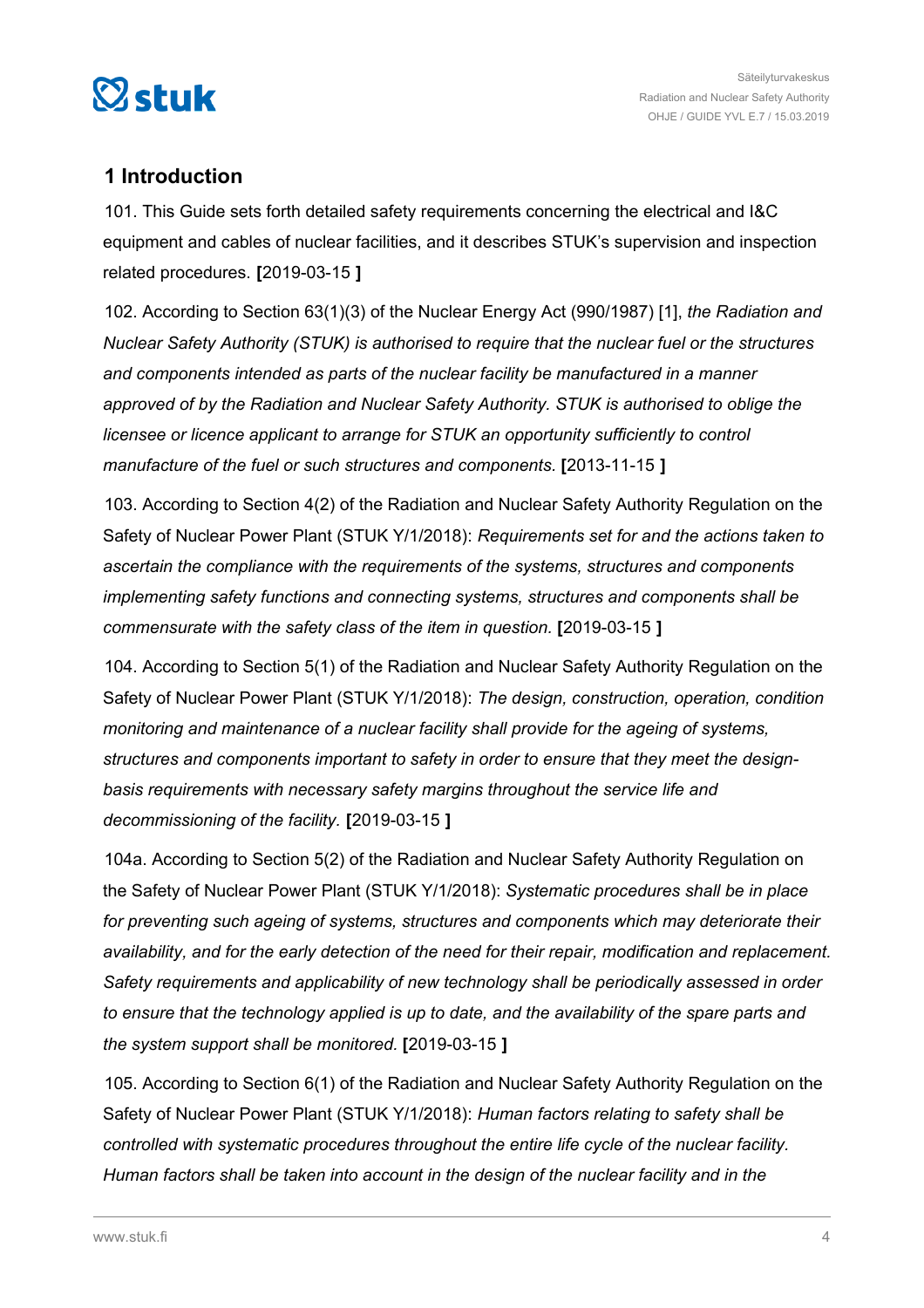

*planning of its operations, maintenance and decommissioning in a manner that supports the high-quality implementation of the work and ensures that human activities do not endanger plant safety. Attention shall be paid to the avoidance, detection and correction of human errors and the limiting of their effects.* **[**2019-03-15 **]**

106. According to Section 9(4) of the Radiation and Nuclear Safety Authority Regulation on the Safety of Nuclear Power Plant (STUK Y/1/2018): *High quality proven technology is to be used for the different defence levels.* **[**2019-03-15 **]**

106a. According to Section 9(5) of the Radiation and Nuclear Safety Authority Regulation on the Safety of Nuclear Power Plant (STUK Y/1/2018): *The necessary measures to bring a situation under control or to prevent harmful effects of radiation must be planned in advance. When organising licensee's operations, it must be ensured that operational occurrences and accidents are reliably prevented. There shall be effective technical and administrative provisions to ensure staff's ability to operate in these situations.* **[**2019-03-15 **]**

106b. According to Section 11(5) of the Radiation and Nuclear Safety Authority Regulation on the Safety of Nuclear Power Plant (STUK Y/1/2018): *Common cause failures shall only have minor impacts on nuclear power plant safety.* **[**2019-03-15 **]**

107. According to Section 14(1) of the Radiation and Nuclear Safety Authority Regulation on the Safety of Nuclear Power Plant (STUK Y/1/2018): *The design of a nuclear facility shall take account of external hazards that may endanger safety. Systems, structures, components and access shall be designed, located and protected so that the impacts of external hazards deemed possible on nuclear facility safety remain minor. The operability of systems, structures and components shall be demonstrated in their design basis external environmental conditions.* **[**2019-03-15 **]**

108. According to Section 15(1) of the Radiation and Nuclear Safety Authority Regulation on the Safety of Nuclear Power Plant (STUK Y/1/2018): *The design of a nuclear facility shall take account of any internal hazards that may endanger safety. Systems, structures and components shall be designed, located and protected so that the probability of internal hazards remains low and impacts on nuclear facility safety minor. The operability of systems, structures and components shall be demonstrated in the room specific environmental conditions used as their design bases.* **[**2019-03-15 **]**

109. According to Section 18(1) of the Radiation and Nuclear Safety Authority Regulation on the Safety of Nuclear Power Plant (STUK Y/1/2018): *The holder of the nuclear facility's construction license shall ensure during construction that the nuclear facility is constructed and*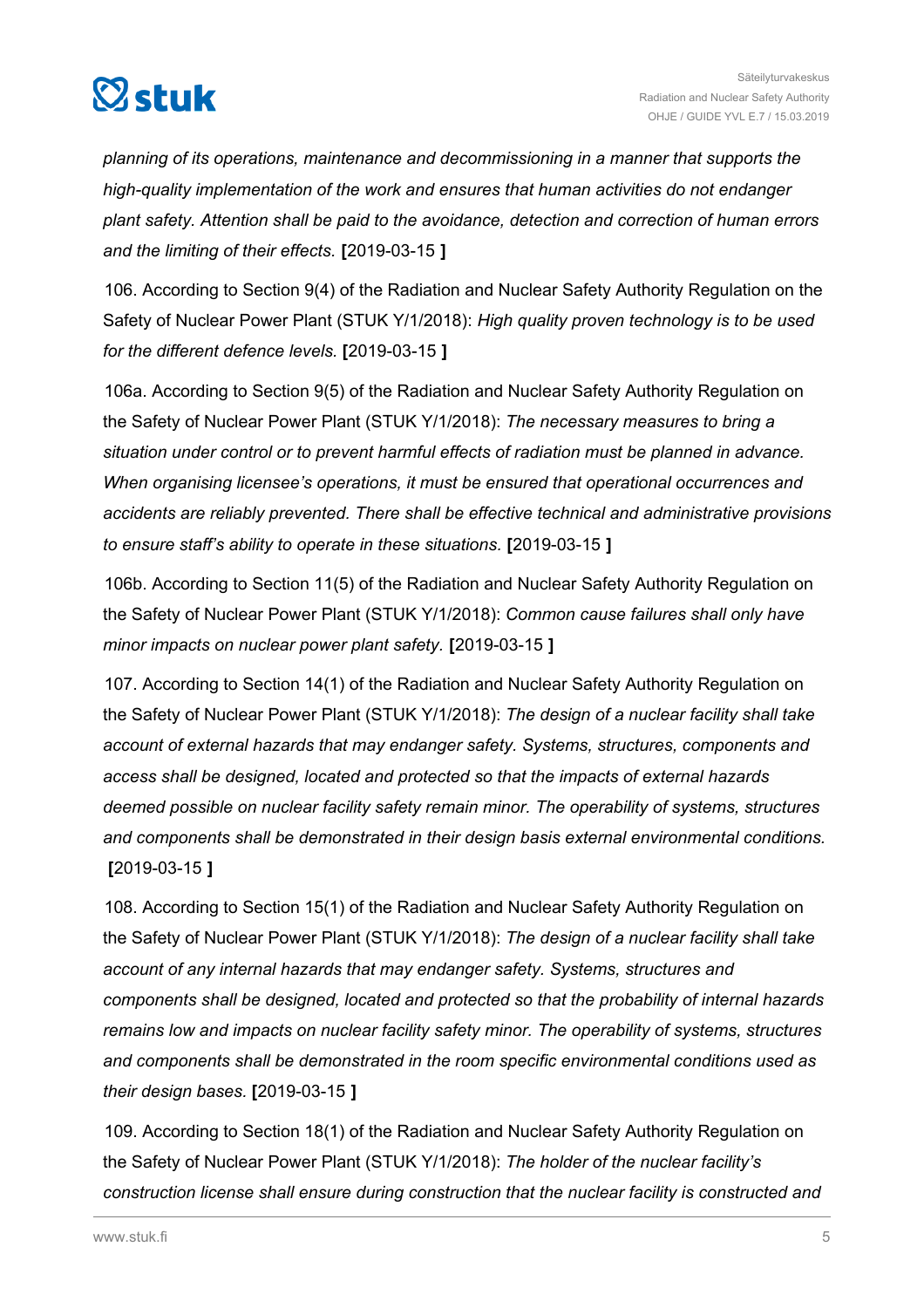

*implemented in conformity with the safety requirements and using approved plans and procedures.* **[**2019-03-15 **]**

110. Removed. **[**2019-03-15 **]**

111. According to Section 19(1) of the Radiation and Nuclear Safety Authority Regulation on the Safety of Nuclear Power Plant (STUK Y/1/2018): *In connection with the commissioning of a nuclear facility or its modifications, the licensee shall ensure that the systems, structures and components and the nuclear facility as a whole operate as designed. The procedures of the commissioning of the nuclear facility or its modifications shall be planned, and instructions shall be provided.* **[**2019-03-15 **]**

112. According to Section 19(2) of the Radiation and Nuclear Safety Authority Regulation on the Safety of Nuclear Power Plant (STUK Y/1/2018): *At the commissioning stage, the licensee shall ensure that appropriate procedures are in place for the future operation of the nuclear facility.* **[**2019-03-15 **]**

112a. According to Section 20(3) of the Radiation and Nuclear Safety Authority Regulation on the Safety of Nuclear Power Plant (STUK Y/1/2018): *For operational occurrences and accidents, appropriate procedures for the identification and control of circumstances shall be available.* **[**2019-03-15 **]**

112b. According to Section 20(4) of the Radiation and Nuclear Safety Authority Regulation on the Safety of Nuclear Power Plant (STUK Y/1/2018): *Operational measures concerning the nuclear facility, as well as events having an impact on safety, shall be documented so that they can be verified and assessed afterwards.* **[**2019-03-15 **]**

112c. According to Section 22(2) of the Radiation and Nuclear Safety Authority Regulation on the Safety of Nuclear Power Plant (STUK Y/1/2018): *The plant shall be operated in compliance with the requirements and restrictions set in the Operational Limits and Conditions, and compliance with them shall be monitored and deviations reported.* **[**2019-03-15 **]**

113. According to Section 23(1) of the Radiation and Nuclear Safety Authority Regulation on the Safety of Nuclear Power Plant (STUK Y/1/2018): *Systems, structures and components important to the safety of a nuclear facility shall be available as detailed in the design basis requirements.* **[**2019-03-15 **]**

114. According to Section 25(2) of the Radiation and Nuclear Safety Authority Regulation on the Safety of Nuclear Power Plant (STUK Y/1/2018): *Organisations participating in the design, construction, operation and decommissioning of a nuclear facility shall employ a management*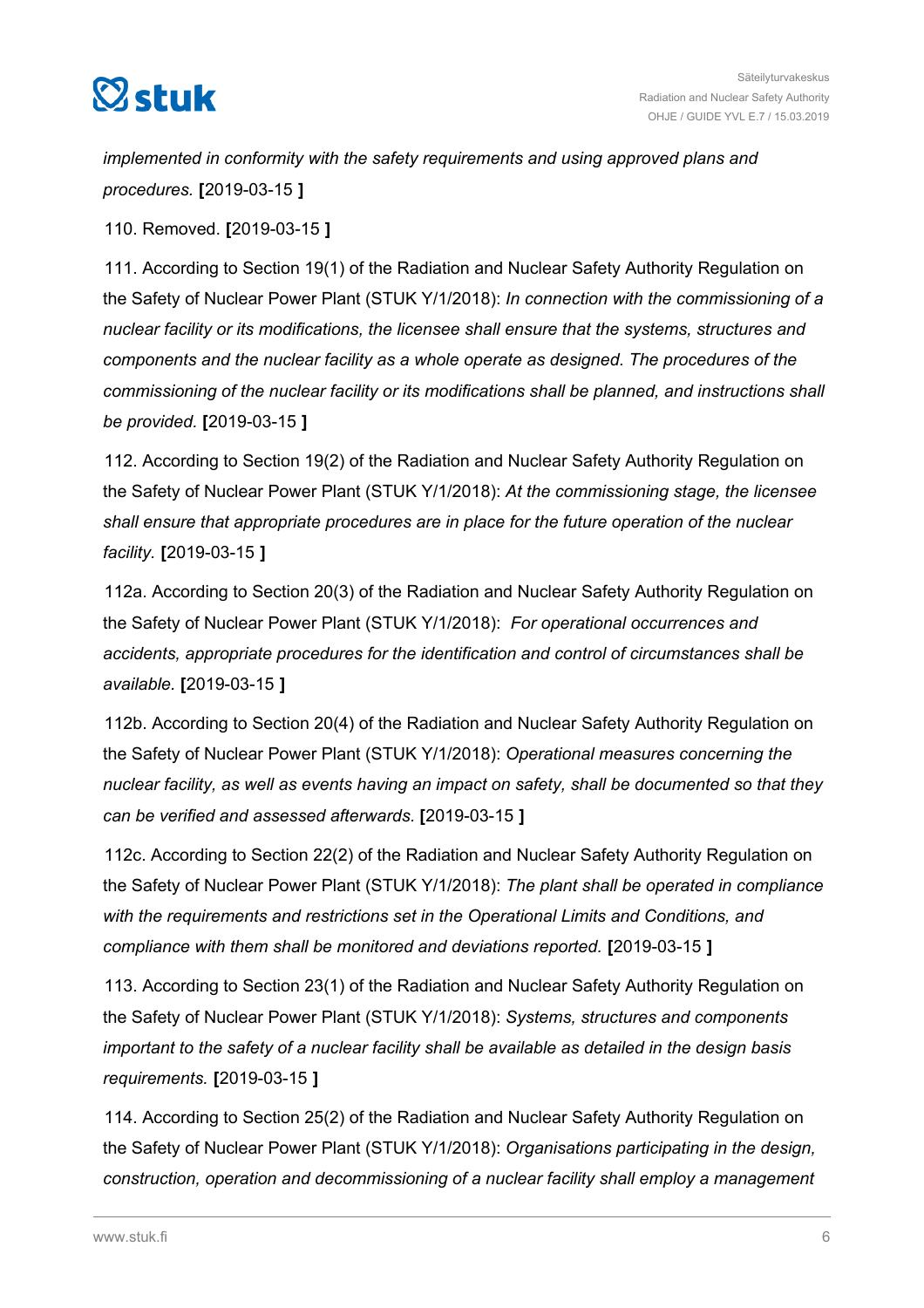

*system for ensuring safety and the management of quality. The objective of such a management system shall be to ensure that safety is prioritised without exception, and that quality management requirements correspond to the safety significance of the activity and function. The management system shall be systematically assessed and further developed.* **[**2019-03-15 **]**

115. According to Section 25(5) of the Radiation and Nuclear Safety Authority Regulation on the Safety of Nuclear Power Plant (STUK Y/1/2018): *The licensee shall commit and oblige its employees and the suppliers and subcontractors whose involvement affects the safety of the nuclear facility to adhere to the systematic management of safety and quality.* **[**2019-03-15 **]**

116. The design, manufacture and installation of electrical and I&C equipment and cables of nuclear facilities shall take into account the regulations issued by authorities other than STUK that are in force in Finland. These include safety standards concerning the safety of electrical equipment and occupational safety for electrical work, and the instructions provided by authorities supervising electrical safety (such as standard series SFS 6000: Low-voltage electrical installations, standard SFS 6001: High-voltage electrical installations, and standard SFS 6002: Safety at electrical work), and the regulations and guidelines concerning machine safety. Compliance with the electrical safety and machine safety legislation is monitored by competent authorities. **[**2013-11-15 **]**

117. Unless otherwise specified in the list of definitions, this Guide shall adhere to the quality management glossary in accordance with the standard [3]. **[**2013-11-15 **]**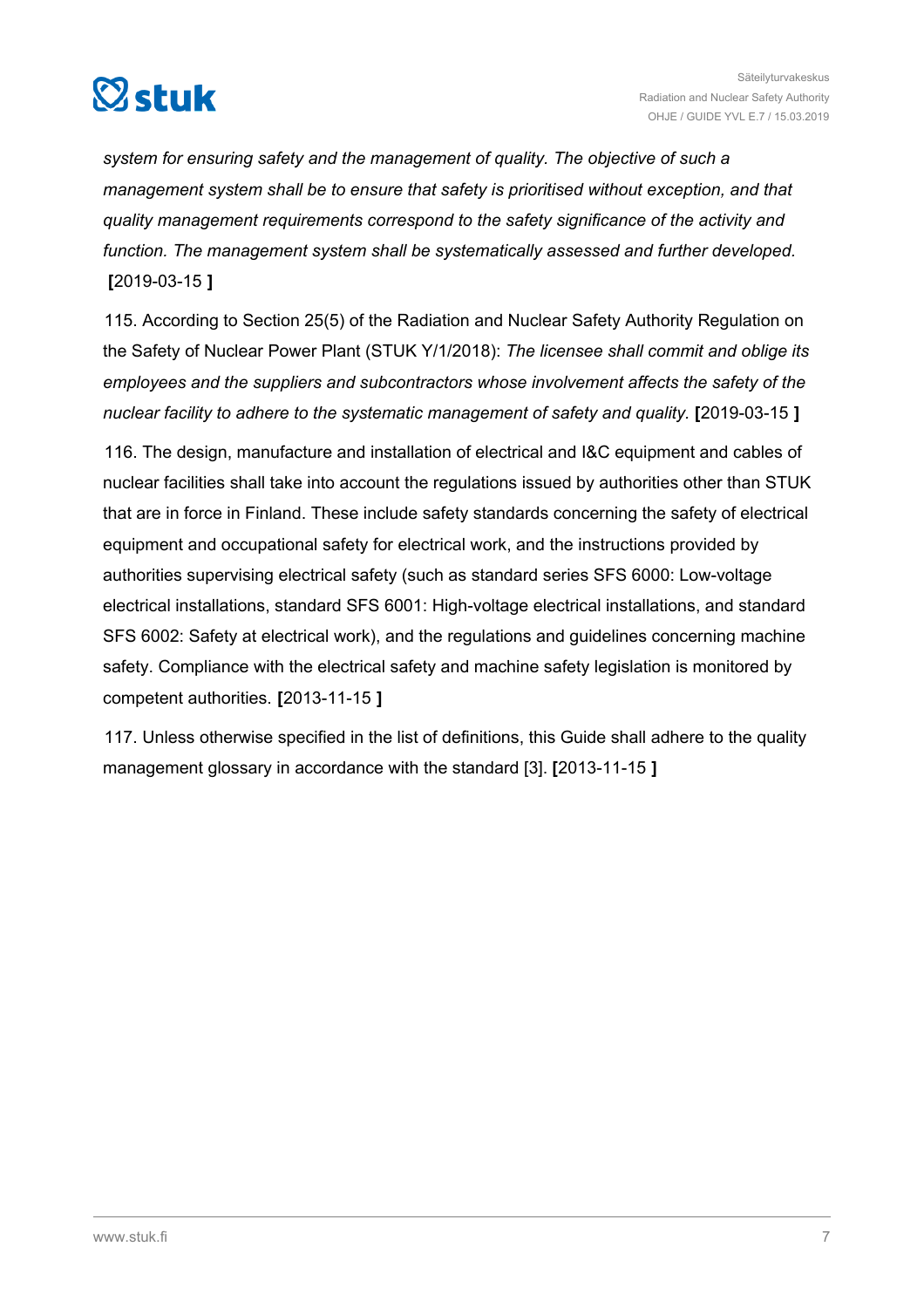<span id="page-7-0"></span>

### **2 Scope of application**

201. This Guide applies to the electrical and I&C equipment and cables of a nuclear facility throughout its life cycle. **[**2013-11-15 **]**

202. The requirements set forth in the Guide apply to licence applicants, licensees and the plant suppliers and manufacturers in the supply chain of electrical and I&C equipment and cables. **[**2013-11-15 **]**

203. Since qualification and maintenance, among other things, require that the electrical and I&C systems be handled at the component level, this Guide also presents certain system-level requirements, even though it mainly focuses on the component level. **[**2019-03-15 **]**

204. The general requirements, design and configuration management of electrical and I&C equipment at architecture and system level are discussed in Guide YVL B.1 "Safety design of a nuclear power plant". **[**2019-03-15 **]**

205. The general requirements regarding the management system are discussed in Guide YVL A.3 "Leadership and management for safety". **[**2019-03-15 **]**

206. The general requirements for a construction and commissioning of a nuclear facility and modifications of operating plants are presented in Guide YVL A.5 "Construction and commissioning of a nuclear facility". **[**2019-03-15 **]**

207. The ageing management requirements are provided in Guide YVL A.8 "Ageing management of a nuclear facility". **[**2019-03-15 **]**

208. Removed. **[**2019-03-15 **]**

209. The requirements for the security arrangements of a nuclear facility are presented in Guide YVL A.11 "Security of a nuclear facility". These may case-specifically have an impact on the requirements of electrical and I&C equipment, such as those concerning an aircraft crash. **[**2019-03-15 **]**

210. The requirements for the information security of a nuclear facility are presented in Guide YVL A.12 "Information security management of a nuclear facility". **[**2019-03-15 **]**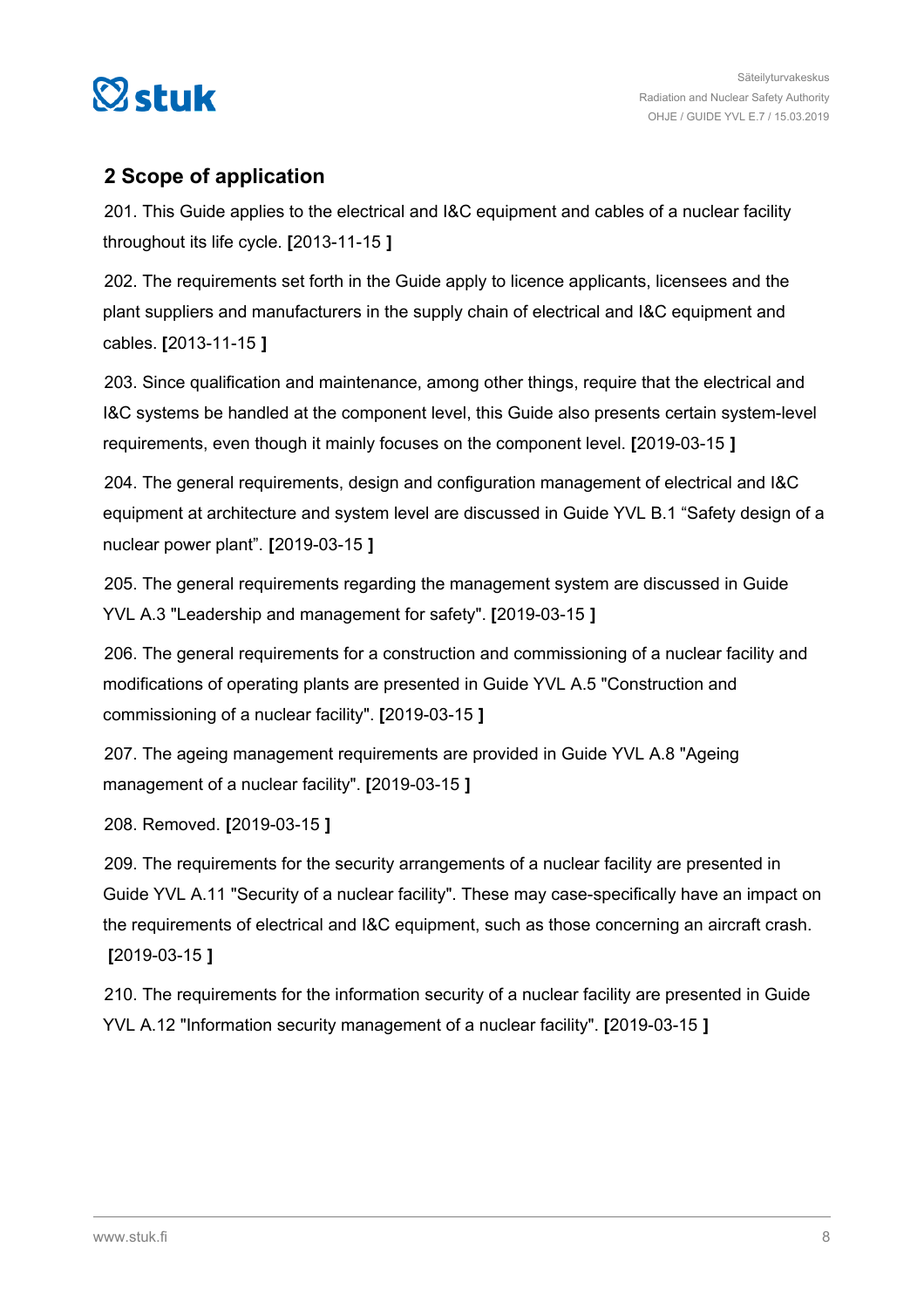<span id="page-8-0"></span>

### **3 Requirement specification, selection, and procurement of electrical and I&C equipment and cables**

### **3.1 General requirements for the requirement specification, selection and procurement of electrical and I&C equipment**

301. The licensee's supplier evaluation procedures shall cover the assessment of the suppliers of electrical and I&C equipment and cables. **[**2013-11-15 **]**

302. The licensee's design procedures shall include the procedures for determining location requirements for the use of electrical and I&C equipment and cables. **[**2013-11-15 **]**

303. The licensee shall have in place procedures for communicating the requirements concerning the electrical and I&C equipment and cables to the organisations and their subcontractors that are involved in the component life cycle. **[**2013-11-15 **]**

304. The licensee's design procedures shall present procedures for assessing the requirement specification of electrical and I&C equipment and cables in safety class 2 (para. 324). **[**2013-11-15 **]**

305. The licensee's design procedures shall include the procedures for preparing the preliminary and final suitability analyses of the electrical and I&C equipment and cables. **[**2013-11-15 **]**

306. The licensee's design procedures shall include the procedures for preparing a qualification plan of the electrical and I&C equipment and cables. **[**2013-11-15 **]**

307. The licensee's design and procurement process for a safety class 2 or 3 electrical or I&C equipment and cable shall define the documentation to be produced at the various stages of the process. The documentation can be described in the quality plan. **[**2013-11-15 **]**

308. Moved to Guide YVL B.1. **[**2019-03-15 **]**

309. The design, manufacture and testing of electrical equipment and cables in safety class 2 and those electrical equipment and cables in safety class 3 that are to be qualified to accident conditions shall be based on Finnish or international electrical equipment standards and, where applicable, on nuclear industry standards and guidelines. **[**2019-03-15 **]**

310. The design, manufacture and testing of electrical equipment and cables in safety class 3 other than those listed in para. 309 shall employ applicable Finnish or international electrical equipment standards. **[**2013-11-15 **]**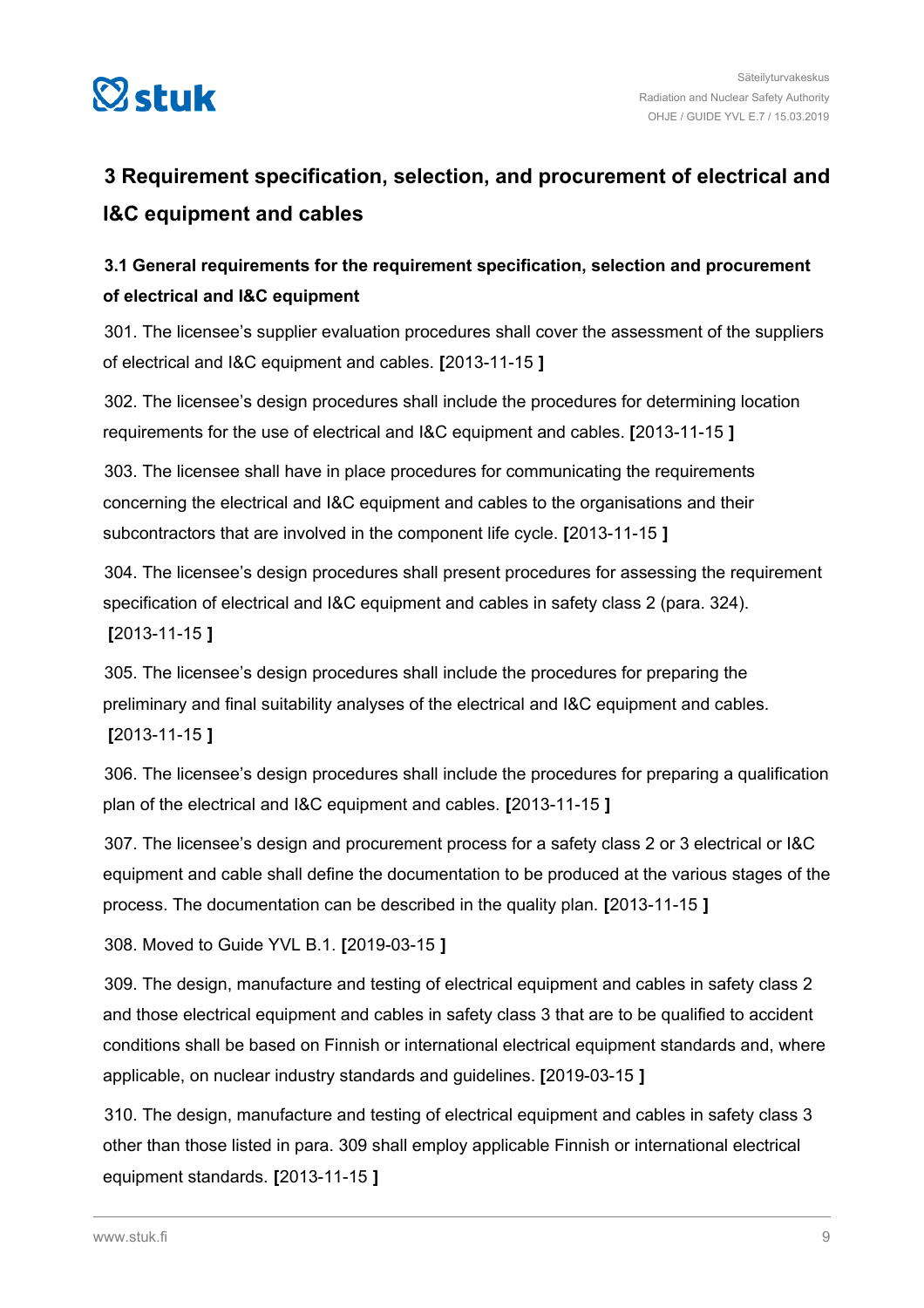<span id="page-9-0"></span>

311. The design, manufacture and testing of I&C equipment in safety class 2 and equipment mentioned in Guide YVL B.1 requirement 5214 or in Guide YVL C.6 requirement 402a shall be primarily based on nuclear industry standards and guidelines or, in the absence of applicable nuclear industry standards, on international I&C equipment standards. **[**2019-03-15 **]**

312. The design, manufacture and testing of I&C equipment in safety class 3 shall employ applicable international I&C equipment standards. **[**2013-11-15 **]**

313. The electrical and I&C equipment and cables of a nuclear facility shall be labelled with an easily readable marking that is manufactured from a material capable of withstanding the ambient conditions and stresses at the location of use. **[**2013-11-15 **]**

### **3.2 Requirement specification**

314. A requirement specification shall be prepared when selecting or procuring electrical and I&C equipment and cables in safety classes 2 and 3. The requirement does not apply to the procurement of an original spare part (see para. 335). **[**2019-03-15 **]**

315. The requirement specification of electrical or I&C equipment or cable in safety classes 2 and 3 shall indicate the properties required from the equipment or cable at the intended location of use (such as the functional requirements, performance and reliability requirements, requirements set by environmental conditions and operation conditions, and requirements concerning connections, periodic tests, maintenance, information security, qualification, and service life). **[**2013-11-15 **]**

316. The requirement specification of electrical and I&C equipment and cables in safety classes 2 and 3 shall indicate the safety classification of the component or cable. **[**2013-11-15 **]**

317. The requirement specification of electrical and I&C equipment and cables in safety classes 2 and 3 shall indicate the seismic classification of the component or cable. **[**2019-03-15 **]**

318. The requirement specification of electrical and I&C equipment and cables in safety classes 2 and 3 shall indicate the essential safety standards applied to the component or cable and the deviations to their requirements. **[**2013-11-15 **]**

319. The requirement specification of electrical or I&C equipment or cable in safety classes 2 and 3 shall indicate any quality requirements presented for equipment in the system quality plan as well as other quality requirements. **[**2019-03-15 **]**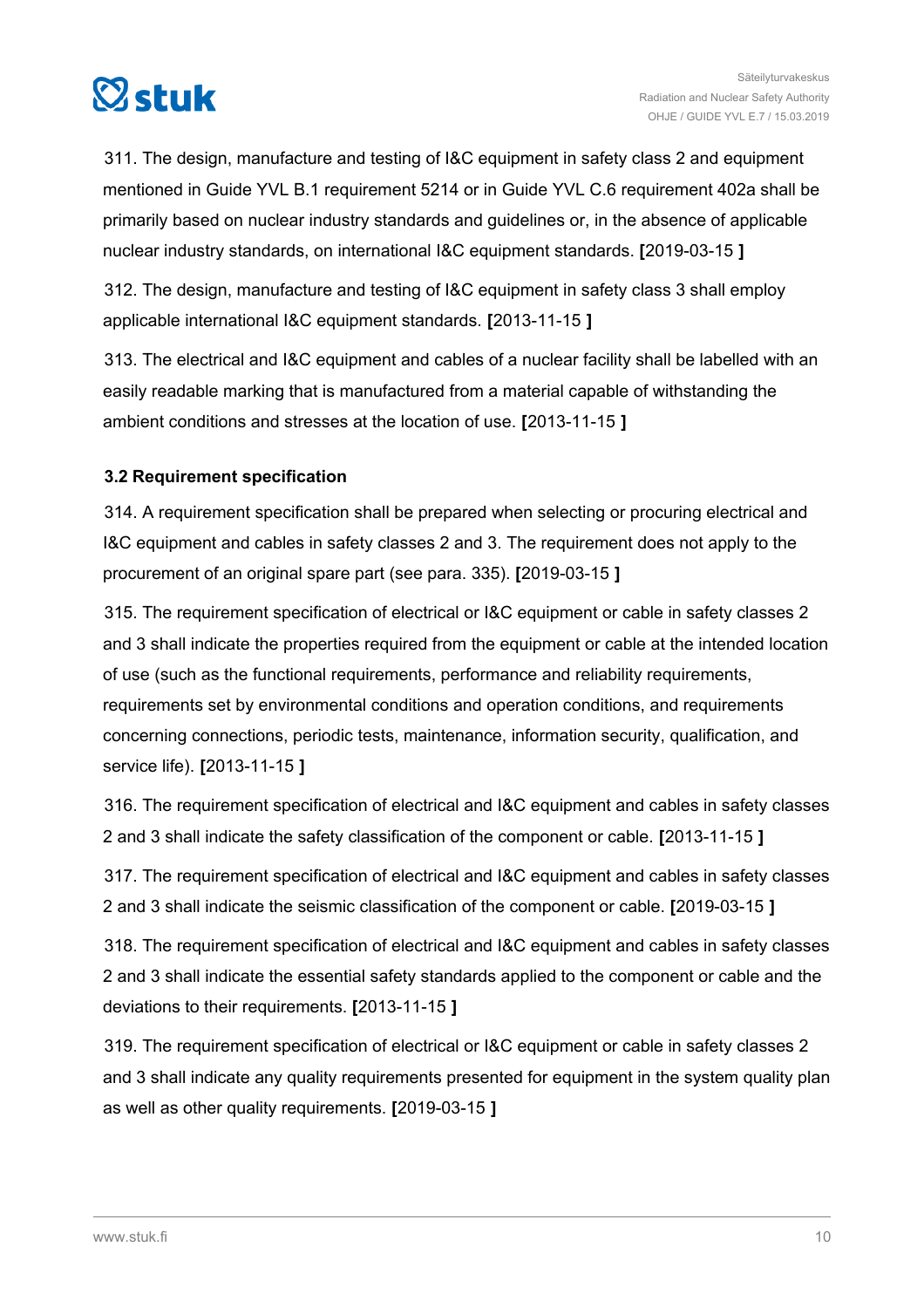<span id="page-10-0"></span>

320. The requirement specification of electrical or I&C equipment or cable in safety classes 2 and 3 shall indicate any requirements presented for equipment in the system qualification plan. **[**2019-03-15 **]**

321. The requirement specification of electrical or I&C equipment or cable in safety classes 2 and 3 shall be updated in connection with any changes during the system's design, manufacture and operation period. **[**2019-03-15 **]**

322. The final requirement specification of electrical or I&C equipment or cable in safety class 2 or 3 shall be detailed enough in order to allow for the traceable verification of the compliance to the requirements in question of the final product. **[**2013-11-15 **]**

323. The requirements of electrical and I&C equipment and cables in safety classes 2 and 3 shall be unambiguous and shall not contain conflicting information. **[**2019-03-15 **]**

323a. The requirements of electrical or I&C equipment or cable in safety class 2 or 3 shall be traceable to their higher-level requirements (such as system level requirements, facility level concept requirements…). **[**2019-03-15 **]**

324. The requirement specification of electrical or I&C equipment or cable in safety class 2 shall be assessed by an expert that has not been involved in the design of the item in question. The assessment shall demonstrate that the requirements set for the product are consistent with higher-level requirements. **[**2019-03-15 **]**

325. Removed. **[**2019-03-15 **]**

326. Removed. **[**2019-03-15 **]**

### **3.3 Configuration management**

327. The requirements of configuration management are described in Guide YVL B.1.

**[**2019-03-15 **]**

328. Removed. **[**2019-03-15 **]**

329. Removed. **[**2019-03-15 **]**

330. Removed. **[**2019-03-15 **]**

331. Procedures shall be in place for the implementation of parameter changes in electrical and I&C systems and the associated components, describing the approval procedures for parameter changes and the procedures for implementing the changes. **[**2019-03-15 **]**

332. Removed. **[**2019-03-15 **]**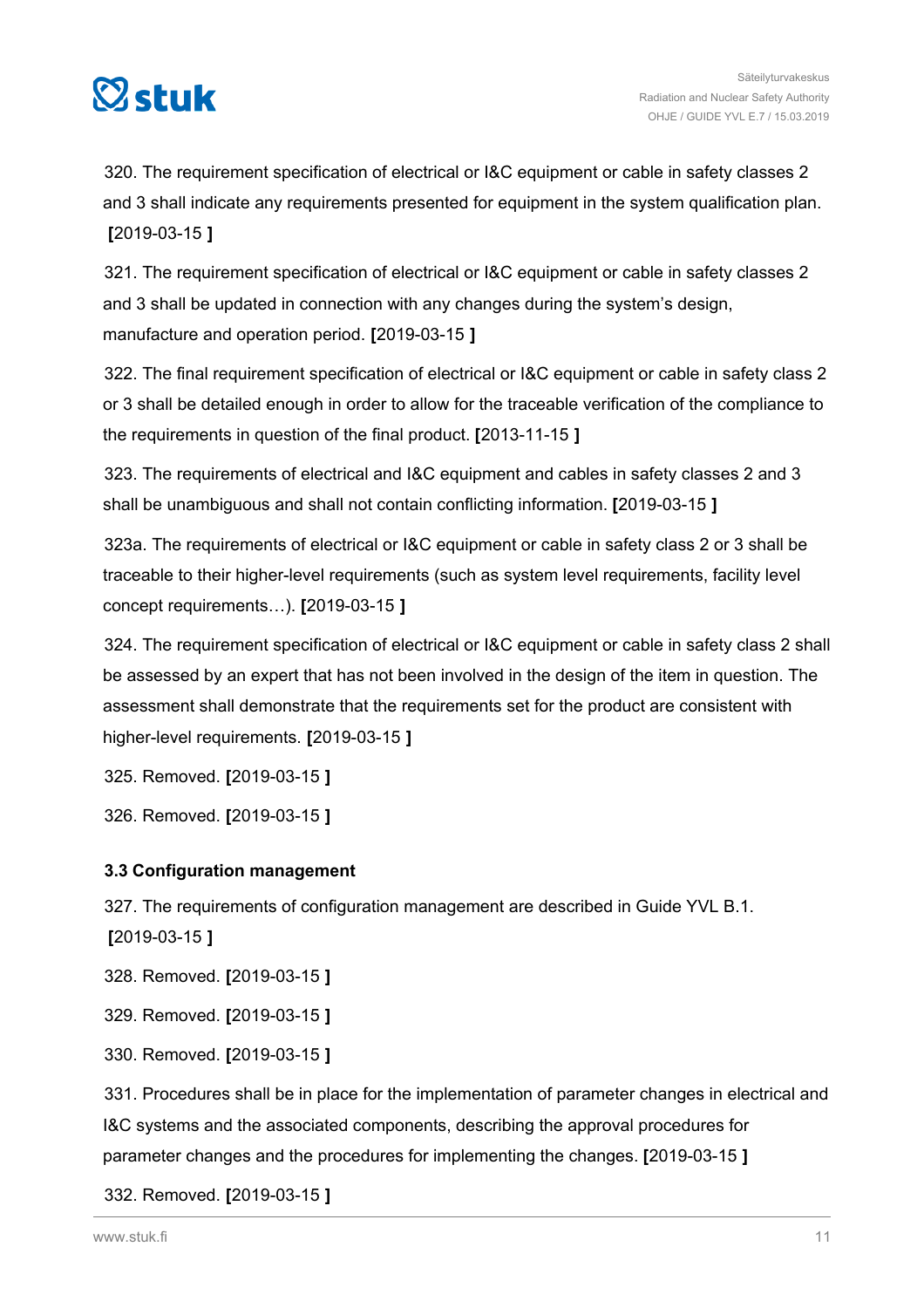<span id="page-11-0"></span>

333. Removed. **[**2019-03-15 **]**

### **3.4 Suitability analysis**

334. A preliminary and final suitability analysis concerning the suitability of electrical and I&C equipment and cables in safety classes 2 and 3 for their intended location of use shall be prepared as part of the selection of components for a system or the procurement of a replacement spare part. Para. 906 specifies the cases where the preliminary and final suitability analyses may be combined into a single document. **[**2019-03-15 **]**

335. A spare part is not considered an original part, but a replacement spare part in the meaning of para. 334 if:

a. the performance values of the spare part related its safety function are inferior compared to the original

b. the spare part deviates in terms of the way of function, any software part or structural characteristics from the original

c. the spare part does not match the original part in terms of environmental condition endurance

d. the quality management level of the spare part does not fulfil the original level

e. the manufacturer of the spare part has changed. **[**2019-03-15 **]**

336. A suitability analysis is not required for serially manufactured installation supplies used under normal operating conditions, such as cable clamps, cable joints and cable lugs. **[**2013-11-15 **]**

337. Suitability analyses concerning electrical and I&C equipment and cables in safety classes 2 and 3 may only be prepared by an expert with knowledge of the requirements at the intended location of use.

a. Selecting a component and assessing its suitability to a system that is being built is ordinary work for a system designer and a work phase during which, in an optimal case, the designer personally creates the main portion of the documentation for the preliminary suitability analysis in order to document the work and to ensure its traceability.

b. A licensee's conclusion, part of the preliminary suitability analysis (see para. 340), may be created by the author of the preliminary suitability analysis if he or she belongs to the licensee's organisation, or other person belonging to the licensee's organisation and having good knowledge of the requirements at the intended location of use.

c. The final suitability analysis may be created by the same author who created the preliminary suitability analysis, or some other person with good knowledge of the requirements at the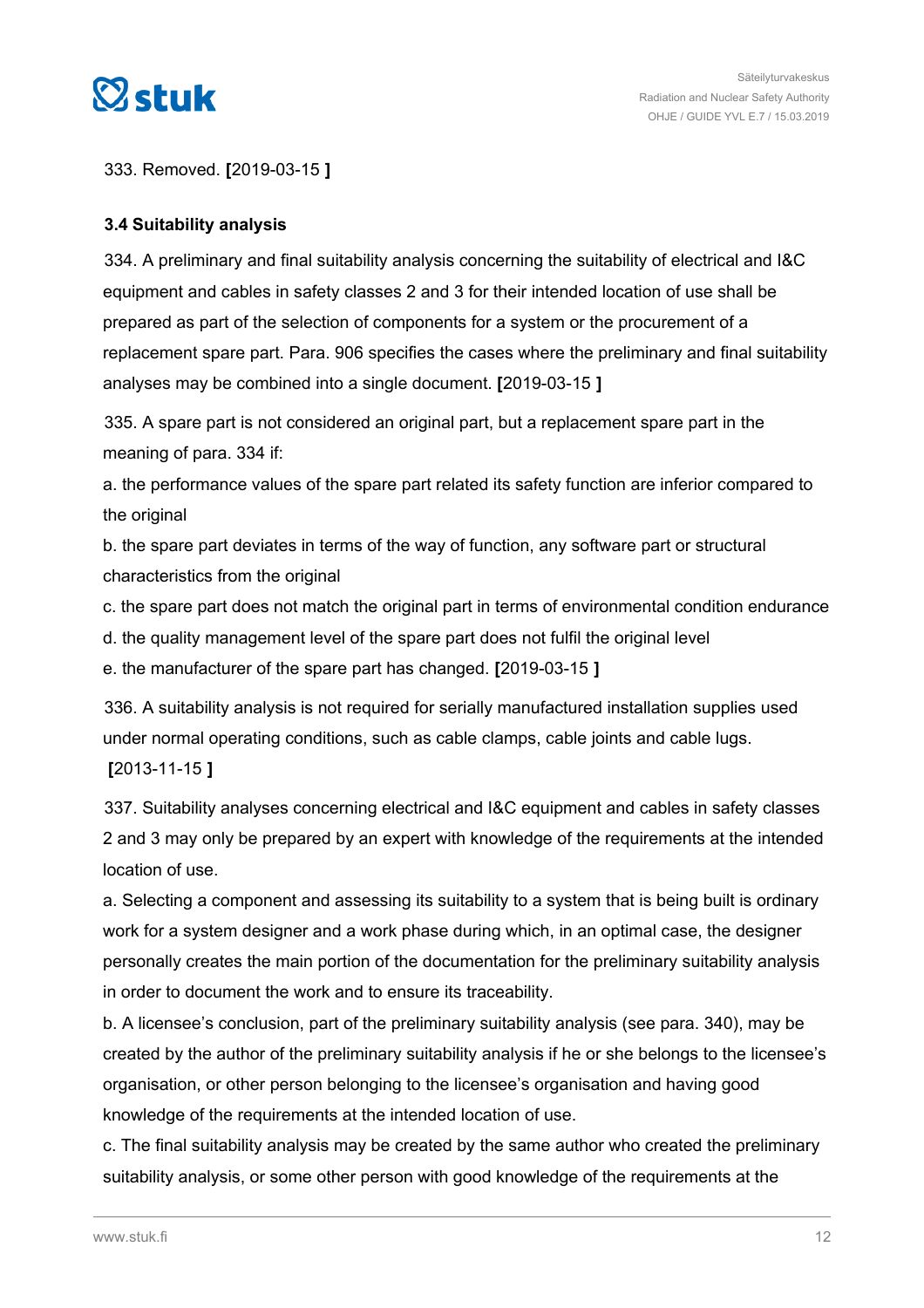<span id="page-12-0"></span>

intended location of use.

d. Assessments of the licensee belonging to the final suitability analysis (see paras 348 and 349) may be created by the author of the final suitability analysis if he belongs to licensee's organisation, or a person belonging to licensee's organisation and having good knowledge of the requirements at the intended location of use. **[**2019-03-15 **]**

338. A suitability analysis performed on an electrical or I&C equipment implemented by means of software-based technology shall cover the assessment of software and hardware. **[**2013-11-15 **]**

339. The equipment description presented in connection with the suitability analyses shall include the descriptions of any software tools used. **[**2019-03-15 **]**

### **3.4.1 Preliminary suitability analysis**

340. In connection with the preliminary suitability analysis, the licensee shall present a verification-based conclusion on the suitability of the component for its location of use. **[**2019-03-15 **]**

341. In the preliminary suitability analysis, the suitability of the component or cable shall be verified by comparing the rated values with the requirement specification (see subsection 3.2). In the necessary scope, the following characteristics of the component shall be examined:

- functional features and performance
- reliability
- endurance of environmental conditions
- electrotechnical dimensioning and protection
- operation of the component in case of disturbances or transients in the electrical network
- the applicability of the standards used in the design and manufacture of the component
- testability and maintainability
- **•** service life.

### **[**2019-03-15 **]**

341a. The component requirement specification (see section 3.2) shall be presented in connection with the preliminary suitability analysis. **[**2019-03-15 **]**

342. A description of the component and its operation shall be presented together with the preliminary suitability analysis. **[**2013-11-15 **]**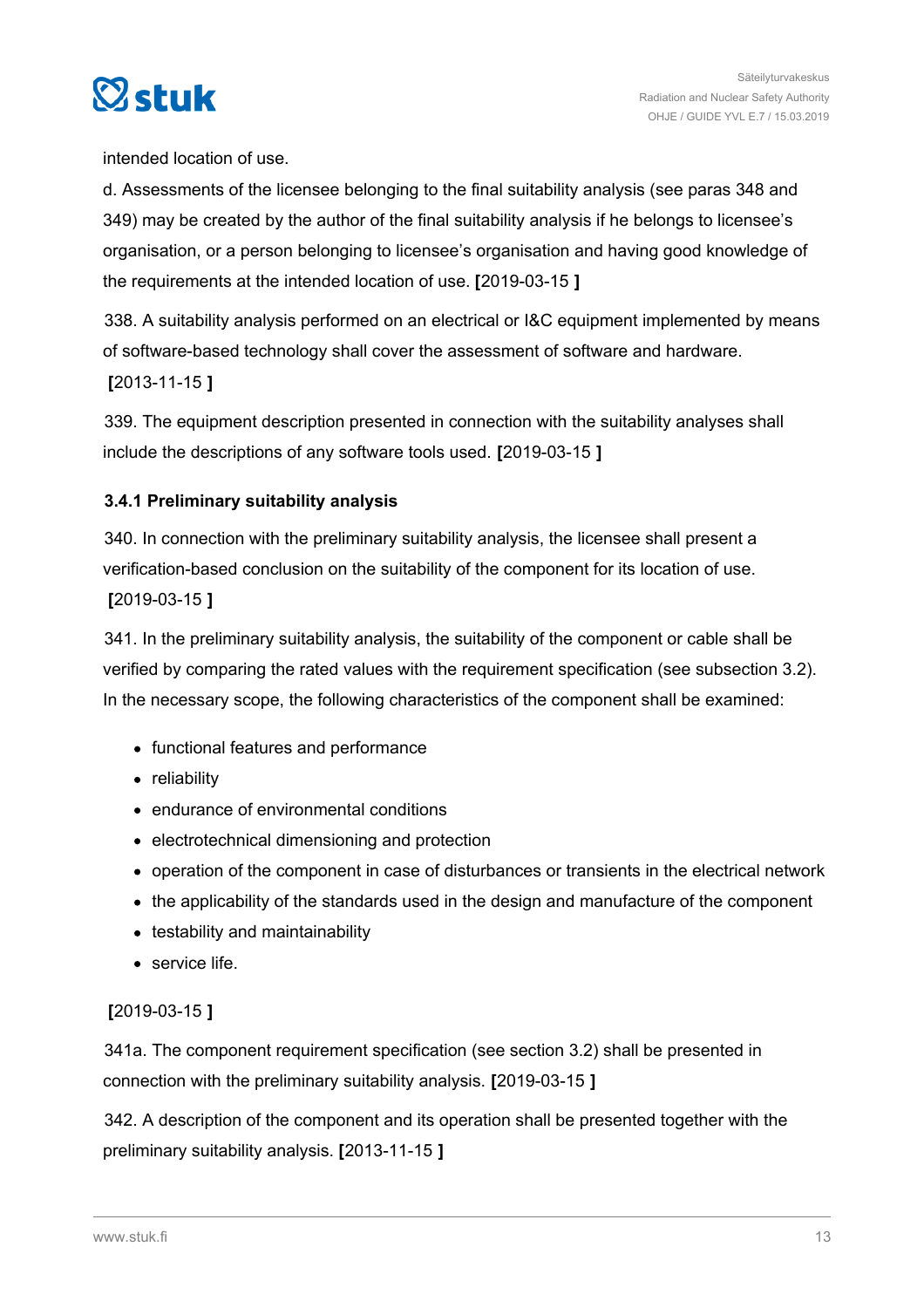

343. A report of the manufacturer and the manufacturer's prerequisites for manufacturing the product in question as described in Chapter 4 (Quality management) shall be presented in connection with the preliminary suitability analysis. Special attention shall be paid to the following:

- the manufacturer's organisation
- the manufacturer's competence for manufacturing the product
- the manufacturer's management system, its assessment method and assessment results

### **[**2019-03-15 **]**

344. A delivery-specific quality plan (see para. 403) shall be presented in connection with the preliminary suitability analysis. **[**2019-03-15 **]**

345. The component qualification plan (see paras 505–513) shall be presented in connection with the preliminary suitability analysis or, if the system-level qualification plan also includes the qualification plan of the component, a reference shall be made to the system-level qualification plan submitted to STUK. Justifications for omitting the qualification plan shall be presented if the component or cable is considered not to require a qualification plan (see para. 505).

**[**2019-03-15 **]**

346. Removed. **[**2019-03-15 **]**

347. The information concerning the accreditation and qualifications of any type approval organisations shall be presented together with the preliminary suitability analysis (for type approval, see section 5.10). **[**2019-03-15 **]**

347a. A demonstration of the acceptability of the dimensioning strength of power transferring or load-bearing parts and structures of non-serial electromechanical components in safety class 2, as well as the coverage of the inspections and testing (see para. 579) during manufacturing, shall be presented in connection with the preliminary suitability analysis. **[**2019-03-15 **]**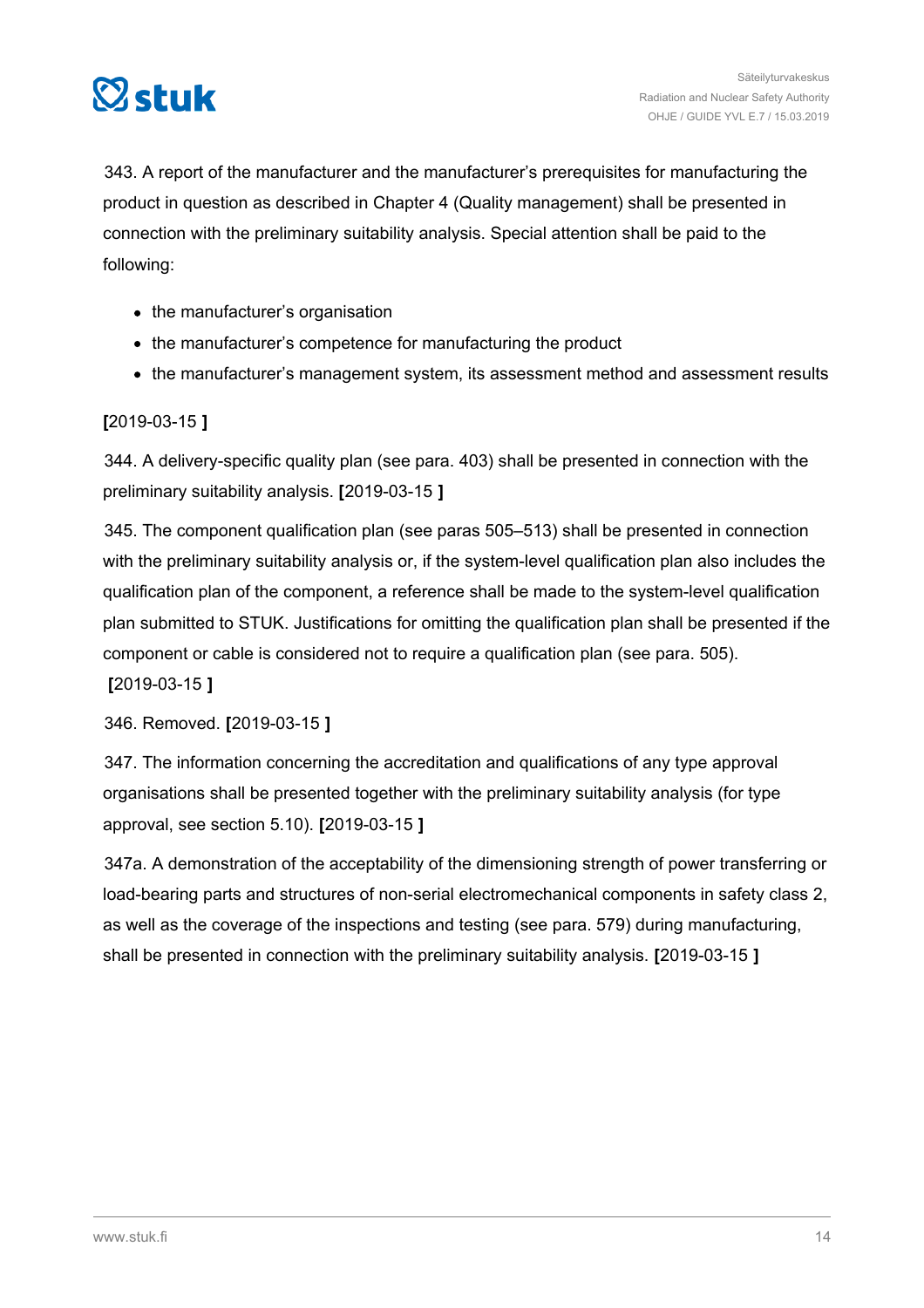<span id="page-14-0"></span>

### **3.4.2 Final suitability analysis**

348. In connection with the final suitability analysis, the licensee shall present a justified conclusion regarding the validation of the component for its location of use according the requirement specification. **[**2019-03-15 **]**

349. The licensee shall present in an appendix to the final suitability analysis a licensee's assessment pursuant to para. 519 on the component's or cable's conformity to requirements. **[**2019-03-15 **]**

350. In connection with the final suitability analysis, the component or cable shall be demonstrated to fulfil its rated values on the basis of the validation. Special attention shall be paid to the following:

- qualification test results (subsection 5.3)
- compatibility with the electrical network (subsection 5.5)
- qualification to environmental conditions (subsection 5.6)
- EMC properties (subsection 5.7)
- analyses related to qualification (subsection 5.8)
- operating experience feedback (subsection 5.9)
- type approval (subsection 5.10)
- software qualification (Chapter 6)

#### **[**2019-03-15 **]**

351. In connection with the final suitability analysis of electrical or I&C equipment in safety class 2, an independent assessment of the acceptability of the qualification procedure shall be presented. **[**2013-11-15 **]**

352. The independent assessment (para. 351) of the acceptability of the qualification procedure of electrical or I&C equipment in safety class 2 may be performed by an expert or organisational unit employed by the licensee but independent of the design of the system in question.

**[**2013-11-15 **]**

353. The use of an expert from an independent external organisation shall be considered for the assessment of the qualification procedures (para. 351) of electrical and I&C systems and components and cables that have a significant impact on nuclear safety. **[**2013-11-15 **]**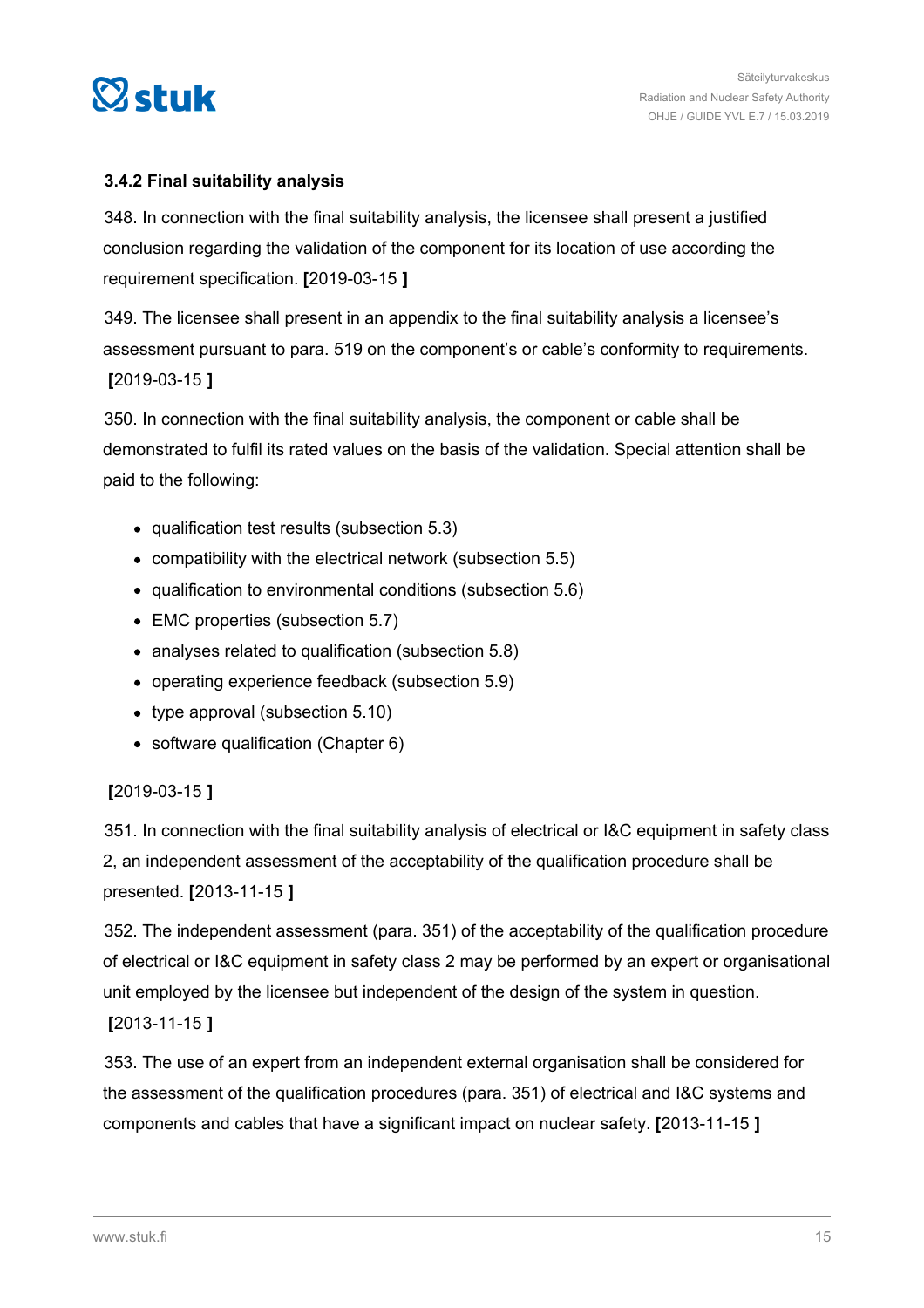

354. The necessary actions taken concerning storage life, service life and ageing monitoring of the components and materials shall be presented in connection with the final suitability analysis. **[**2019-03-15 **]**

355. If the component in question is not serially manufactured, a summary of the quality management results obtained during manufacture shall be presented together with the final suitability analysis. **[**2013-11-15 **]**

356. If the component in question is not serially manufactured, a summary of the factory test results shall be presented together with the final suitability analysis. **[**2013-11-15 **]**

357. The final suitability analysis shall present any deviations from the information presented in the preliminary suitability analysis of the component or cable, and provide justifications for their acceptability. **[**2013-11-15 **]**

358. Removed. **[**2019-03-15 **]**

359. The result documentation of the mechanical inspections and testing (see para. 579) of power transferring or load-bearing parts and structures of non-serial electromechanical components in safety class 2 during manufacturing shall be presented in connection with the final suitability analysis. **[**2019-03-15 **]**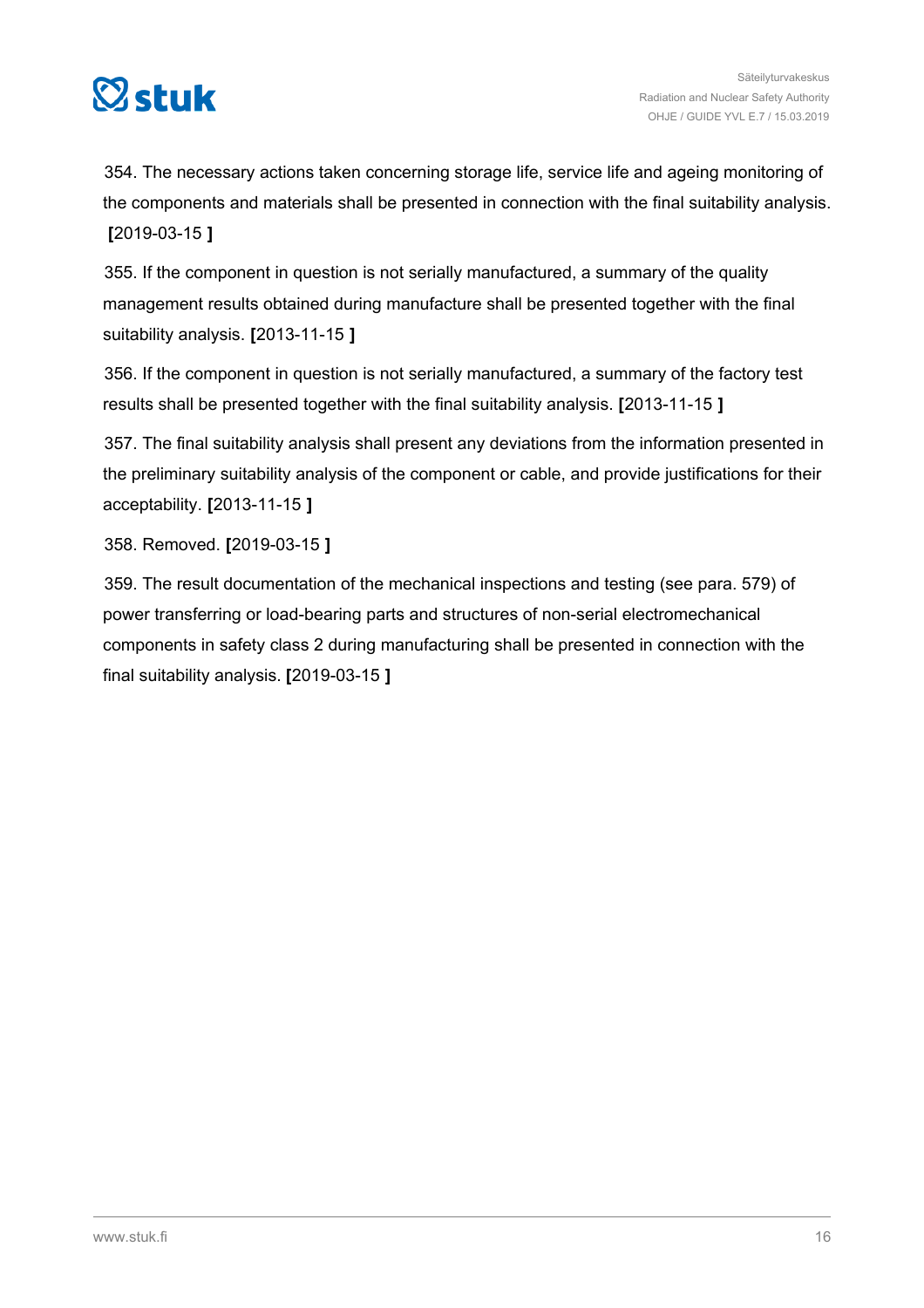<span id="page-16-0"></span>

### **4 Quality management of electrical and I&C equipment and cables**

### **4.1 General quality management requirements**

401. Guide YVL A.3 sets forth general requirements for the management system and quality management of a nuclear facility. Guide YVL B.1 sets forth requirements concerning the procedures relating to the management systems that are followed at the system level. Guide YVL A.5 set forth requirements for the construction and commissioning of a nuclear facility. The requirements laid down in these Guides shall be observed when arranging quality management for electrical and I&C equipment and cables. **[**2013-11-15 **]**

402. The licensee shall prepare general procedures for arranging the quality management in the procurement, design, manufacture, testing, receiving, installation, commissioning, and operation phases of safety-classified electrical and I&C equipment and cables. **[**2019-03-15 **]**

### **4.2 Quality management system**

403. In addition to the general quality management procedures determined for electrical and I&C equipment and cables, a delivery-specific quality plan pursuant to paras 637, 638 and 639 of Guide YVL A.3 shall be in place for a safety-classified component or cable by the procurement phase. A quality plan is not required when procuring serially manufactured components. **[**2019-03-15 **]**

404. Removed. **[**2019-03-15 **]**

404a. The delivery-specific quality plan shall consider procedures required by safety-classified pressure equipment or pressure boundary (see para. 578) which belongs to the component. **[**2019-03-15 **]**

405. Removed. **[**2019-03-15 **]**

406. Removed. **[**2019-03-15 **]**

407. Removed. **[**2019-03-15 **]**

408. The in-service quality management procedures of electrical and I&C equipment and cables shall include the procedures for ensuring and maintaining the quality of periodic maintenance, periodic testing, test results, repairs and modifications, configuration management, spare part replacement, and instrument precision. **[**2019-03-15 **]**

409. The quality management procedures of electrical and I&C equipment and cables shall ensure that the structure and features of the production batches procured to the facility are in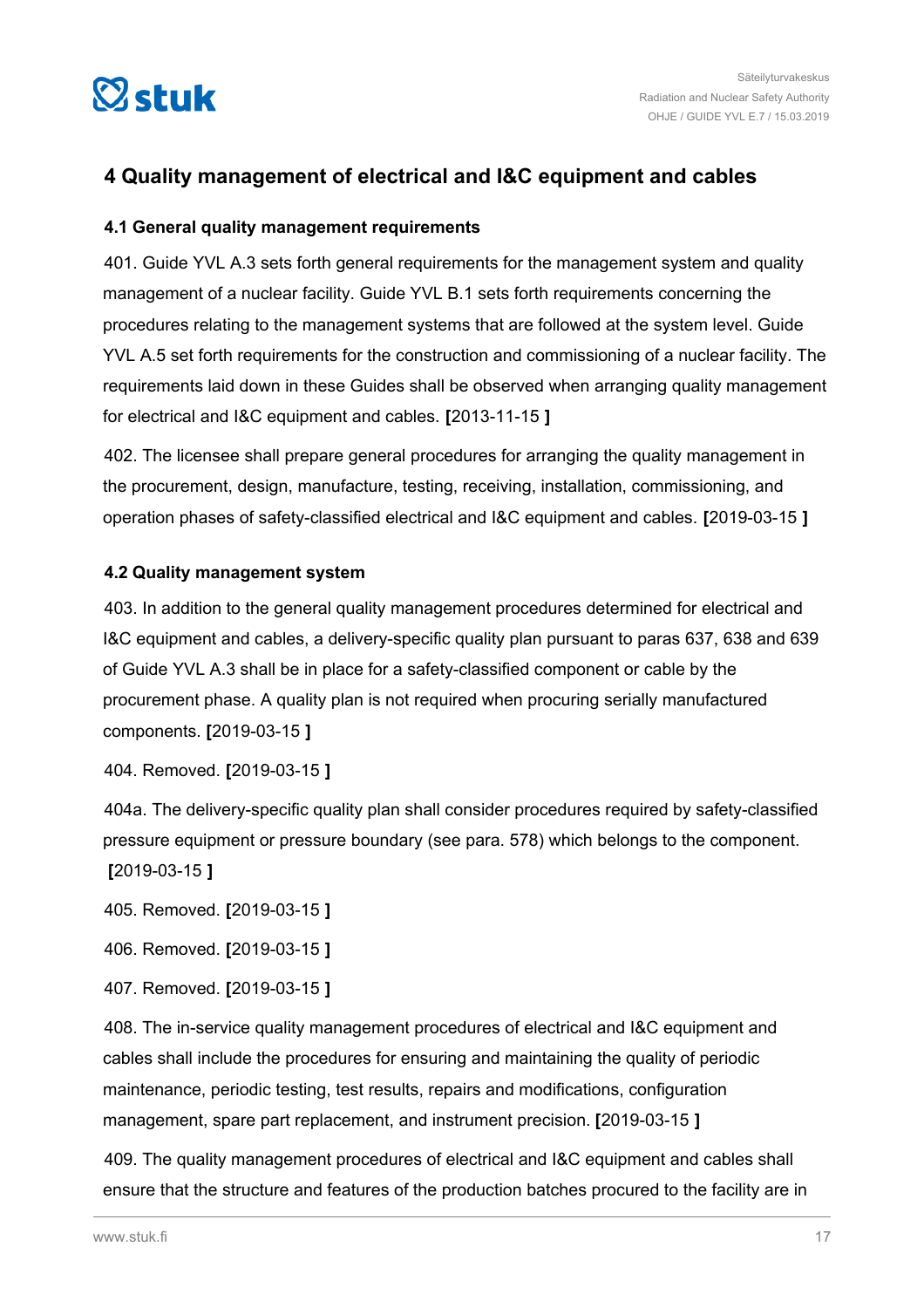

accordance with those of the qualified products. **[**2013-11-15 **]**

410. The suppliers of electrical and I&C equipment and cables in safety classes 2 and 3 shall have in place a successfully certified management system or a management system independently assessed by a third party. **[**2019-03-15 **]**

411. The management system of the suppliers of electrical and I&C equipment and cables in safety class 2 shall meet the requirements set on suppliers' management systems as presented in Guide YVL A.3. Where necessary, the management system may be supplemented in the delivery-specific quality plan pursuant to para. 403 if the management system requirements set forth in the aforementioned Guide YVL A.3 are not met. **[**2019-03-15 **]**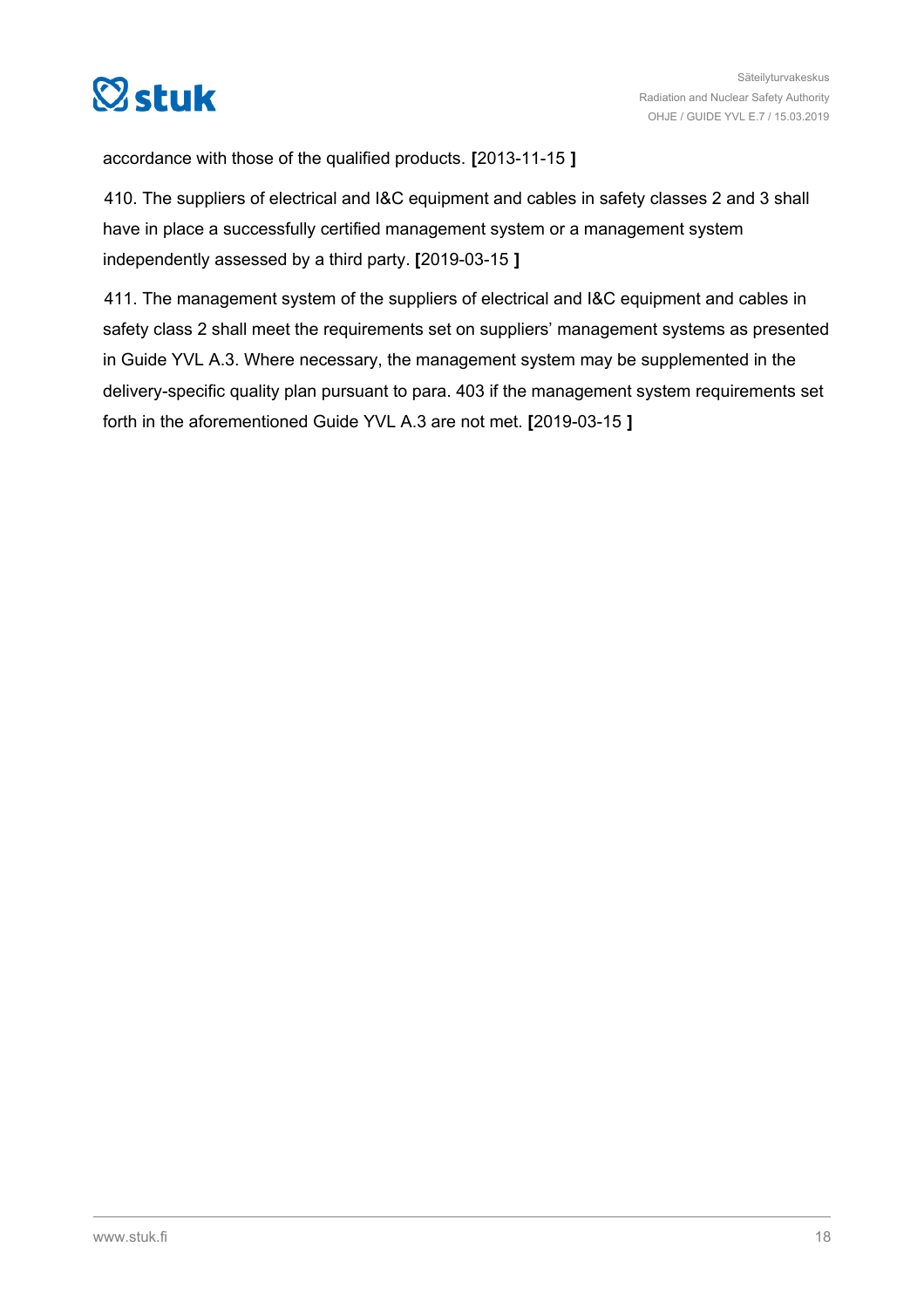<span id="page-18-0"></span>

### **5 Qualification of electrical and I&C systems, equipment and cables**

### **5.1 General qualification requirements**

501. The electrical and I&C systems of a nuclear facility and their components and cables shall be suitable for their intended purpose and location of use. **[**2013-11-15 **]**

502. Safety-classified electrical and I&C equipment and cables shall be qualified for their intended purpose and location of use. **[**2013-11-15 **]**

503. The qualification of safety-classified electrical and I&C equipment and cables shall be performed by means of both a preliminary and final suitability analysis. The combining of preliminary and final suitability analysis has been discussed in para. 906. **[**2019-03-15 **]**

504. During qualification, the component's or cable's maximum storage life and service life shall be identified, after which the qualification shall be performed again or the product replaced, if the operation of the product is required under accident conditions, or if rapidly ageing parts have been identified in the product (see para. 354). **[**2019-03-15 **]**

### **5.2 Qualification plan**

505. A system or component-specific qualification plan shall be drawn up for the qualification of electrical and I&C systems, components and cables in safety classes 2 and 3. For the components and cables, the plan is required only if it is necessary to carry out management process evaluations, software assessment, testing, analyses or type approvals. Component and cable qualification plans may be part of the system qualification plan. **[**2019-03-15 **]**

506. Removed. **[**2019-03-15 **]**

507. The contents of the qualification plan of electrical or I&C system, equipment and cables in safety class 2 or 3 are presented in para. 363 of Guide YVL B.1 and paras 508 and 510 of Guide YVL E.7. **[**2019-03-15 **]**

508. The suitability analyses to be prepared shall be presented in the qualification plan of an electrical and I&C system in safety classes 2 or 3. **[**2019-03-15 **]**

### 509. Removed. **[**2019-03-15 **]**

510. The qualification plan of electrical and I&C systems, equipment and cables in safety class 2 shall present the procedure whereby the acceptability of the qualification procedure of electrical and I&C systems, equipment and cables in safety class 2 is independently assessed (para. 351). **[**2019-03-15 **]**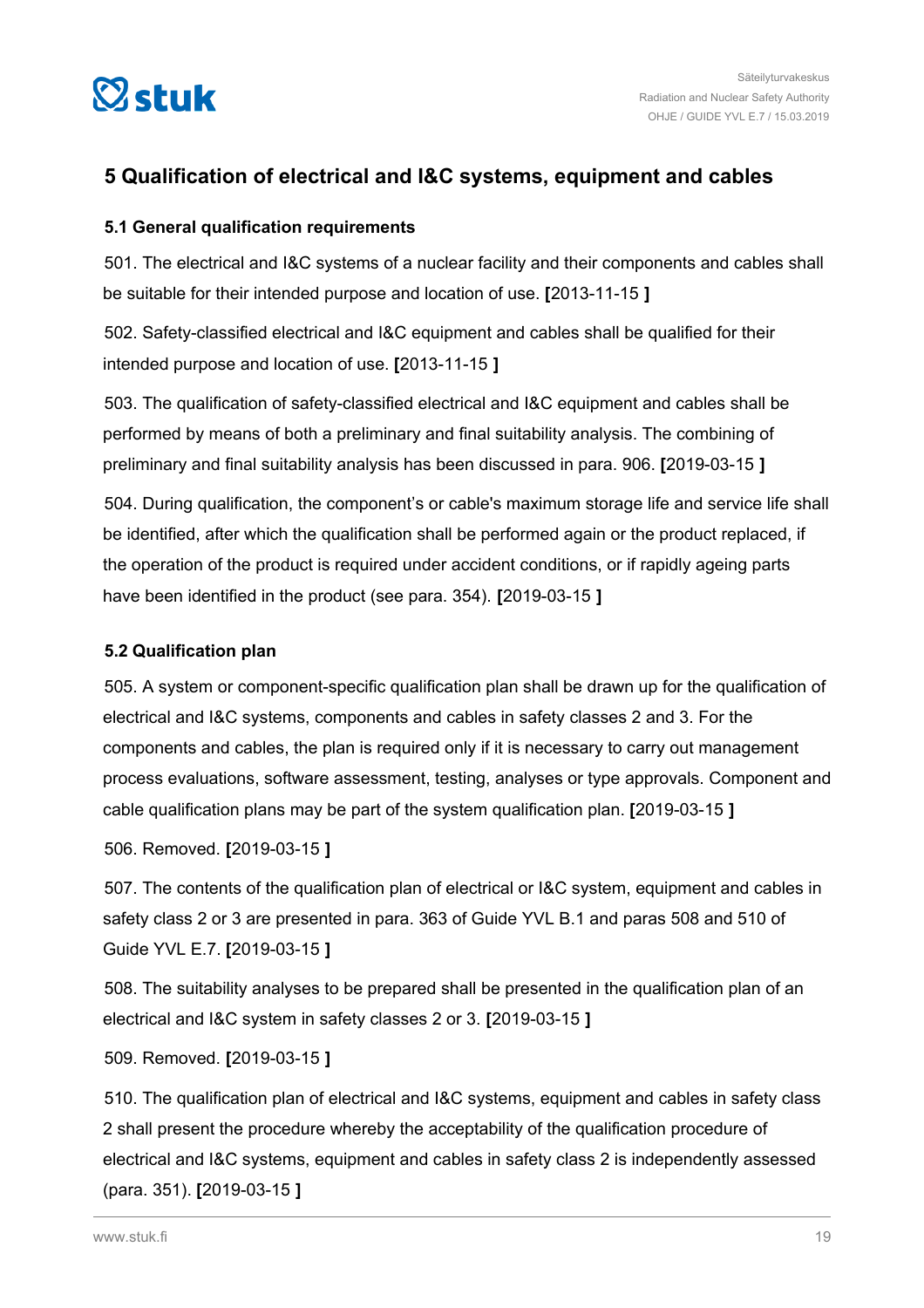<span id="page-19-0"></span>

511. Removed. **[**2019-03-15 **]**

512. Removed. **[**2019-03-15 **]**

513. The qualification plan of electrical and I&C systems, equipment or cables in safety classes 2 or 3 shall be updated, if changes are introduced into the requirement specification such that this affects the qualification, or if information is revealed that may be seen to affect the qualification process and, thus, the qualification plan. **[**2019-03-15 **]**

### **5.3 Tests included in qualification**

514. Test plans shall be drawn up for the qualification tests of electrical and I&C systems, equipment and cables in safety classes 2 and 3. **[**2019-03-15 **]**

514a. The testing plan (para. 514) shall define the acceptance criteria for the tests. **[**2019-03-15 **]**

515. The testers conducting the tests pursuant to para. 514 shall be independent of the design and manufacture of the electrical or I&C system, equipment or cable in safety class 2 or 3 in question. **[**2019-03-15 **]**

516. The test plan (para. 514), the test acceptance criteria and the test results shall be documented in a manner that allows them to be evaluated by a third party. **[**2019-03-15 **]**

517. Testing and analyses shall be used to ensure that the electrical or I&C systems or equipment in safety class 2 contain no unnecessary functions that could be detrimental to safety. **[**2013-11-15 **]**

517a. An electrical or I&C system in safety class 2 shall be tested extensively in the configuration to be installed. **[**2019-03-15 **]**

517b. Software in safety class 2 shall be tested extensively in the hardware and configuration to be installed. **[**2019-03-15 **]**

518. The sufficiency of the electrical and I&C system or component tests in safety class 2 shall be justified, and the coverage of the tests shall be analysed against the requirements and rated values. **[**2013-11-15 **]**

518a. The factory tests of an I&C system in safety class 2 or 3 shall cover all system functions and timings, failure behaviour and, where possible, self-diagnostic functions. **[**2019-03-15 **]**

519. After the factory tests, the licensee shall assess the conformity to requirements of an electrical or I&C system, component or cable in safety class 2 or 3 before the product may be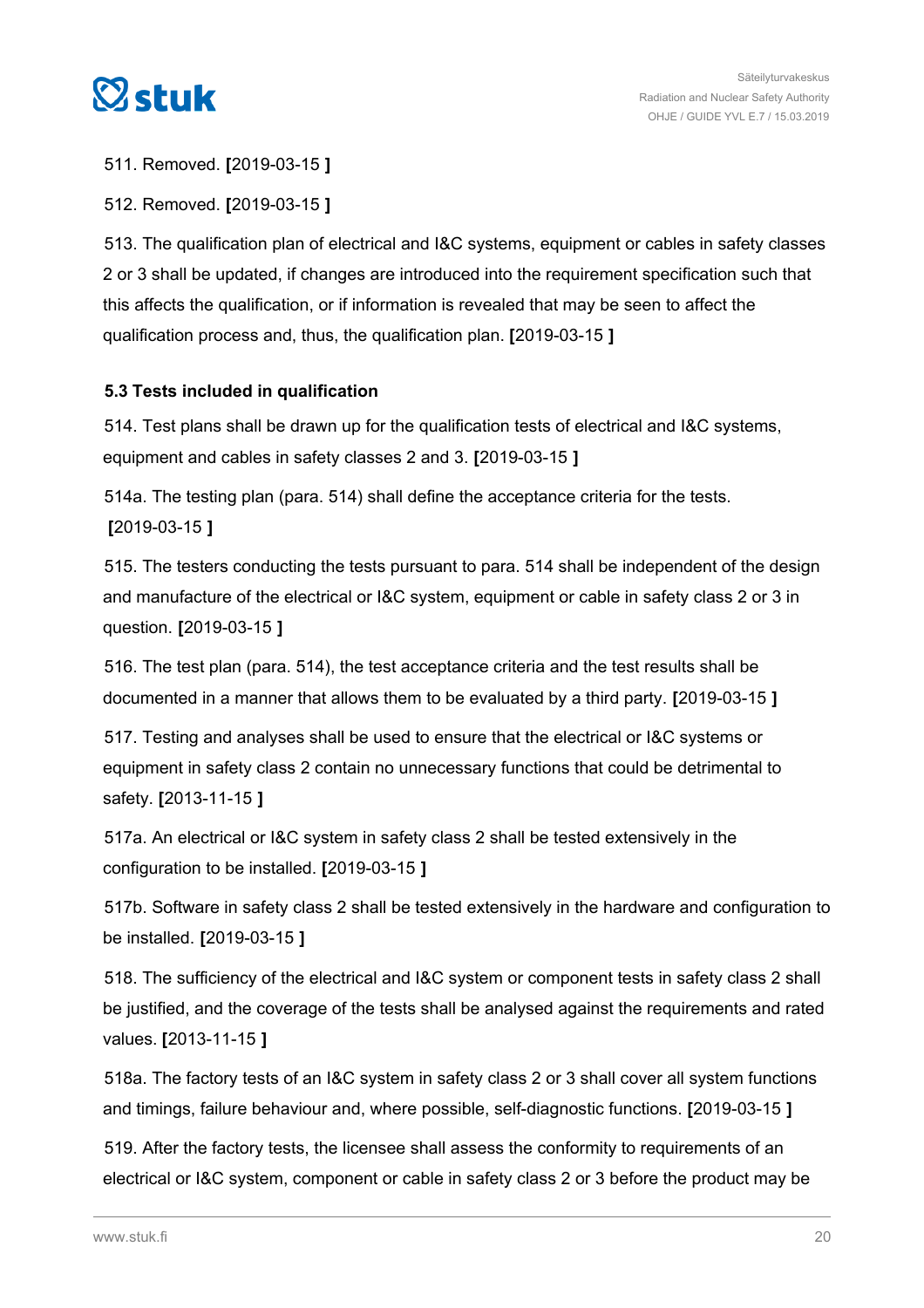<span id="page-20-0"></span>

shipped to the facility. The assessment shall be documented at the time of performance. The requirement need not be applied to serially manufactured components or cables that do not undergo factory tests supervised by the licensee. **[**2019-03-15 **]**

520. An assessment pursuant to para. 519 shall be appended to the final suitability analysis. **[**2019-03-15 **]**

521. The schedule for the delivery and installation of an electrical and I&C system, component or cable in safety class 2 or 3 shall be planned in a manner that allows for implementing the modification planning and modifications that may be required after the factory tests in accordance with procedures that are in line with the safety significance of the system or component. **[**2013-11-15 **]**

522. The final testing of the electrical or I&C systems or components in safety classes 2 and 3 shall be performed at the facility in the actual operating environment. **[**2013-11-15 **]**

523. Whenever possible, the final testing at the facility (para. 522) shall demonstrate that the electrical or I&C systems, components or cables in safety classes 2 and 3 correspond to the functional and performance requirements set for them. **[**2019-03-15 **]**

524. The final testing of the electrical or I&C systems or components in safety classes 2 and 3 (para. 522) may in part employ simulation. **[**2013-11-15 **]**

### **5.4 Assessment of the design and manufacturing process of electrical and I&C equipment**

525. A nuclear facility's electrical and I&C equipment and cables in safety classes 2 and 3 shall be designed and documented in a manner that allows for ensuring at the various phases of the design and manufacturing process the correct transfer of the set requirements to the final product that will be taken into use. **[**2013-11-15 **]**

526. The design, manufacture and testing processes of a nuclear facility's electrical and I&C equipment and cables in safety classes 2 and 3 shall be managed in a manner that allows for ensuring the correct transfer of the set requirements to the final product that will be taken into use. **[**2013-11-15 **]**

527. The design, manufacture and testing processes of a nuclear facility's electrical and I&C equipment and cables in safety class 3 shall be evaluated in a way that allows for ensuring the correct transfer of the set requirements to the final product that will be taken into use. **[**2013-11-15 **]**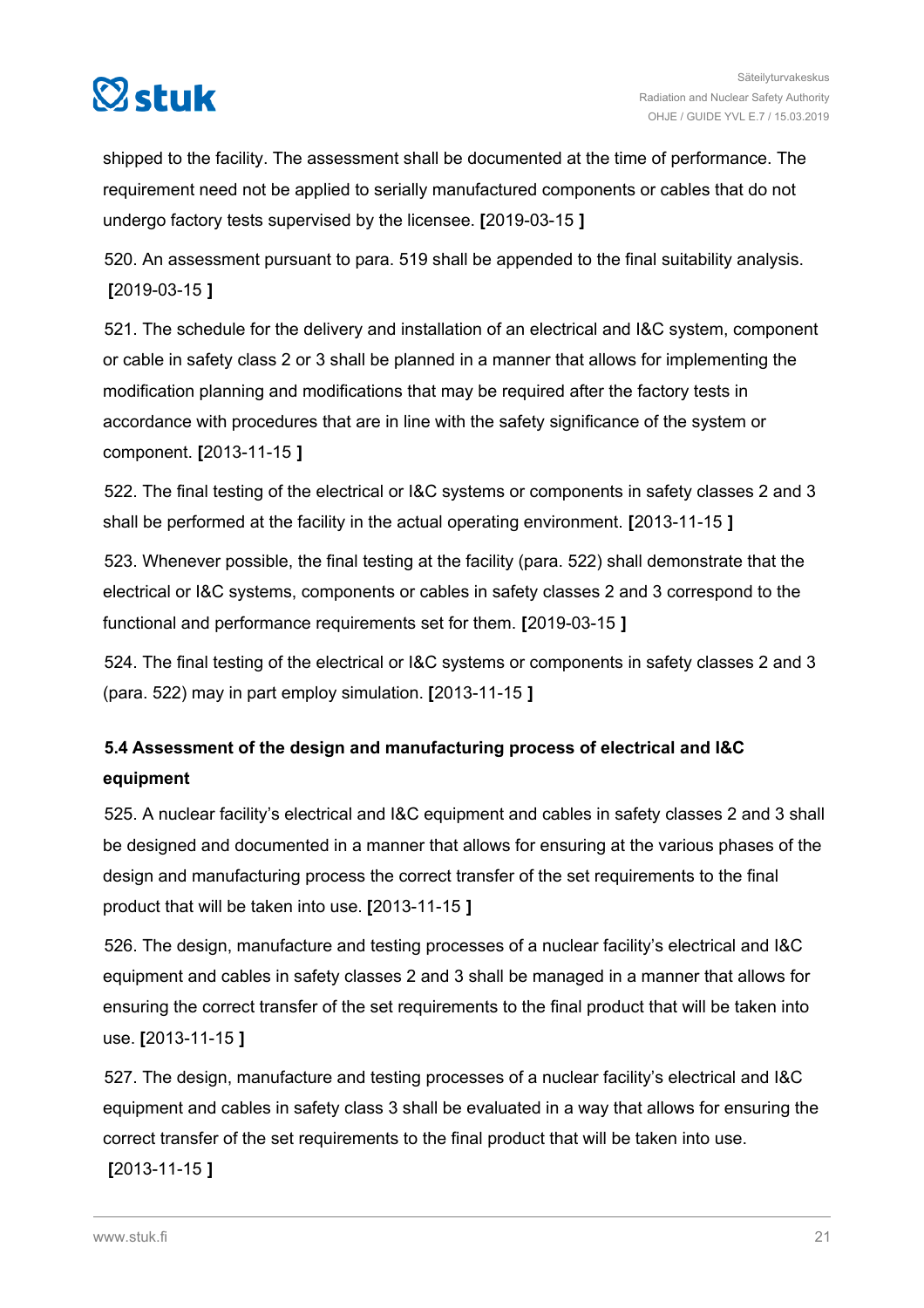<span id="page-21-0"></span>

528. The results of the design, manufacture and testing processes of a nuclear facility's electrical and I&C equipment and cables in safety class 2 shall be independently verified in a manner that allows for ensuring the correct transfer of the set requirements to the final product that will be taken into use. **[**2013-11-15 **]**

529. Removed. **[**2019-03-15 **]**

### **5.5 Compatibility with the electrical network**

530. Removed. **[**2019-03-15 **]**

531. Any possible variations of voltage and frequency occurring in the external power transmission grid and the nuclear facility's internal electrical networks (see para. 5408 of Guide YVL B.1) shall be taken into account in the selection and dimensioning of components. **[**2019-03-15 **]**

532. Possible variations of voltage and frequency occurring in the external power transmission grid and the nuclear facility's internal electrical networks (see para. 5408 of Guide YVL B.1) shall be taken into account in the qualification of components. **[**2019-03-15 **]**

533. The qualification of electrical or I&C equipment in safety classes 2 or 3 shall demonstrate the proper operation and rise in temperature of the equipment when its terminals are under the following conditions:

- rated current and voltage continuously
- undervoltages of varying duration, with a simultaneous frequency variation of the most unfavourable type in terms of the component (see para. 5408 of Guide YVL B.1)
- overvoltages of varying duration, with a simultaneous frequency variation of the most unfavourable type in terms of the component (see para. 5408 of Guide YVL B.1)
- any fast voltage transients considered possible at the facility (see para. 5408 of Guide YVL B.1)
- highest input voltage ripple with direct current feed components
- short-circuit currents or start-up inrush current peaks on the output side of a power source component (e.g. inverters or generators).

### **[**2019-03-15 **]**

534. The assessment conducted under para. 533 shall take into account any changes in the loading condition of the component as the supply voltage and frequency change. **[**2019-03-15 **]**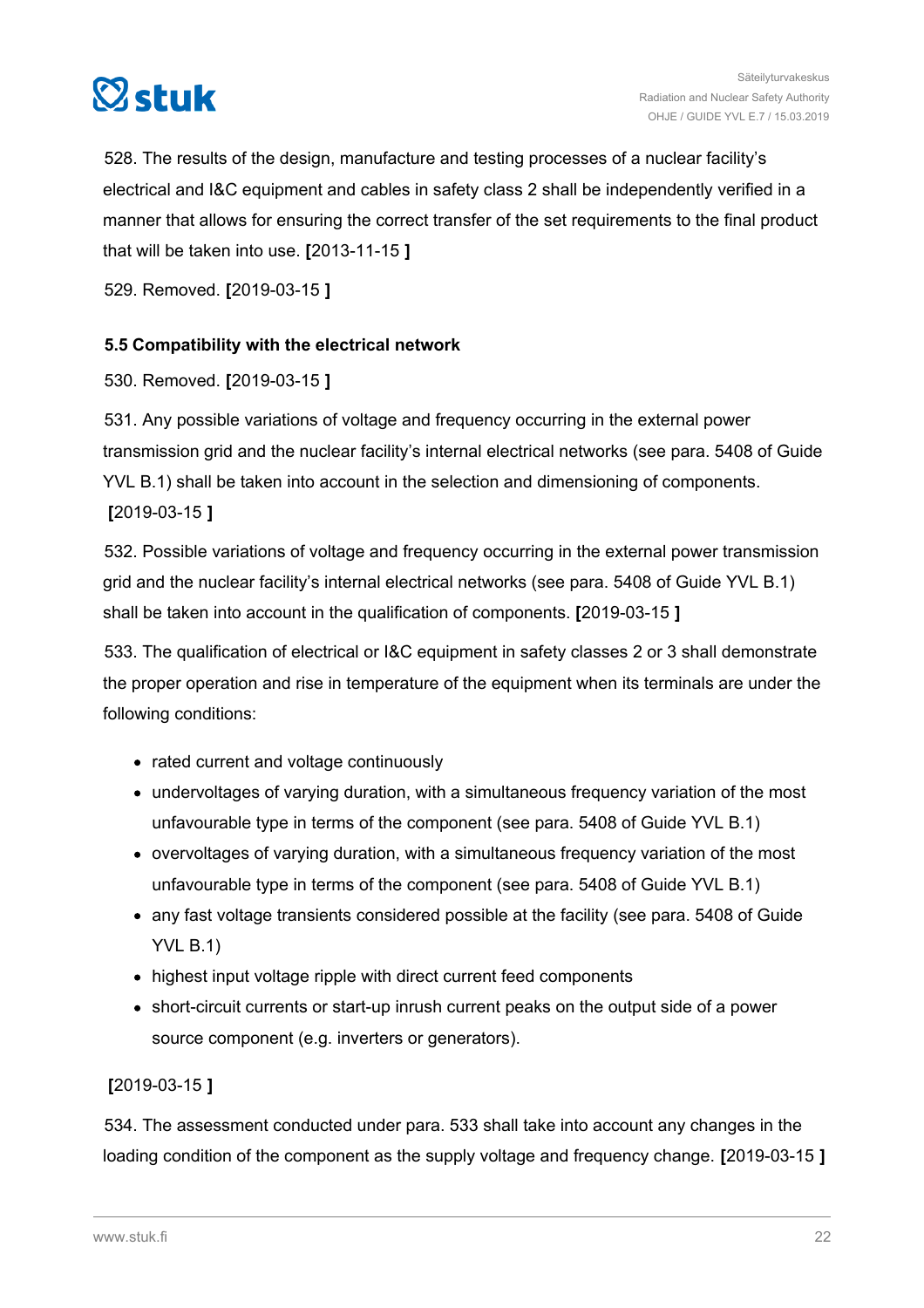<span id="page-22-0"></span>

535. The qualification conducted under para. 533 shall assess the startability of a component under voltage disturbance scenarios if the component is required to start during voltage disturbance. **[**2019-03-15 **]**

536. The qualification for voltage and frequency variations conducted under para. 533 may usually be performed by means of tests or analyses. Paras 538, 539 and 540, however, set additional qualification procedure conditions. **[**2019-03-15 **]**

537. Removed. **[**2019-03-15 **]**

538. The parameters measured experimentally under nominal conditions of the component shall be available when using analyses to qualify electromechanical components for the voltage/frequency disturbance scenarios laid down in para. 533. **[**2019-03-15 **]**

539. The qualification of components containing electronics for the voltage and frequency variations described in para. 533 shall be based on tests. **[**2013-11-15 **]**

540. The rise in temperature of the electrical or I&C equipment in safety classes 2 and 3 shall be defined in the nominal state according to the rated values of the component and by using type tests defined in the standards, if the power loss of the component is high enough for the component to be considered to warm up substantially due to the internal power loss.

**[**2013-11-15 **]**

541. When determining the rise in temperature of electrical or I&C equipment feeded from a battery-backed direct current network, the trickle charge voltage of accumulators shall be used as the supply voltage. **[**2019-03-15 **]**

542. The rise in temperature of the electrical and I&C equipment or cable in its nominal state shall be taken into account when qualifying the component or cable to the prevailing environmental conditions. **[**2019-03-15 **]**

### **5.6 Qualification to environmental conditions**

543. The environmental conditions and stresses of a nuclear facility's safety-classified electrical and I&C systems, components and cables shall be defined in all planned operational conditions and during storage and transport. **[**2013-11-15 **]**

544. The electrical and I&C systems, components and cables shall be of such design that their operability is maintained within the set requirements during their entire planned service life. **[**2013-11-15 **]**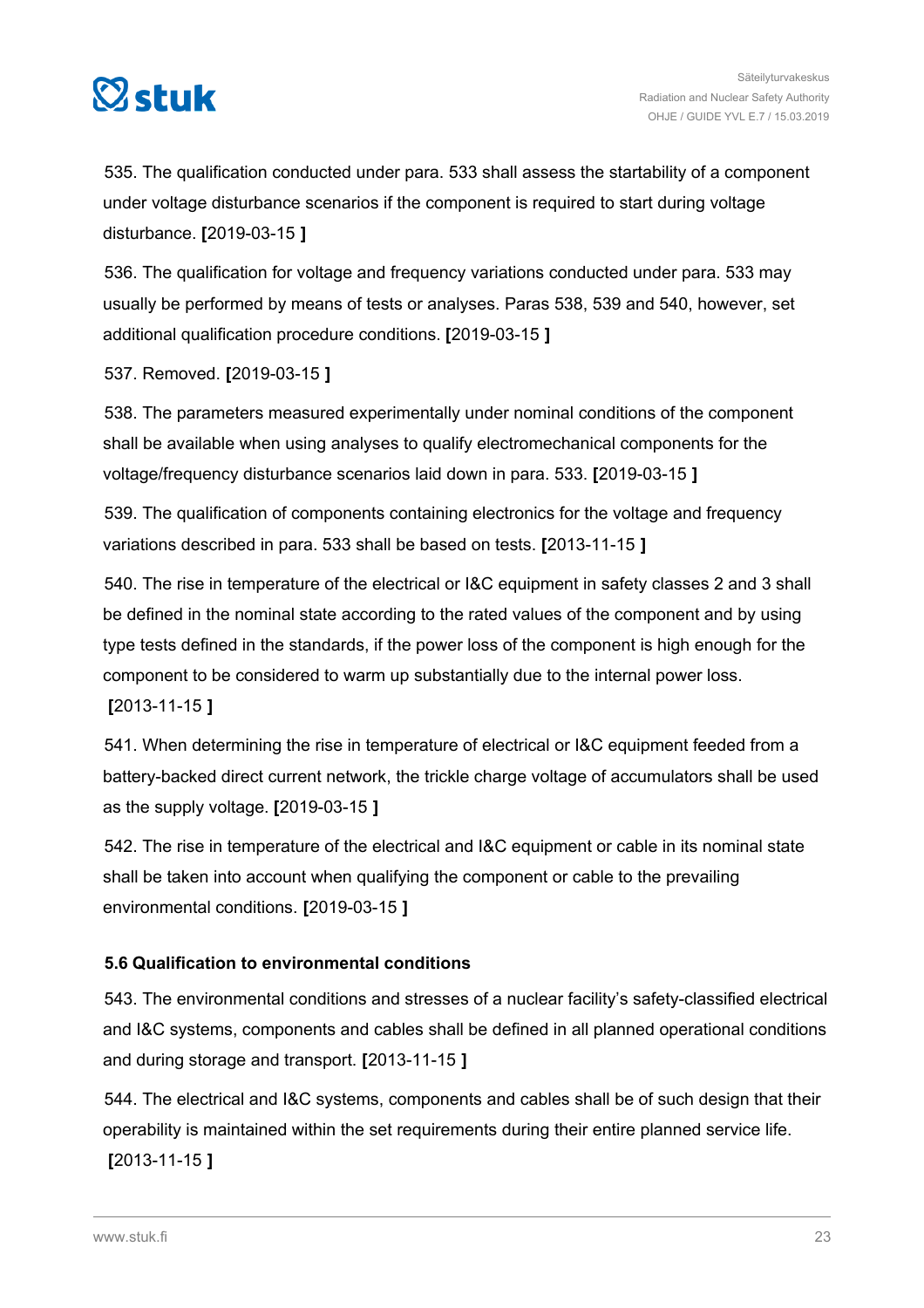

545. The validation of safety-classified electrical and I&C equipment and cables to the planned environmental conditions and stresses shall be performed by means of tests and analyses pursuant to standards. **[**2013-11-15 **]**

546. The tests and analyses laid down in para. 545 shall correspond to the combined effects of the most unfavourable operational and environmental conditions possible. **[**2013-11-15 **]**

547. The selection of structures and materials for electrical and I&C equipment and cables of safety classes 2 and 3 needed during or after accidents shall be such that, for their entire planned service life, their required operating capability in accidents will be in compliance with the set requirements. **[**2013-11-15 **]**

548. The performance of electrical and I&C equipment and cables qualified for accident conditions shall be demonstrated by means of type tests. **[**2019-03-15 **]**

549. The type tests defined in para. 548 shall form a uniform series of tests during which the same test pieces are subjected to the design basis operating and environmental stresses of the planned location of use. **[**2013-11-15 **]**

550. Prior to accident condition testing, the test pieces of electrical and I&C equipment and cables shall be artificially aged to correspond to their planned service life. **[**2013-11-15 **]**

551. Artificial ageing laid down in para. 550 shall be carried out in a way that represents actual ageing with an adequate degree of confidence. **[**2019-03-15 **]**

552. An accident condition test of electrical and I&C equipment and cable shall cover exposure to radiation and stresses caused by temperature, pressure and humidity equivalent to accident conditions as well as rapid changes in the conditions. **[**2019-03-15 **]**

553. The composition of the water used in the accident condition test of electrical and I&C equipment and cable shall, as far as possible, be equivalent to water in real accident conditions. **[**2019-03-15 **]**

554. If there is a possibility of the electrical and I&C equipment or cable submerging in water in an accident and if it is required to function under such conditions, its capability to function in such a situation shall also be demonstrated. **[**2013-11-15 **]**

555. The accident condition tests of an electrical and I&C equipment and cable shall be designed to verify, with a sufficient degree of confidence, the operability of the component or cable under accident conditions during their entire planned service life. **[**2019-03-15 **]**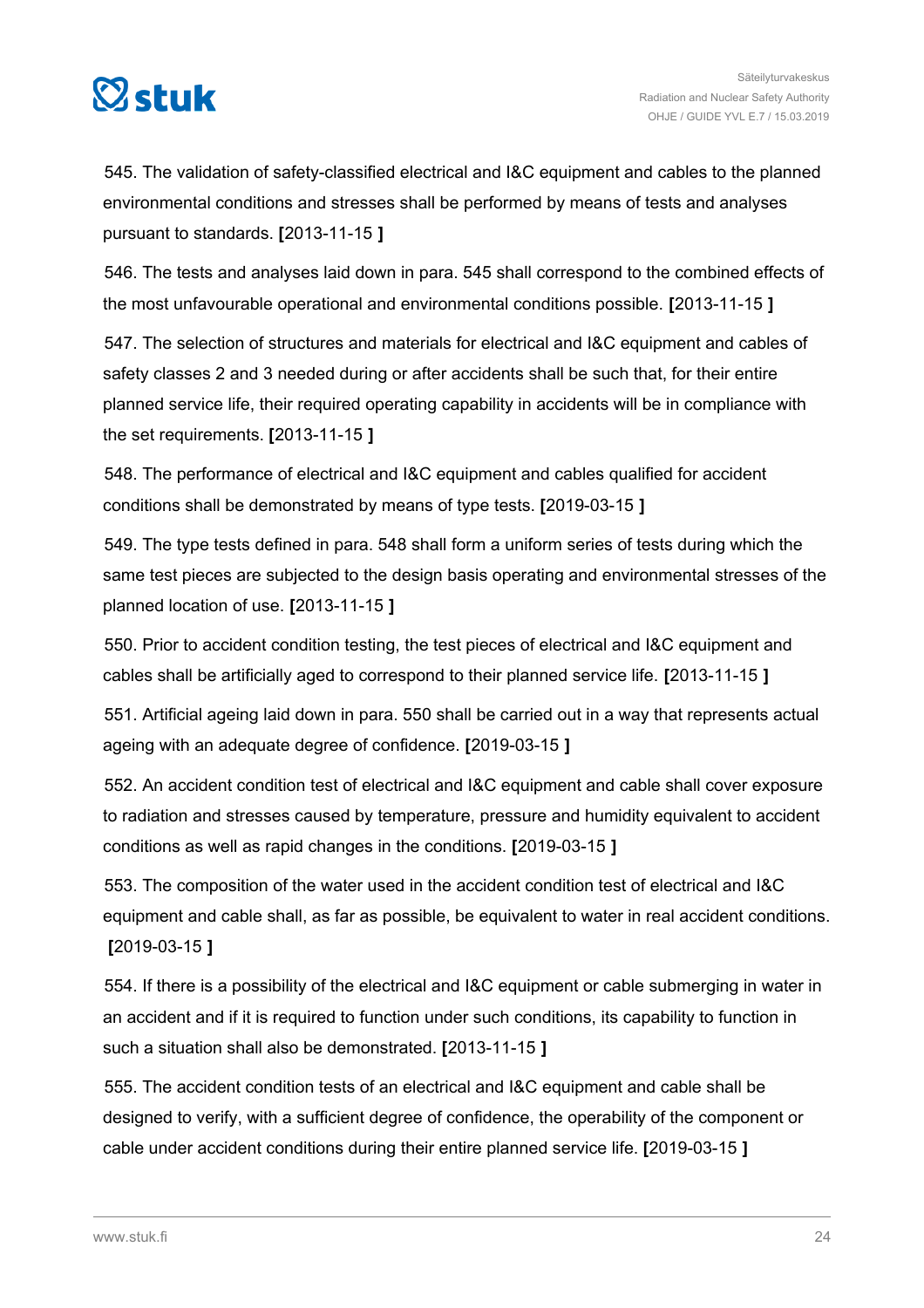<span id="page-24-0"></span>

556. If the electrical and I&C equipment or cable must function under severe reactor accidents, it shall be validated by a manner applicable to severe reactor accidents (high temperatures, radiation doses, and hydrogen fires shall be taken into account, for example). **[**2019-03-15 **]**

557. The seismic tests or analyses related to the vibration tolerance validation of an electrical or I&C equipment or cable shall be performed in accordance with Guide YVL E.6. **[**2013-11-15 **]**

### **5.7 Electromagnetic compatibility**

558. The EMC conformity of electrical and I&C equipment and installations shall be demonstrated by means of EMC tests or analyses pursuant to standards. **[**2013-11-15 **]**

559. The procedures and technical solutions chosen to protect the nuclear facility's electrical and I&C equipment and installations from electromagnetic disturbances shall be justified. **[**2019-03-15 **]**

559. Protection against electromagnetic disturbance has been discussed in more detail in Guide YVL A.11 and its Appendix A. **[**2019-03-15 **]**

### **5.8 Qualification by means of analyses**

560. The qualification of safety classified electrical and I&C systems and equipment shall include the validation of functional and performance requirements by means of analyses, if the fulfilling of the requirements cannot be demonstrated by means of other qualification activities. **[**2019-03-15 **]**

### **5.9 Operating experience feedback**

561. An operating experience analysis shall be prepared for the electrical and I&C equipment and cables in safety class 2 and for I&C system platforms in safety classes 2 and 3. **[**2019-03-15 **]**

562. The operating experience feedback used in the operating experience analysis shall be collected according a documented process. **[**2019-03-15 **]**

563. The operating experience analysis shall also take into account any software used. **[**2019-03-15 **]**

564. The operating experience analysis shall also take into account the change and version history of the software. **[**2019-03-15 **]**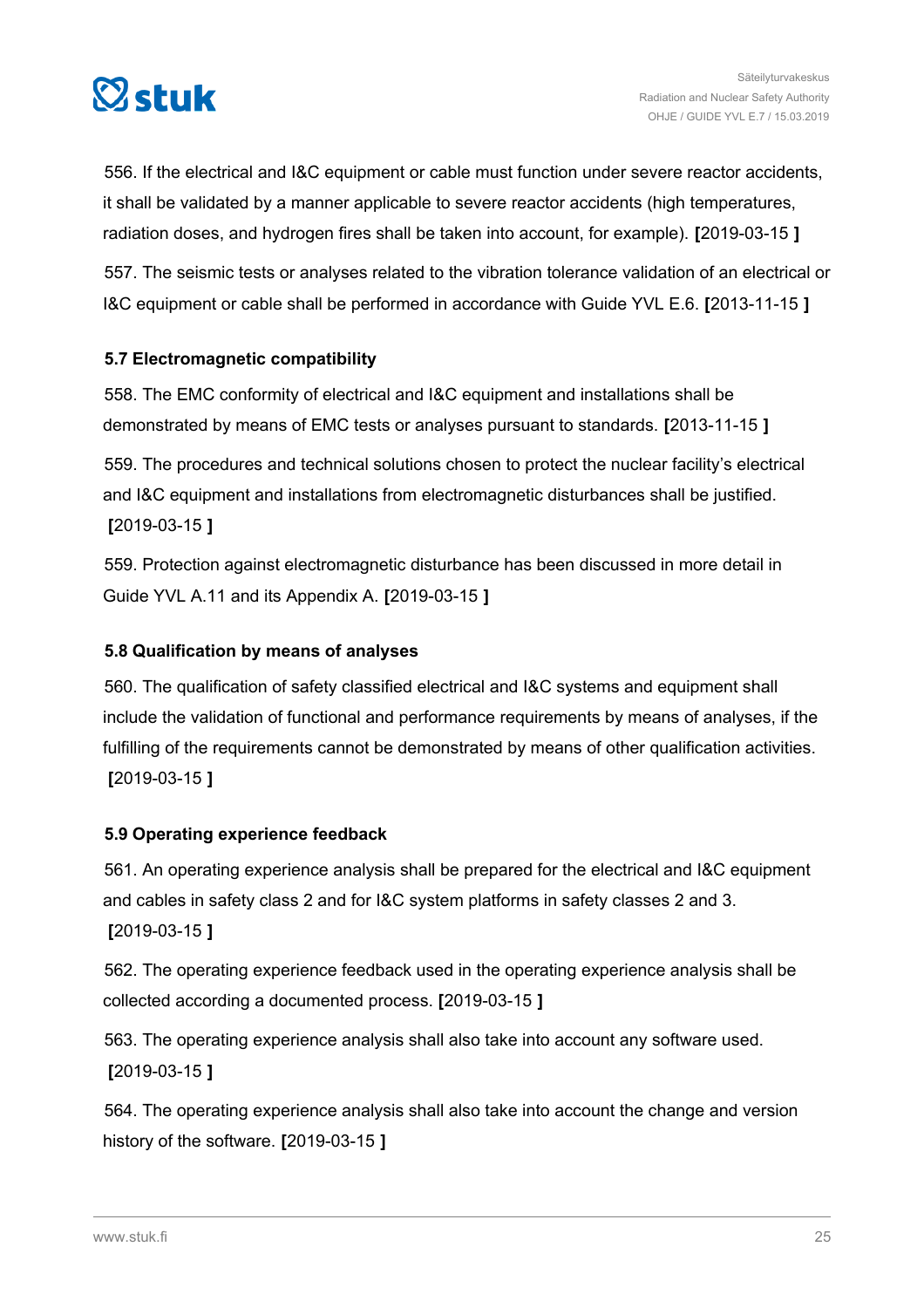<span id="page-25-0"></span>

565. The comprehensiveness of the operating experience collection process, the length of the collection period and their significance in terms of the reliability of the data shall be evaluated in the operating experience analysis. **[**2013-11-15 **]**

566. The operating experience feedback used in the analysis shall be representative of the safety function reviewed. **[**2013-11-15 **]**

567. The use of operating experience feedback from hardware or software versions, set-ups and operational profiles other than those that are planned to be taken into use for the validation of a system or component shall be justified. **[**2013-11-15 **]**

568. A safety classified component or cable cannot be qualified on the basis of operating experience feedback only. **[**2019-03-15 **]**

### **5.10 Type approval**

569. Type approval shall be acquired for the following equipment:

- I&C system platforms in safety class 2
- I&C priority units in safety class 2
- I&C equipment in safety class 2 to be qualified to accident conditions
- electrical equipment in safety class 2 to be qualified to accident conditions
- cables in safety class 2 to be qualified to accident conditions
- those equipment of Guide YVL B.1 requirement 5214 instrumentation that are qualified to accident conditions
- those equipment of Guide YVL C.6 requirements 402 and 402a radiation monitoring instrumentation that are qualified to accident conditions.

### **[**2019-03-15 **]**

570. A third party shall assess the acceptability of the design and implementation when type approving I&C system platforms or priority units in safety class 2. A third-party assessment of the production process quality management shall also be required. The third party shall prepare the type approval certificate based on the assessments. The contents of the aforementioned assessments shall be implemented in line with the tasks of the notified body laid down in Decision 768/2008/EY [5] of the European Parliament and of the Council using module B as a combination of product type and design type, and module D. An EC type inspection certificate is not required. **[**2019-03-15 **]**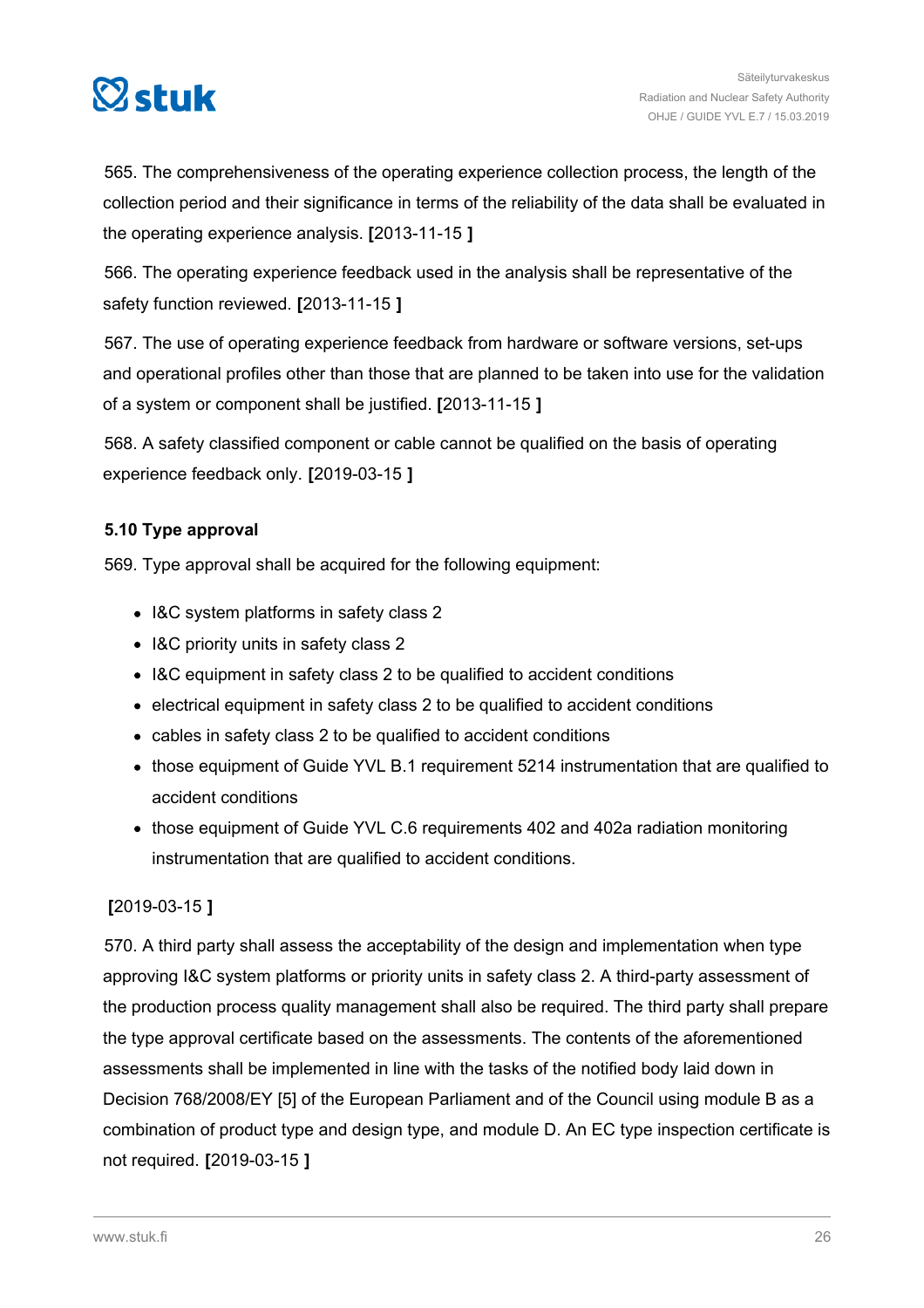

570a. A third party shall assess the component's tolerance of environmental conditions when type approving components or cables intended for accident conditions. The third party shall prepare the type approval certificate based on its assessments. The contents of the aforementioned assessments shall be implemented in line with the tasks of the notified body laid down in Decision 768/2008/EY of the European Parliament and of the Council using module B as a combination of product type and design type. An EC type inspection certificate is not required. **[**2019-03-15 **]**

571. The third party performing type approvals of I&C system platforms or priority units in safety class 2 shall be a certification body that has been accredited for the conformity evaluation of the applied standards under standard SFS-EN ISO/IEC 17065 [6]. The party performing the tests shall have applicable qualifications under standard ISO/IEC 17025 [8]. **[**2019-03-15 **]**

571a. The third party authorised to perform type approvals of components or cables intended for accident conditions shall be a certification body that has been accredited for the conformity evaluation of the applied standards under standard SFS-EN ISO/IEC 17065, or an inspection organisation accredited for a similar task under standard SFS-EN ISO/IEC 17020 [7]. The party performing the tests shall have applicable qualifications under standard SFS-EN ISO/IEC 17025. **[**2019-03-15 **]**

572. The accreditation decision pertaining to the organisation performing type approvals shall be appended to the preliminary suitability analysis. If the same organisation is to submit multiple type approvals, the accreditation decision may be delivered only once, but a reference to the documentation submitted earlier shall be made in the preliminary suitability analysis.

**[**2019-03-15 **]**

573. Removed. **[**2019-03-15 **]**

574. The type approval certificate or appendices thereto shall indicate any limitations on operation required to assess the acceptability of the component for its intended use. **[**2019-03-15 **]**

575. A document prepared by a third party concerning the approval of the quality system pursuant to module D of the Decision [5] shall be appended to the type approval documentation. **[**2013-11-15 **]**

576. Removed. **[**2019-03-15 **]**

577. The type approval of a component containing software-based technology shall cover the assessment of both software and hardware. **[**2013-11-15 **]**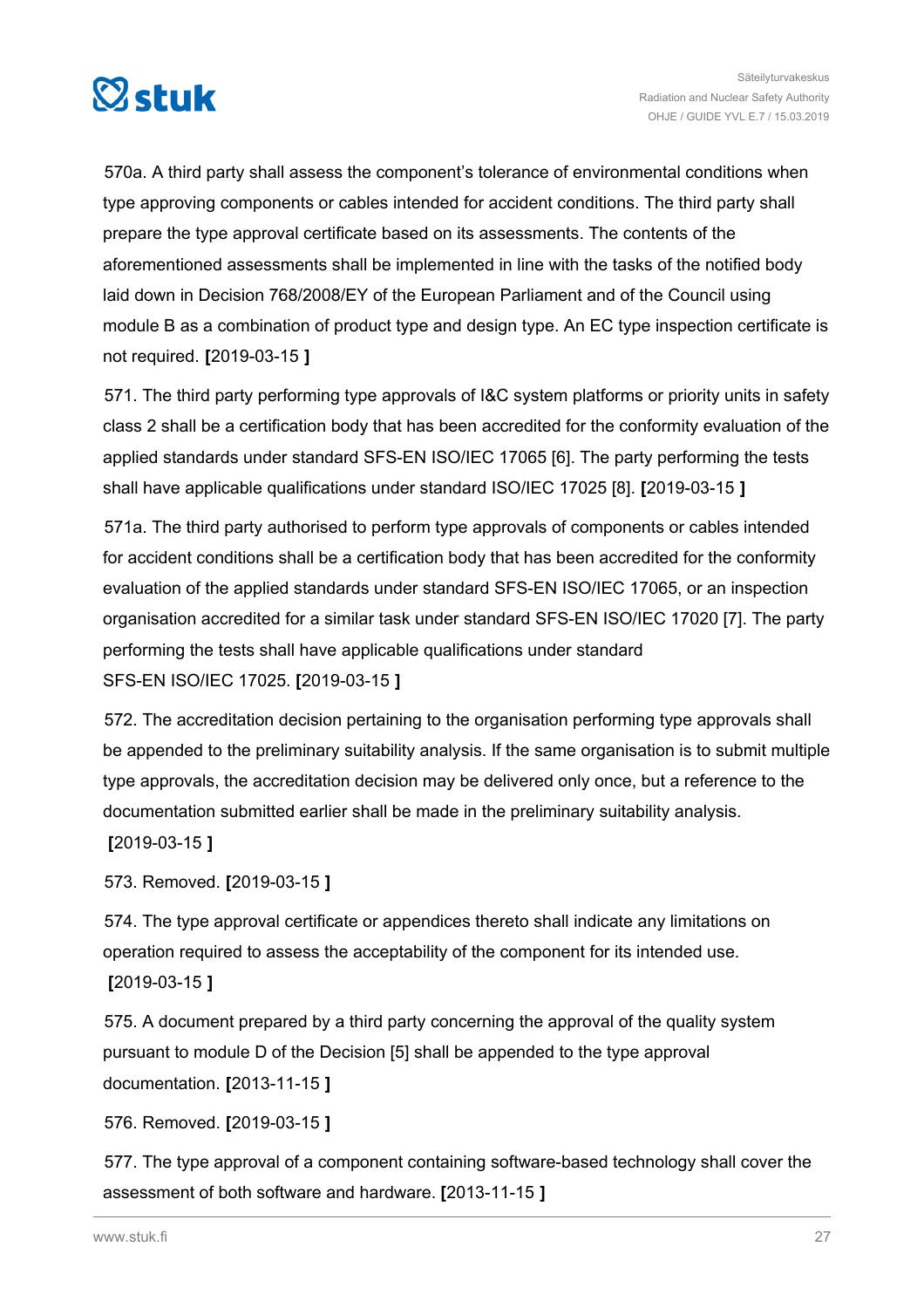<span id="page-27-0"></span>

### **5.11 Mechanical qualification of electrical and I&C equipment**

578. The design, manufacturing, installation, commissioning, official documentation and regulatory oversight of safety-classified pressure equipment or pressure boundary installed stationary on electrical or I&C equipment shall be implemented according to Guide YVL E.3. **[**2019-03-15 **]**

579. The acceptability of the dimensioning strength of power transferring or load-bearing parts and structures of non-serial electromechanical components in safety class 2, as well as the coverage of the inspections and testing during manufacturing, shall be demonstrated. **[**2019-03-15 **]**

580. An operability analysis pursuant to Guide YVL E.8/E.9 shall be prepared of the mechanical interface of a rotating electric machine or an electromechanical valve actuator. **[**2019-03-15 **]**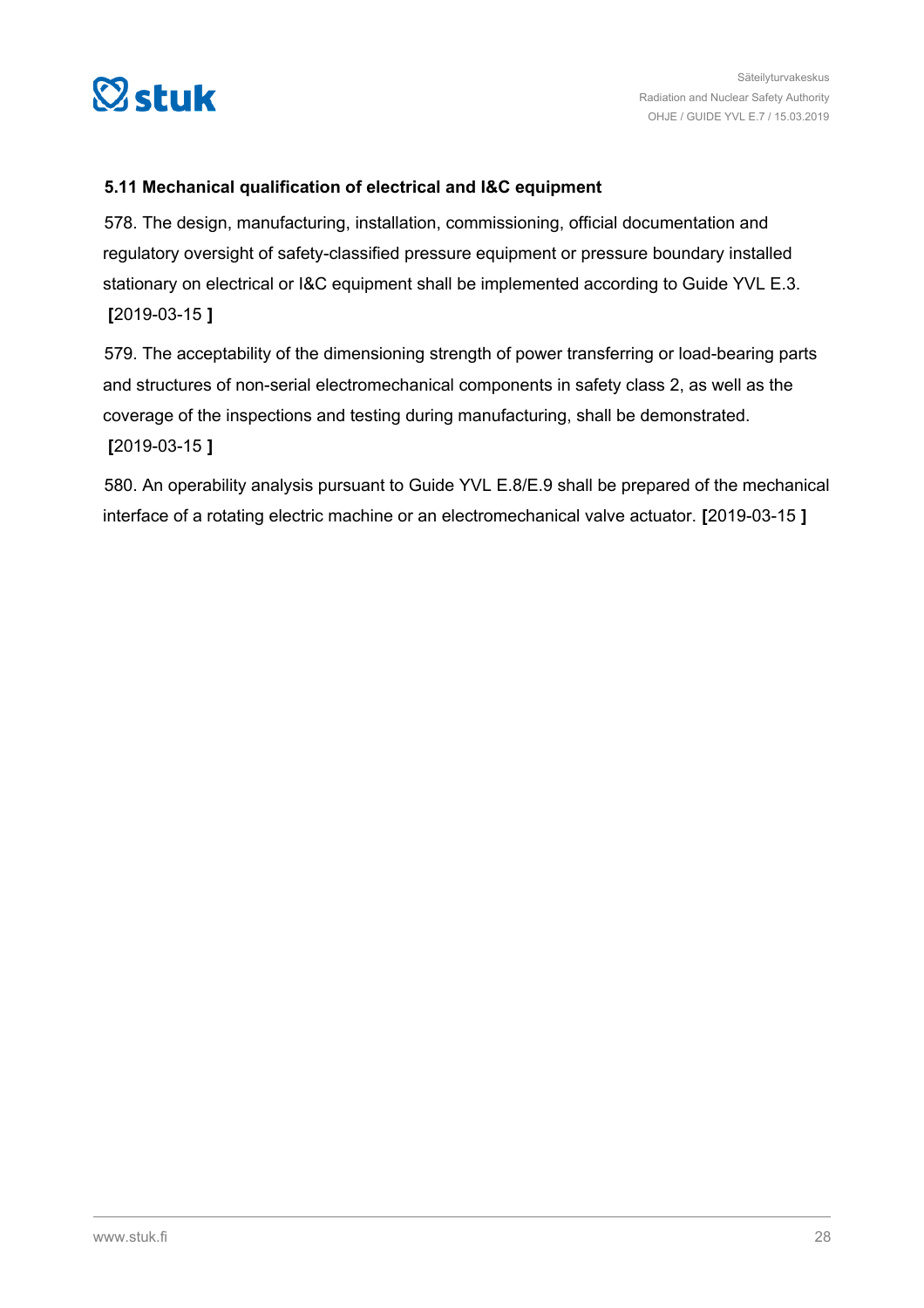<span id="page-28-0"></span>

### **6 Qualification of safety-classified software**

#### **6.1 General software requirements**

601. Requirements presented in publication [4] "Licensing of safety critical software for nuclear reactors, Common position of international nuclear regulators and authorised technical support organisations, Revision 2018" shall be taken into account, when applicable, in the design of I&C systems in safety class 2. **[**2019-03-15 **]**

602. The design and implementation of software in safety class 2 shall adhere to applicable nuclear industry standards. **[**2019-03-15 **]**

602a. The design and implementation of software in safety class 3 shall adhere to applicable nuclear industry standards firstly or, secondarily, standards intended for the design of safetycritical software. **[**2019-03-15 **]**

602b. The design and implementation of programmable IC circuits (FPGA/PLD/CPLD) in safety class 2 shall adhere to applicable nuclear industry standards. **[**2019-03-15 **]**

602c. The design and implementation of programmable IC circuits (FPGA/PLD/CPLD) in safety class 3 shall adhere to applicable nuclear industry standards or standards intended for the design and implementation of safety-critical IC circuit programming. **[**2019-03-15 **]**

603. The design of software in safety class 2 systems and equipment shall aim at clarity and simplicity. **[**2013-11-15 **]**

604. The structure of software in safety class 2 shall minimise the propagation of the effects of a single software error. **[**2013-11-15 **]**

605. The structure of software in safety class 2 shall enable the verification of the requirements set for the system. **[**2013-11-15 **]**

606. The program execution cycle of software in safety class 2 shall be defined. **[**2019-03-15 **]**

607. Those software parts that are unnecessary for functional performance shall be identified and their safety significance shall be analysed and taken into account in the design of the system in safety class 2. **[**2013-11-15 **]**

608. The failure mechanisms of software in safety classes 2 and 3 shall be identified and analysed to a sufficient extent. **[**2013-11-15 **]**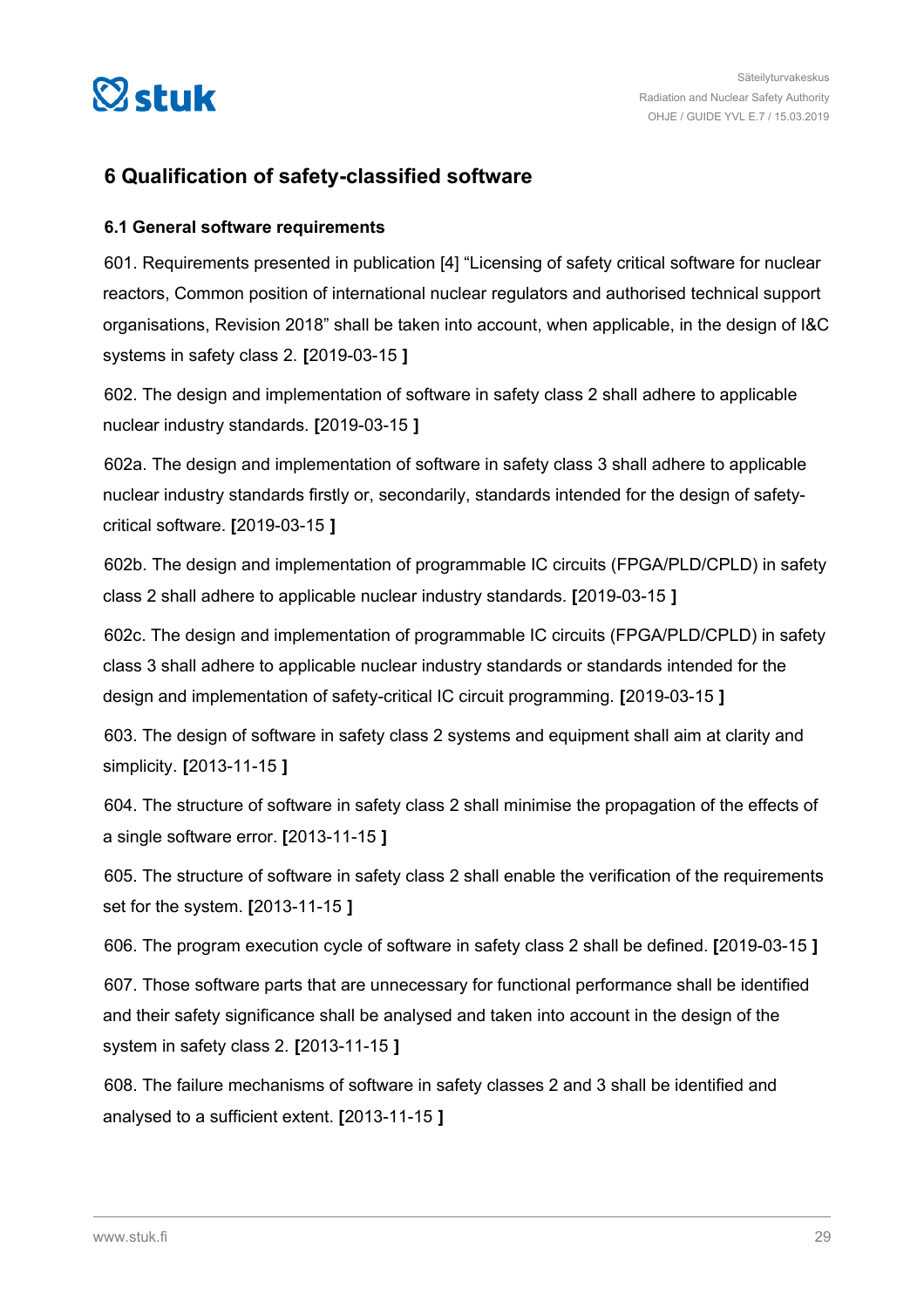<span id="page-29-0"></span>

609. The comprehensiveness of the self-diagnostics shall be considered when determining the periodic test interval for a software-based system or component in safety classes 2 and 3. **[**2019-03-15 **]**

610. The coverage of the self-diagnostics and periodic tests of the software-based I&C systems and components in safety class 2 shall be analysed. **[**2013-11-15 **]**

611. The effects of failures in the self-diagnostics function of a software-based system or component in safety class 2 on the operation of the protection I&C systems shall be analysed. **[**2013-11-15 **]**

612. The requirements set for software in safety class 2 or 3 shall be derivable in a traceable manner from component or system level requirements. **[**2013-11-15 **]**

613. Paras 601–612 shall also apply to data transfer and data buses between different software. **[**2013-11-15 **]**

### **6.2 Qualification of the system platform software and the application software**

614. The qualification plan of a software based system in safety class 2 or 3 (see section 5.2) shall cover the qualification of the system platform software and the application software. **[**2019-03-15 **]**

615. The type approval of a system platform or component (see section 5.10) shall also cover the system platform software. **[**2013-11-15 **]**

616. For system platforms or components in safety class 3 for which a type approval pursuant to section 5.10 is not required, an assessment of the system platform software shall be performed under an applicable standard. **[**2019-03-15 **]**

617. The evaluation report defined in para. 616 shall present the observations made in the inspection, the need for any corrective actions, and a justified decision on the acceptability of the software for the intended purpose of use. **[**2013-11-15 **]**

618. An analysis of the conformity to standards of the design process of the system platform software and application software shall form a part of the qualification of a software-based system or component in safety class 2 or 3. **[**2019-03-15 **]**

619. An analysis of the qualifications of the personnel participating in design and testing shall form a part of the qualification of a software-based system or component in safety class 2 or 3. **[**2019-03-15 **]**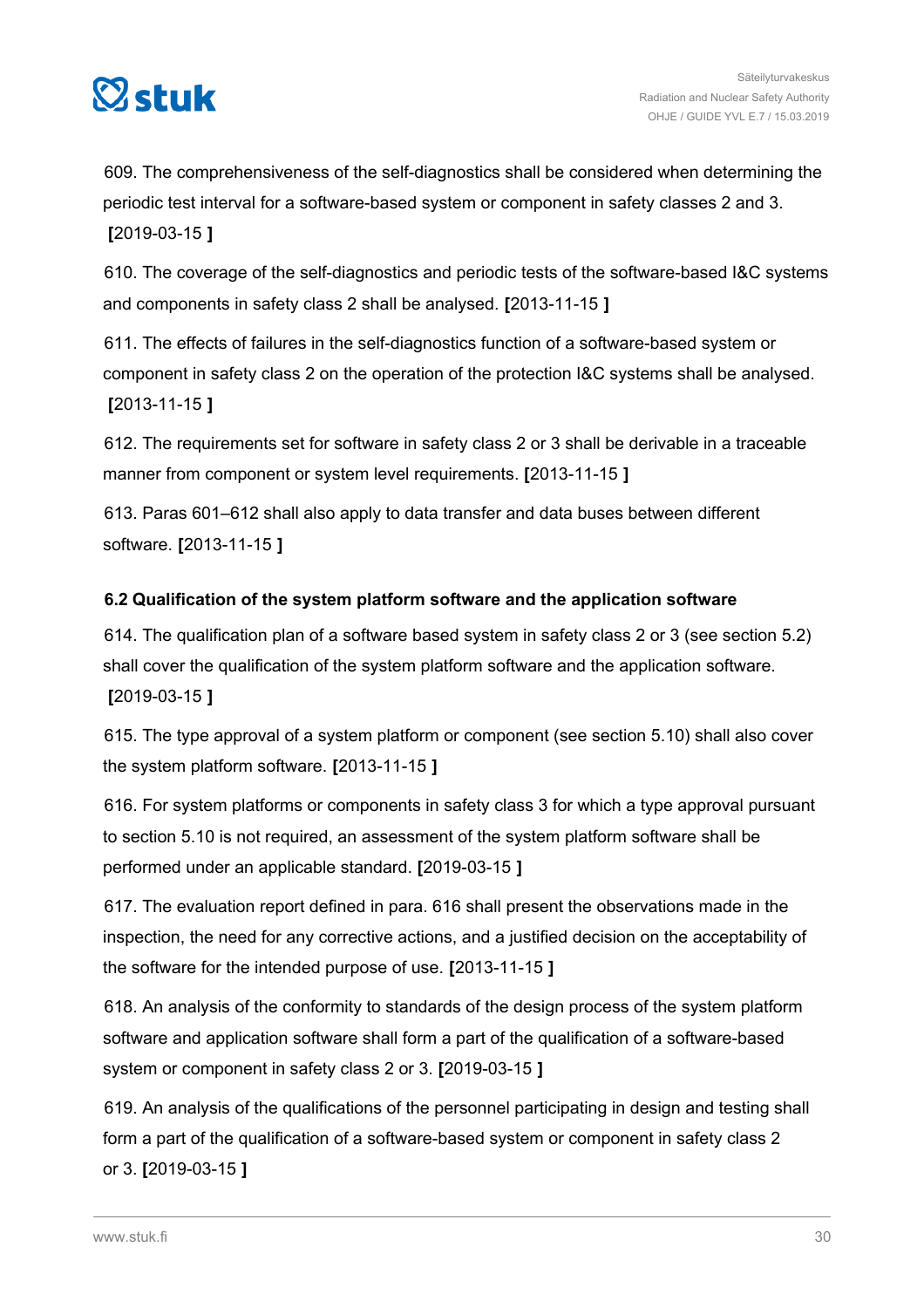<span id="page-30-0"></span>

620. Removed. **[**2019-03-15 **]**

### **6.3 Software design procedures and processes**

621. A life cycle model under an applicable standard shall be defined for the manufacture of software in safety class 2 or 3. **[**2013-11-15 **]**

622. The methods used in the design, testing and quality assurance of software in safety classes 2 and 3 shall be defined. **[**2013-11-15 **]**

623. Any conditions and limitations presented in the type approval of the system platform (para. 615) or the assessment of the system platform (para. 616) shall be taken into account in the design and implementation of application software in safety class 2 or 3. **[**2019-03-15 **]**

624. The design, manufacture and testing processes of a nuclear facility's software in safety class 2 shall be independently assessed after each phase in a manner that allows for ensuring the correct transfer of the set requirements to the final product that will be taken into use. **[**2013-11-15 **]**

#### **6.4 Software tools**

625. Removed. **[**2019-03-15 **]**

626. The software tools of systems and equipment in safety class 2 shall be covered by comprehensive configuration management. **[**2013-11-15 **]**

627. The design and implementation of software of safety class 3 systems and equipment shall utilise software tools whose configuration management, maintenance and fault data collection are appropriately documented. **[**2013-11-15 **]**

628. The configuration management, maintenance and modification design of tools used for configuration and object code generation in safety classes 2 and 3 shall be implemented using procedures which consider the safety significance of the system or component. **[**2013-11-15 **]**

629. Removed. **[**2019-03-15 **]**

630. The procedures to be followed to ensure the safe functioning of systems installed at the facility in case of any software tool error shall be documented. **[**2019-03-15 **]**

631. Removed. **[**2019-03-15 **]**

632. Removed. **[**2019-03-15 **]**

633. Removed. **[**2019-03-15 **]**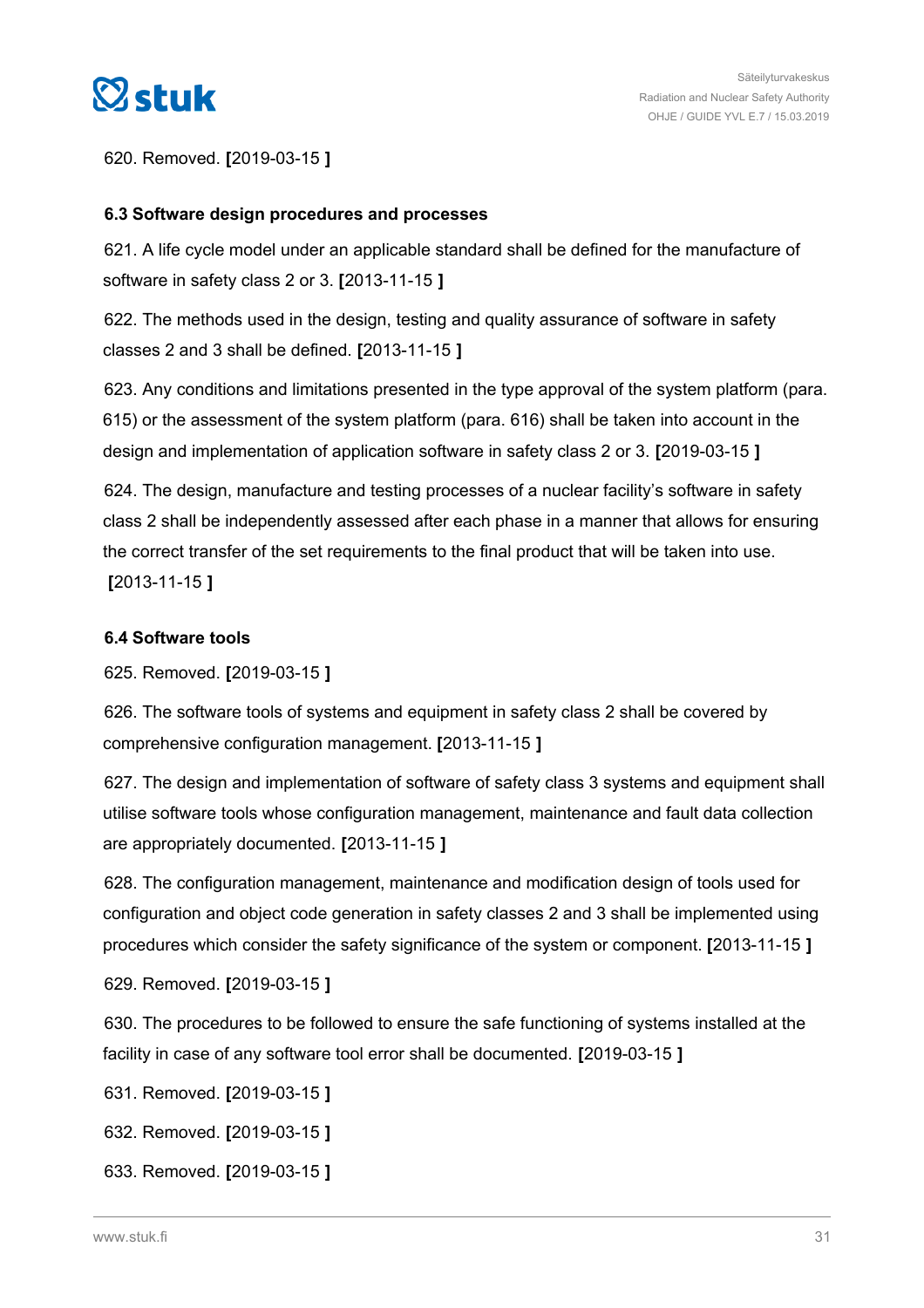<span id="page-31-0"></span>

634. Moved to Guide YVL A.12. **[**2019-03-15 **]** 635. Moved to Guide YVL A.12. **[**2019-03-15 **]** 636. Moved to Guide YVL A.12. **[**2019-03-15 **]** 637. Removed. **[**2019-03-15 **]** 638. Removed. **[**2019-03-15 **]**

### **6.5 Existing software**

639. Existing software is subject to the same requirements as software to be developed. **[**2013-11-15 **]**

640. Any deficiencies in the documentation and implementation of the design process of existing software may be substituted for by means of analyses and testing, while taking into account the requirements set by the safety class and safety significance. **[**2019-03-15 **]**

641. Software structure and functions shall be analysed, and the functions to be excluded from use documented, for the suitability analysis of existing software. **[**2013-11-15 **]**

642. The documentation of the existing software and system shall enable the configuration management and modification planning of the system or software. **[**2013-11-15 **]**

### **6.6 Software testing**

643. A testing plan shall exist for all software. **[**2013-11-15 **]**

644. The software testing plan shall be aligned with the testing plans of the component and system. **[**2013-11-15 **]**

645. The test plan and procedures used for a system or component belonging to safety class 2 or 3 shall be sufficient, taking into account the safety significance of the system or component. **[**2019-03-15 **]**

646. The software shall also be tested in the equipment to be installed at the facility. **[**2013-11-15 **]**

647. The final testing of a system or component belonging to safety class 2 or 3 shall cover all functions with their timings, including, as far as practically possible, the self-diagnostic functions. **[**2013-11-15 **]**

```
648. Removed. [2019-03-15 ]
```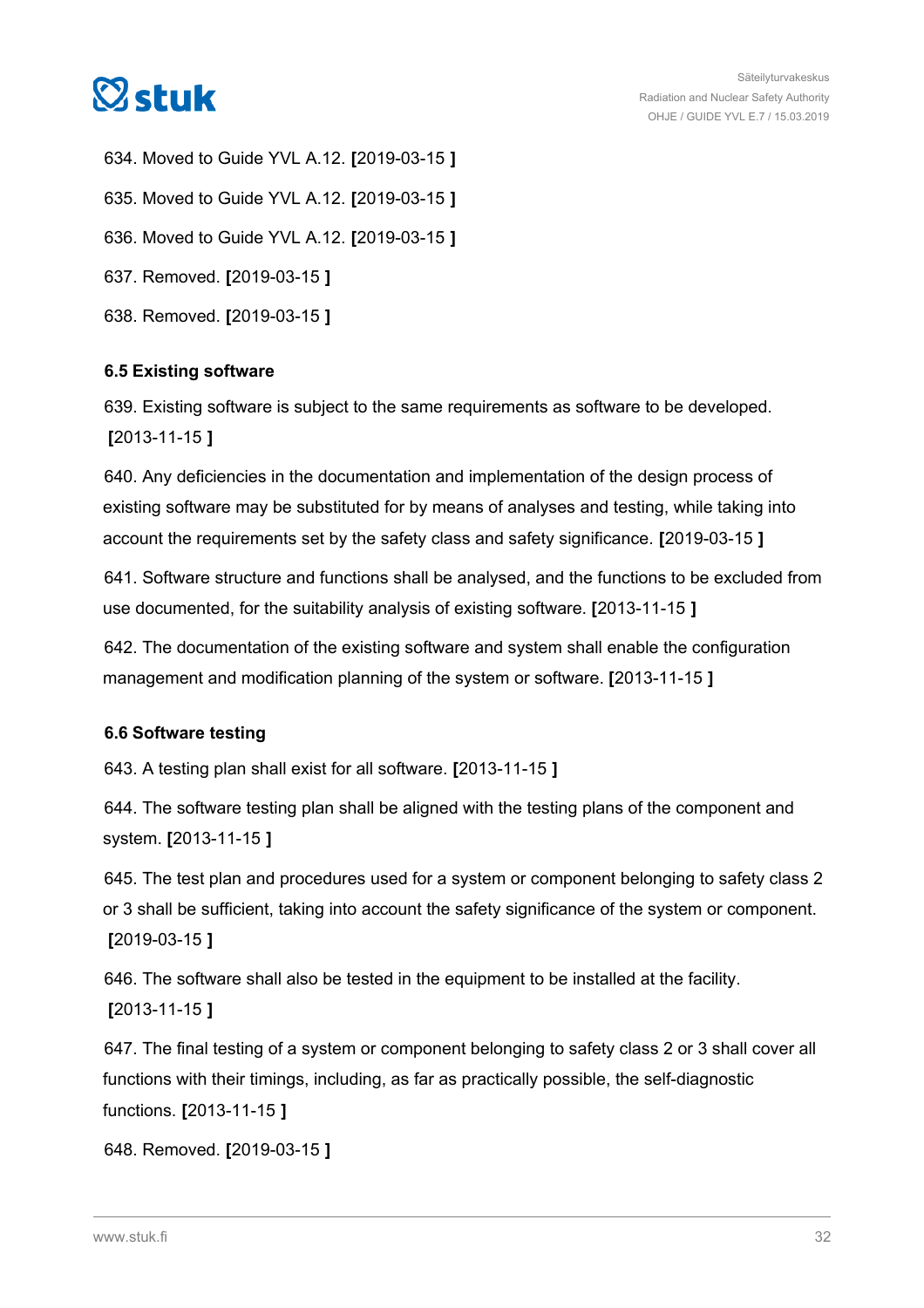

649. The software test cases shall also include transient situations used in transient and accident analyses. **[**2013-11-15 **]**

650. The coverage of the tests of safety class 2 software shall be analysed against the requirements at the different phases of testing. **[**2019-03-15 **]**

651. Removed. **[**2019-03-15 **]**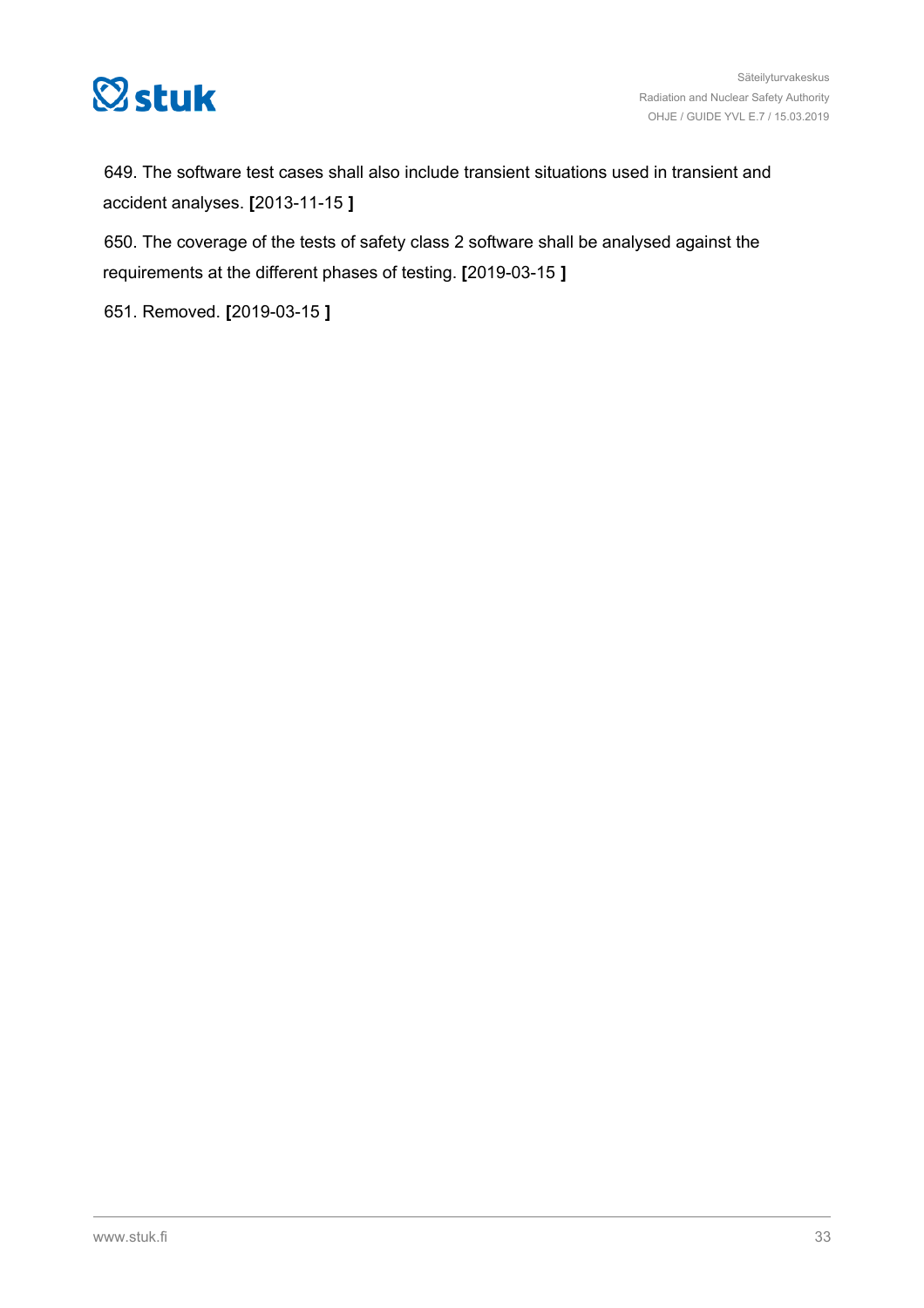<span id="page-33-0"></span>

### **7 Receiving, installation and commissioning**

### **7.1 General requirements for receiving, installation and commissioning**

701. Procedures used during the receiving, installation and commissioning of electrical and I&C systems and equipment presented in the licensee's quality management system shall describe the duties of the organisations responsible for a specific function, the division of work, the areas of responsibility, and the procedures used for documentation, and the scope of inspections to be performed. **[**2013-11-15 **]**

### **7.2 Receiving inspection**

702. A licensee's receiving inspection shall be performed on the safety-classified electrical and I&C equipment, cables and, if any, their software. **[**2013-11-15 **]**

703. During the receiving inspections defined in para. 702, the licensee shall ensure that the component, its assembly, software and configuration correspond to the design. **[**2013-11-15 **]**

704. During the receiving inspections pursuant to para. 702, the licensee shall ensure that the quality assurance and quality control result documentation defined in the order has been provided with the delivery of the serially manufactured component or software and that the documentation results meet the acceptance criteria. **[**2019-03-15 **]**

705. During the receiving inspections pursuant to para. 702, the licensee shall ascertain that the component has not suffered any damage during transport. **[**2019-03-15 **]**

706. Inspections and tests relating to the receiving inspection pursuant to para. 702 shall be performed acceptably. **[**2019-03-15 **]**

707. The receiving inspection pursuant to para. 702 shall be documented. **[**2019-03-15 **]**

#### **7.3 Installation**

708. An installation schedule shall be defined for installations. **[**2019-03-15 **]**

709. The scope, actions, responsibilities and records of the installation and coupling inspections and functional tests to be done after the installation shall be defined. **[**2013-11-15 **]**

710. The licensee shall perform an installation inspection on the safety-classified electrical or I&C equipment and cables installed. **[**2013-11-15 **]**

711. During the installation inspection, the licensee shall ensure that the installation is appropriate and that it has been performed according to approved plans and the guidelines and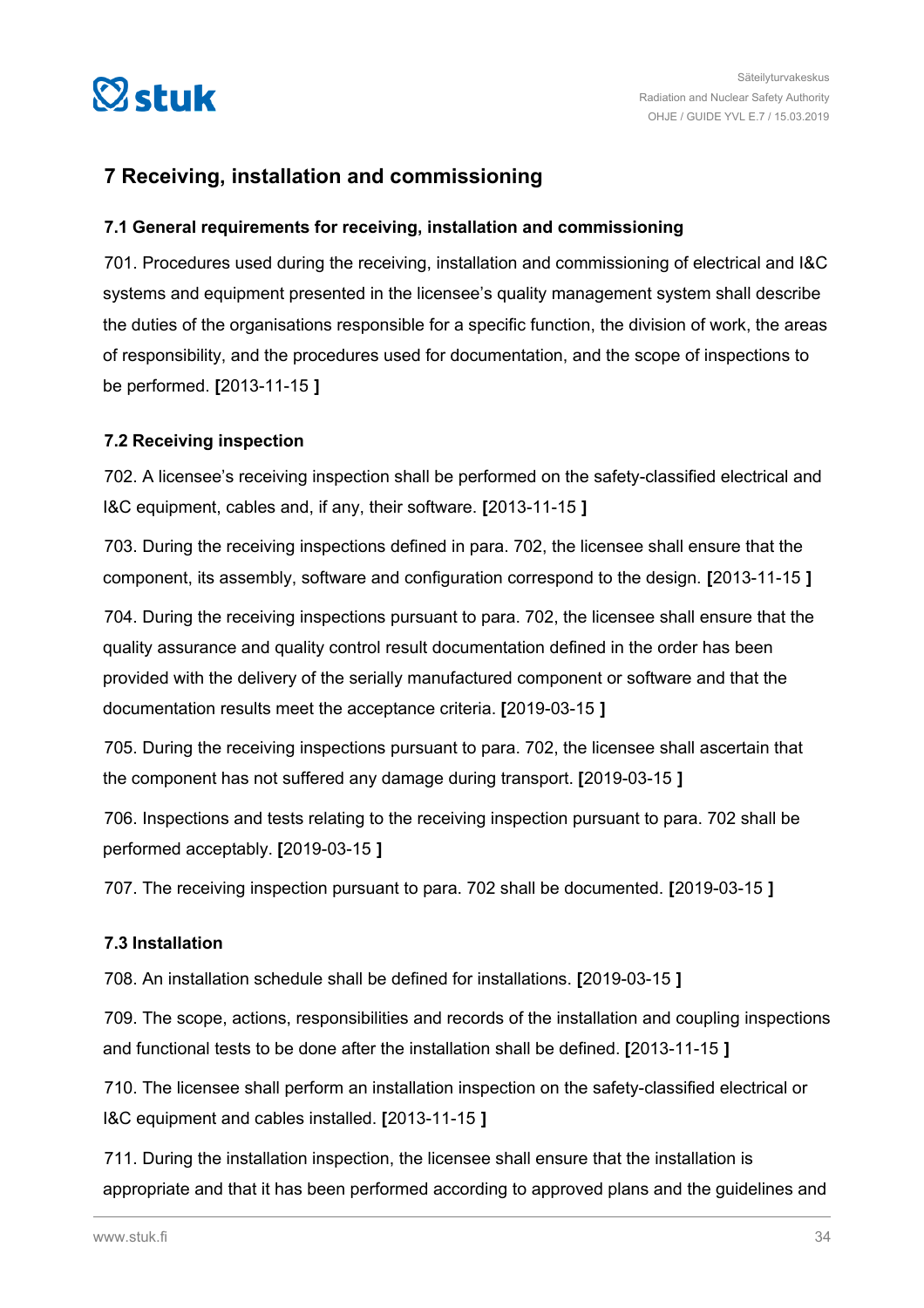<span id="page-34-0"></span>

principles concerning a nuclear facility. **[**2013-11-15 **]**

### **7.4 Commissioning**

712. The licensee shall successfully perform a commissioning inspection on the installed or modified safety-classified electrical or I&C systems, equipment or cables before they are commissioned. **[**2013-11-15 **]**

713. If necessary, the commissioning inspection may be divided into two parts. The first part may review the documentation created before commissioning testing, and determine that the system, component or cable installed is ready for commissioning testing operation. The second part reviews the result documentation from commissioning testing. This way the inspection load in larger projects may be divided across several phases, which improves the manageability of the installation and commissioning testing phase. **[**2013-11-15 **]**

714. During the commissioning inspections, the licensee shall verify that the component or system installed complies with the approved plans, and that this has been ascertained by means of sufficient inspections and tests. **[**2013-11-15 **]**

715. The licensee's commissioning inspection shall verify that any defects and faults discovered during previous phases have been processed acceptably. **[**2019-03-15 **]**

716. The licensee's commissioning inspection shall ensure that any changes made in the commissioning phase have been implemented according to the procedures specified for the system's configuration management. **[**2013-11-15 **]**

717. The licensee's commissioning inspection shall ensure that the parameters of a softwarebased component or system have been set and recorded according to the configuration management system. **[**2013-11-15 **]**

718. The licensee's commissioning inspection shall inspect the realisation of the licensee's quality management. **[**2013-11-15 **]**

719. The licensee's commissioning inspection shall verify that the electrical or I&C system, components, cables and installations fulfil the environmental and operating condition requirements set by their location of use. **[**2013-11-15 **]**

720. The licensee's commissioning inspection shall inspect that the installation inspections and functional tests have been performed acceptably. The commissioning testing result documentation and the protocols related to commissioning shall be reviewed, and they shall not contain shortcomings that prevent commissioning. **[**2013-11-15 **]**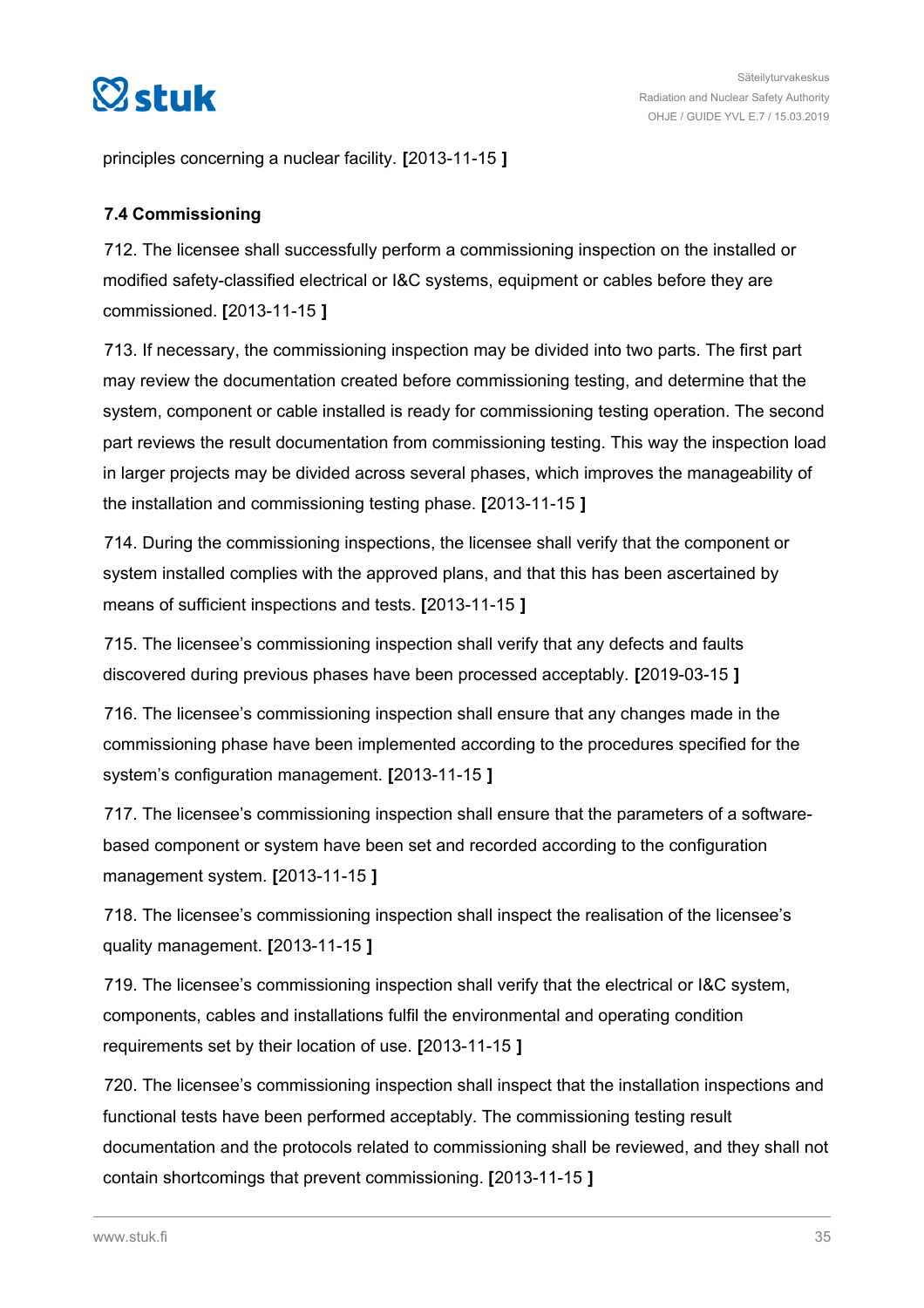

721. The licensee's commissioning inspection shall inspect the readiness of the instructions regarding the system. **[**2013-11-15 **]**

722. The licensee's commissioning inspection shall ensure that any remarks made by STUK during earlier regulatory measures have been appropriately taken care of. **[**2013-11-15 **]**

723. The licensee's commissioning inspection shall verify that no obstacles exist that would prevent commissioning. **[**2013-11-15 **]**

724. If any minor non-conformances from a STUK-approved suitability analysis or preinspection documents are discovered during the licensee's commissioning inspection, they shall be brought to the attention of STUK's inspector. **[**2013-11-15 **]**

725. A deviation report shall be prepared of any significant deviations observed during the licensee's commissioning inspection, and it shall be submitted to STUK for approval.

**[**2013-11-15 **]**

726. The commissioning inspections of safety-classified electrical and I&C systems and equipment may only be performed by a STUK-approved organisational unit and inspector that is independent of design and installation and belongs to licensee's organisation. **[**2013-11-15 **]**

727. The following shall be appended to the licensee's application for the performers of commissioning inspections:

- an organisation description showing the organisational position of the unit and individuals performing the inspections and the independence of the inspections activities.
- a description of those performing the inspections, detailing their education, work experience and competence as well as for what inspections the approval is sought
- a description of the procedures used in and the essential instructions pertaining to the inspections
- further clarifications, if necessary.

### **[**2019-03-15 **]**

728. The inspectors shall have sufficient professional competence and experience as well as appropriately qualified equipment, tools and methods needed to perform the inspections. **[**2013-11-15 **]**

729. A STUK-granted authorisation to perform commissioning inspections is valid for a maximum of five years at a time. When needed, an application for a renewal of the authorisation shall be submitted to STUK no later than 3 months prior to the expiration of the previous authorisation. **[**2013-11-15 **]**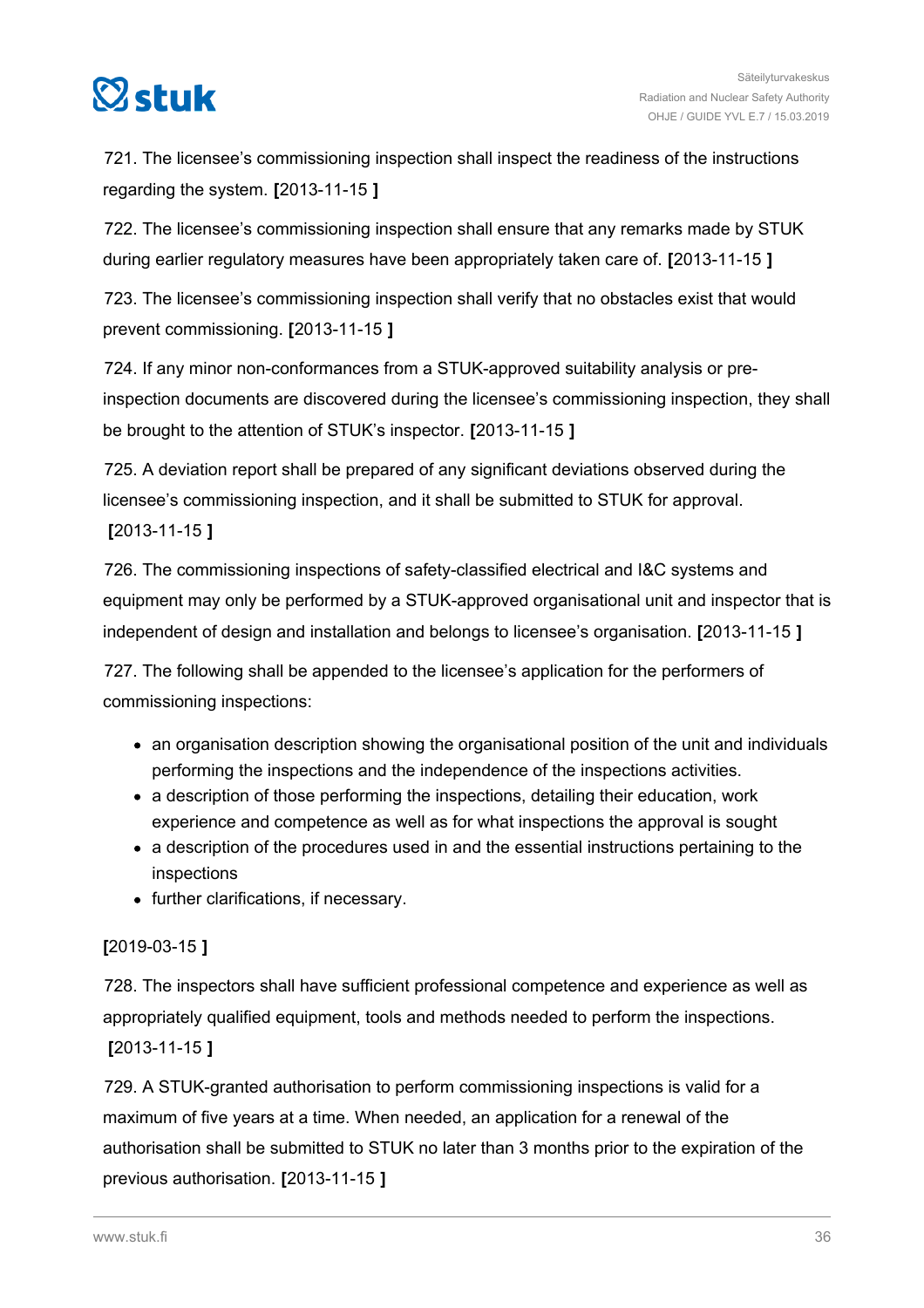<span id="page-36-0"></span>

### **8 Removed. (Ageing management, see Guide YVL A.8)**

- 801. Removed. **[**2019-03-15 **]**
- 802. Moved to Guide YVL A.8. **[**2019-03-15 **]**
- 803. Removed. **[**2019-03-15 **]**
- 804. Removed. **[**2019-03-15 **]**
- 805. Removed. **[**2019-03-15 **]**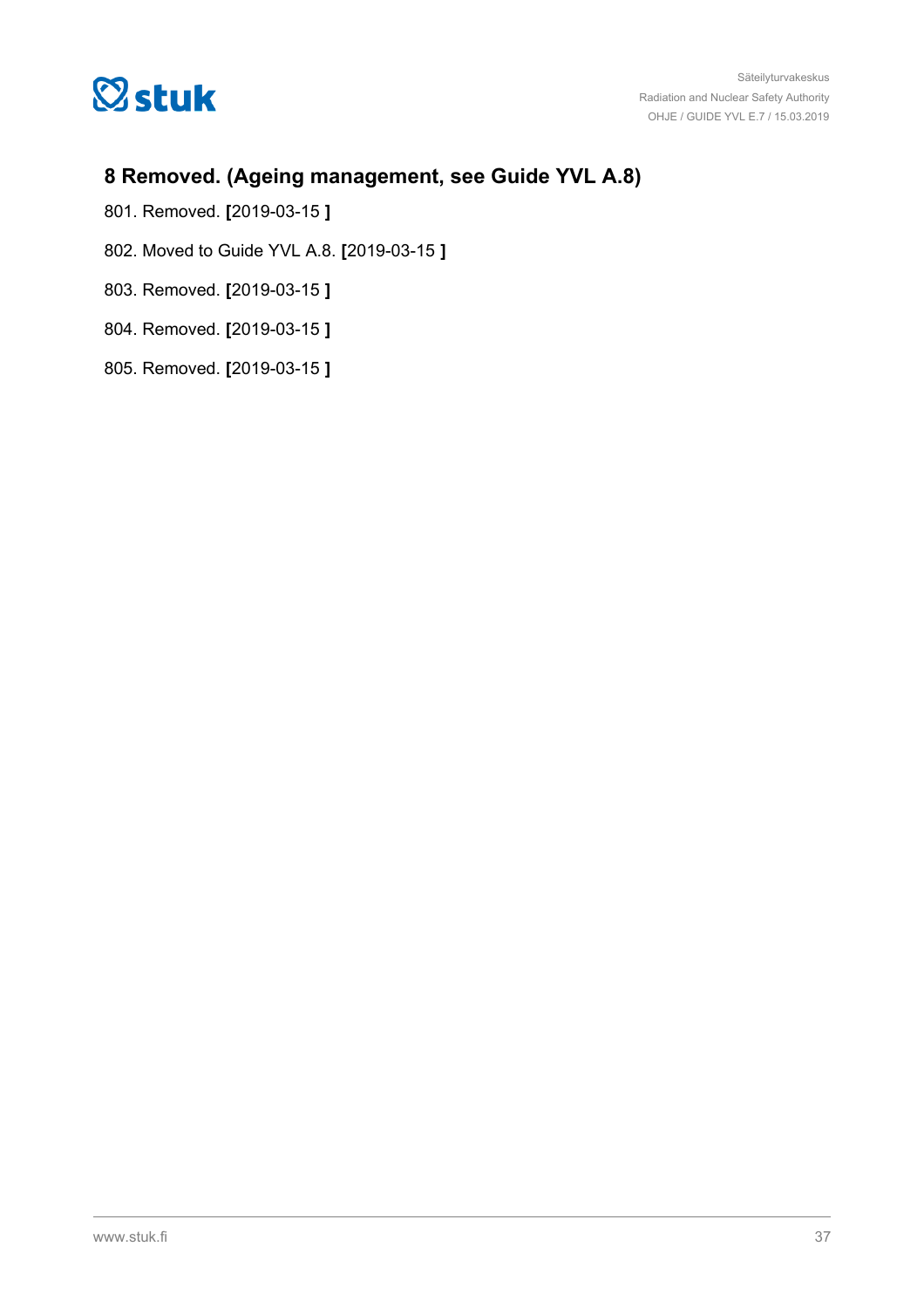<span id="page-37-0"></span>

### **9 Documents to be submitted to STUK**

- 901. Removed. **[**2019-03-15 **]** 902. Removed. **[**2019-03-15 **]**
- 903. Removed. **[**2019-03-15 **]**
- 904. Removed. **[**2019-03-15 **]**

### **9.1 Suitability analyses**

905. Preliminary suitability analyses pursuant to section 3.4.1 concerning electrical and I&C equipment and cables in safety class 2 shall be submitted to STUK. Parts according to paras 340 and 341 shall be submitted for approval and other parts for information. **[**2019-03-15 **]**

905a. Preliminary suitability analyses pursuant to section 3.4.1 concerning electrical and I&C equipment and cables in safety class 3 shall be submitted to STUK for information. **[**2019-03-15 **]**

905b. Final suitability analyses pursuant to section 3.4.2 concerning electrical and I&C equipment and cables in safety class 2 shall be submitted to STUK. Parts according to paras 348, 350 and 357 shall be submitted for approval and other parts for information. **[**2019-03-15 **]** 905c. Final suitability analyses pursuant to section 3.4.2 concerning electrical and I&C

equipment and cables in safety class 3 shall be submitted to STUK for information. **[**2019-03-15 **]**

906. The preliminary and final suitability analyses may be combined into a single document provided that the component qualification procedure does not include type approval, software assessments, tests or factory tests and the suitability analysis can be prepared directly in connection with the component selection process. **[**2019-03-15 **]**

907. Removed. **[**2019-03-15 **]**

908. Removed. **[**2019-03-15 **]**

909. The preliminary suitability analyses and combined preliminary and final suitability analyses shall be submitted to STUK well in advance before the component factory testing. The aforementioned suitability analyses shall be submitted to STUK before equipment installation if the components do not undergo any factory tests. **[**2019-03-15 **]**

910. The preliminary suitability analyses submitted to STUK for approval shall have been approved by STUK before the factory tests are started. **[**2013-11-15 **]**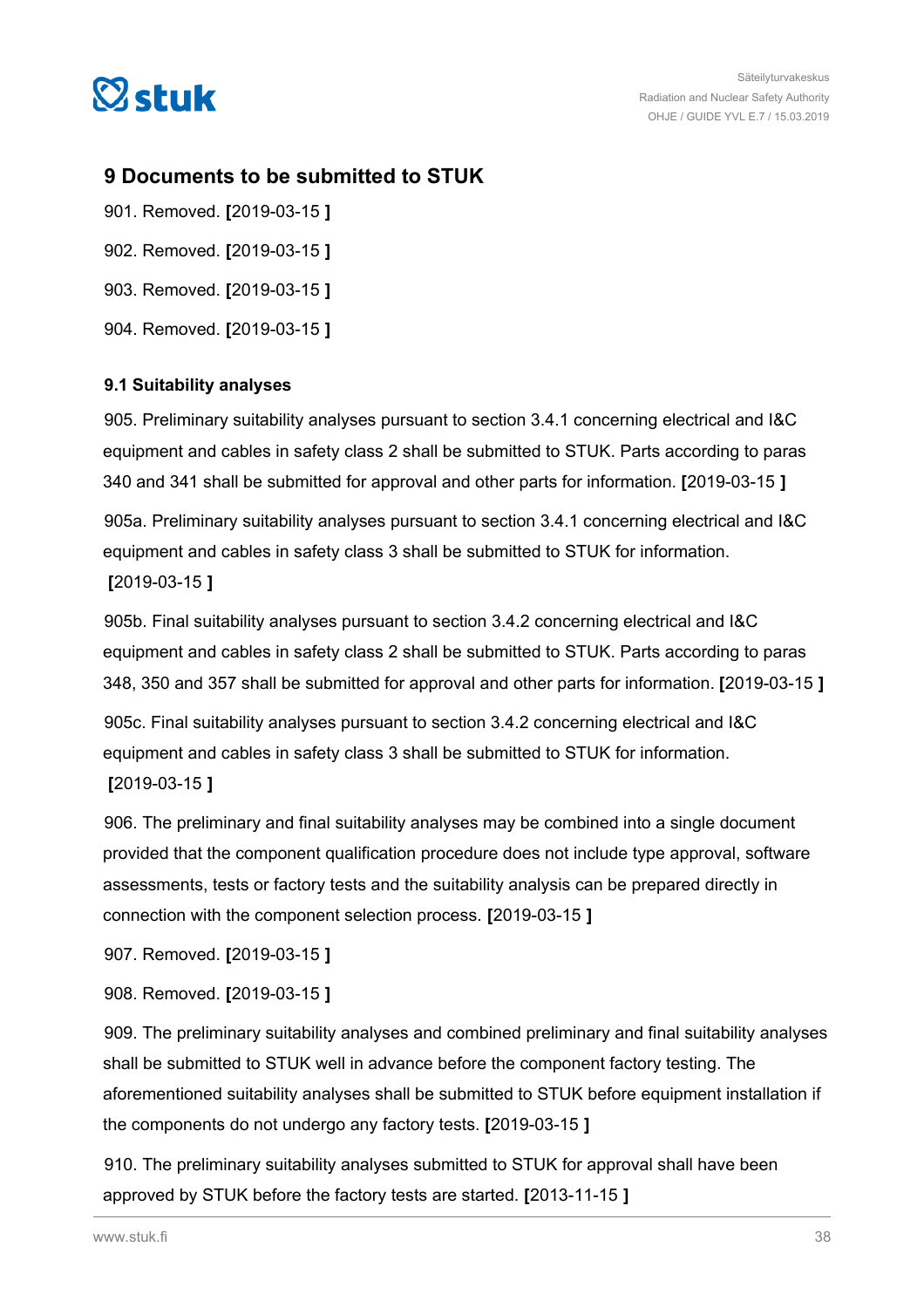<span id="page-38-0"></span>

### 911. Removed. **[**2019-03-15 **]**

912. The final suitability analysis shall be submitted to STUK well in advance before the performance of the licensee's commissioning inspections or, in the case of spare part changes, before the installation of the component at the facility. **[**2019-03-15 **]**

913. The licensee's commissioning inspection cannot be closed before STUK has made a decision concerning the final suitability analysis submitted for approval. **[**2013-11-15 **]**

914. In case of a spare part change, the installation of the component at the facility may not be started before STUK has made a decision concerning the suitability analysis submitted for approval. **[**2019-03-15 **]**

### **9.2 Control of manufacturing and factory tests**

915. A factory test plan shall be submitted to STUK for information of those factory tests which STUK confirms it will follow. **[**2013-11-15 **]**

916. For the purpose of potential inspections on the manufacturers' and suppliers' premises, the testing schedules of the safety-classified electrical and I&C systems, components and cables (performance and functional tests) shall be submitted to STUK for information in good time. **[**2013-11-15 **]**

917. During factory inspection visits, STUK shall be provided with the opportunity to check, for example, the manufacturers' design and manufacturing processes, management systems, the documents on quality assurance and quality control produced during manufacturing and those referred to in the qualification plan. **[**2019-03-15 **]**

917a. Before the installation of the system, the licensee shall submit to STUK for information a post-factory test licensee's assessment on the component's conformity to requirements (para. 519; in the case of equipment and cables, the assessment shall be submitted to STUK according to para. 349). **[**2019-03-15 **]**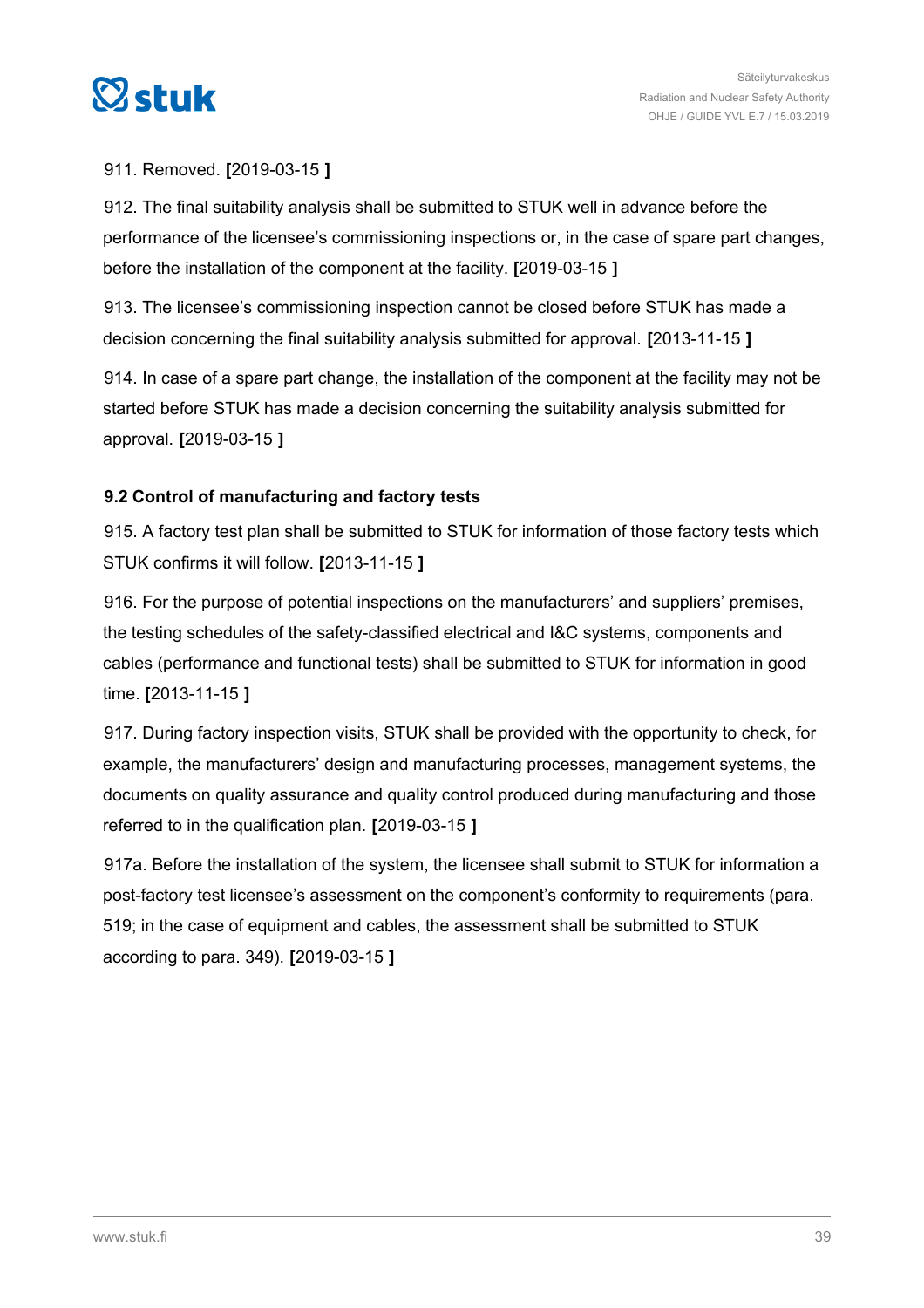<span id="page-39-0"></span>

### **9.3 Installation phase**

918. For the purposes of installation supervision, if STUK so requests, the installation schedule of safety class 2 and 3 electrical and I&C systems, components and cables subject to preinspection shall be sent to STUK for information prior to the commencement of the installation. **[**2013-11-15 **]**

919. During installation supervision, the licensee shall show STUK the plans and instructions used in the licensee's installation inspection as well as the inspections' result documentation. **[**2013-11-15 **]**

### **9.4 Commissioning phase**

920. Removed. **[**2019-03-15 **]**

921. Removed. **[**2019-03-15 **]**

922. Removed. **[**2019-03-15 **]**

923. The general requirements concerning commissioning testing are given in Guide YVL A.5. **[**2019-03-15 **]**

924. A report on the commissioning inspections performed by the licensee (see section 7.4) and their results shall be submitted to STUK for information annually. **[**2019-03-15 **]**

925. The performance of a system commissioning inspection performed by STUK (see section 10.4) shall be requested in writing well before the inspection date. **[**2013-11-15 **]**

926. The system commissioning inspection performed by STUK (see section 10.4) shall be conducted prior to plant unit start-up or prior to system commissioning in case commissioning takes place during operation. **[**2013-11-15 **]**

927. During the commissioning inspections performed by STUK (see section 10.4), the licensee shall present to STUK the results from the licensee's commissioning inspection and their related result documentation. **[**2013-11-15 **]**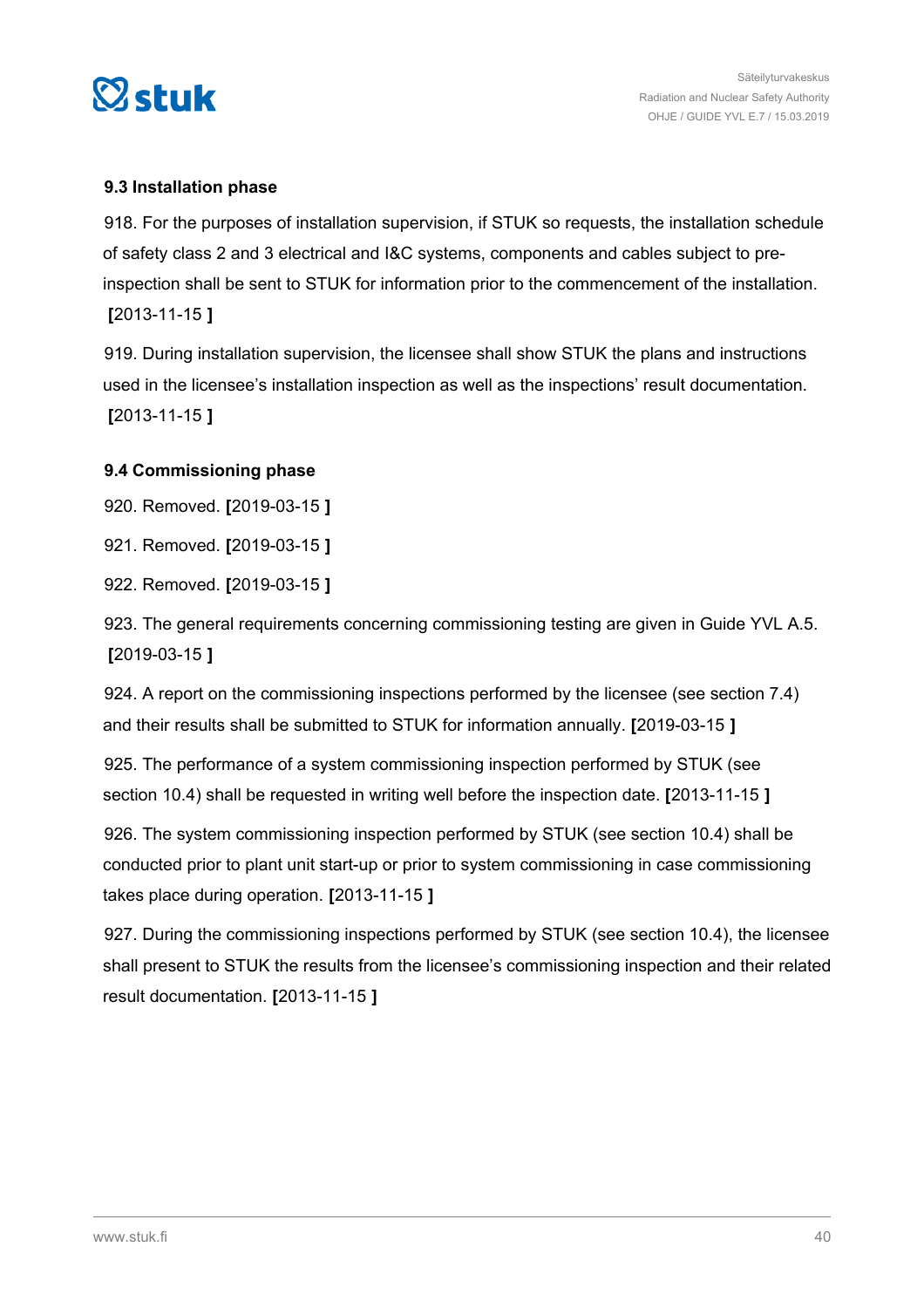<span id="page-40-0"></span>

### **9.5 Operation phase**

928. Requirements concerning the periodic testing programmes of electrical and I&C systems, components and cables are presented in Guide YVL A.6. **[**2019-03-15 **]**

929. The licensee shall record the test results for the electrical and I&C systems, equipment, and cables during the operation phase. **[**2013-11-15 **]**

### **9.6 Modifications during operation**

930. Electrical and I&C system modifications in safety classes 2 and 3 may be started only after STUK has approved the system's pre-inspection documentation and when any requirements pertaining to the starting and supervision of work stated in the approval have been fulfilled. **[**2019-03-15 **]**

931. The installation of electrical or I&C equipment subject to the requirement of para. 334 shall not be started before the preliminary and final suitability analyses have been submitted to STUK and any documentation submitted for approval has been approved by STUK. **[**2019-03-15 **]**

932. The commissioning testing programmes of modified system parts and components shall be prepared such that the impact of the modifications is tested to a sufficient extent by means of commissioning testing programmes corresponding to the original commissioning testing programmes. **[**2013-11-15 **]**

933. Prior to a system's commissioning, the licensee shall obtain approval for any changes that need to be made to the Operational Limits and Conditions. **[**2013-11-15 **]**

934. The emergency, transient and operating procedures of a nuclear facility shall be updated to correspond to the modified electrical or I&C system or equipment prior to the system commissioning. **[**2013-11-15 **]**

935. The maintenance instructions of the electrical or I&C system and its components shall be updated without delay in connection with the modification. **[**2013-11-15 **]**

936. Removed. **[**2019-03-15 **]**

937. Removed. **[**2019-03-15 **]**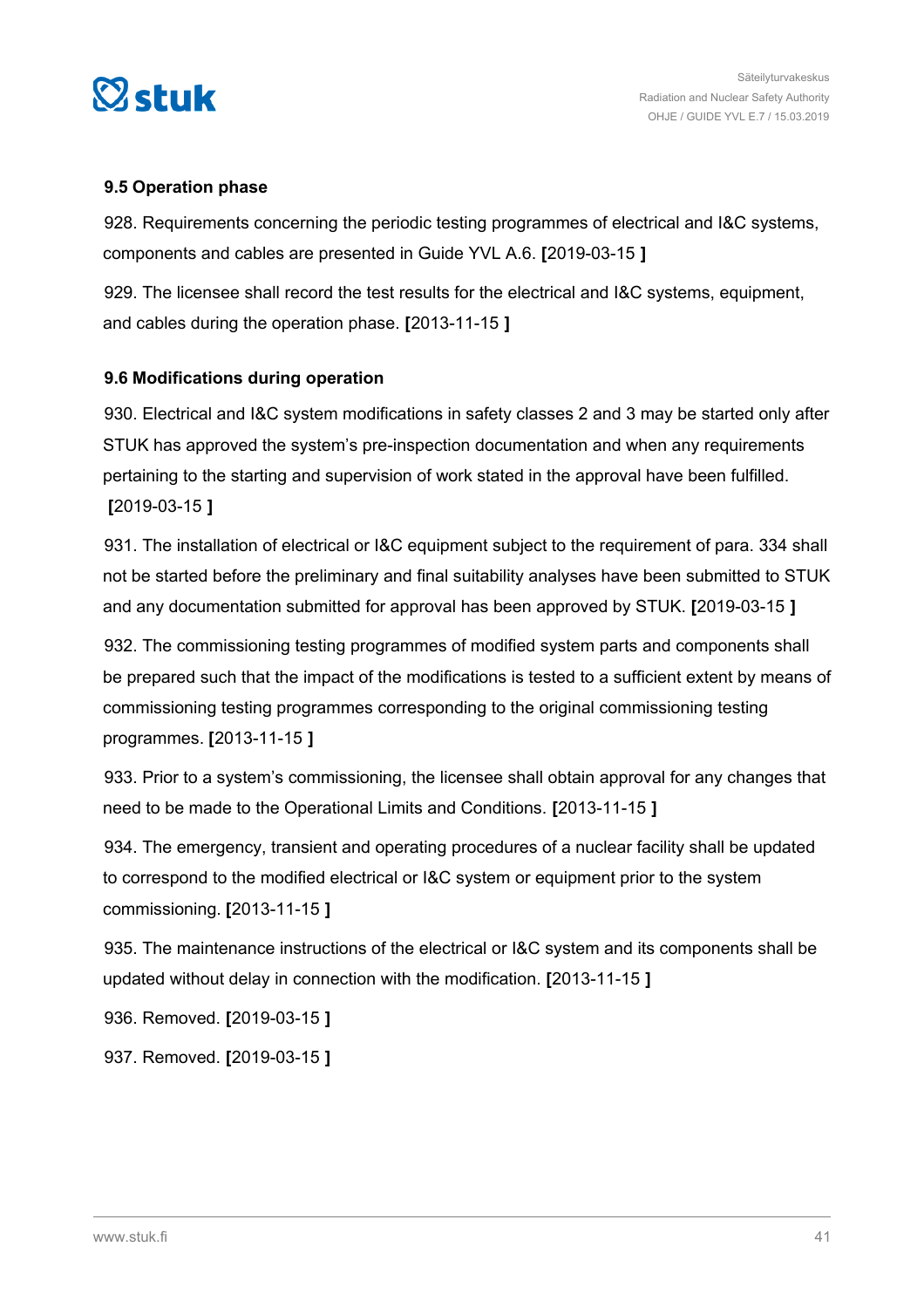<span id="page-41-0"></span>

### **10 Regulatory oversight by the Radiation and Nuclear Safety Authority**

### **10.1 Oversight of quality management**

1001. STUK assesses the quality management systems of the licensee and its subcontractors and how the licensee assesses the operation of its own and the subcontractors' quality management systems. **[**2013-11-15 **]**

### **10.2 Oversight of manufacturing and factory tests**

1002. STUK supervises, at its discretion, manufacture of the electrical and I&C systems, equipment and cables in safety classes 2 and 3 by means of inspection visits. **[**2013-11-15 **]**

### **10.3 Oversight of installation**

1003. At its discretion, STUK supervises the installation of safety class 2 and 3 electrical and I&C systems and equipment. **[**2019-03-15 **]**

1004. During inspection visits, STUK oversees that the overall implementation corresponds to the approved pre-inspection documentation and that it meets the required quality level. **[**2013-11-15 **]**

### **10.4 Oversight of commissioning**

1005. During the inspections part of the inspection programme during operation and construction, STUK supervises the licensee's commissioning activities of electrical and I&C equipment and cables. **[**2019-03-15 **]**

1006. STUK oversees commissioning testing and system tests at its discretion at the facility. **[**2013-11-15 **]**

1007. At its discretion, STUK may perform its own commissioning inspection of electrical and I&C systems and equipment. **[**2013-11-15 **]**

1008. During the pre-inspection of electrical and I&C systems, STUK specifies the systems whose commissioning inspections it will conduct. **[**2013-11-15 **]**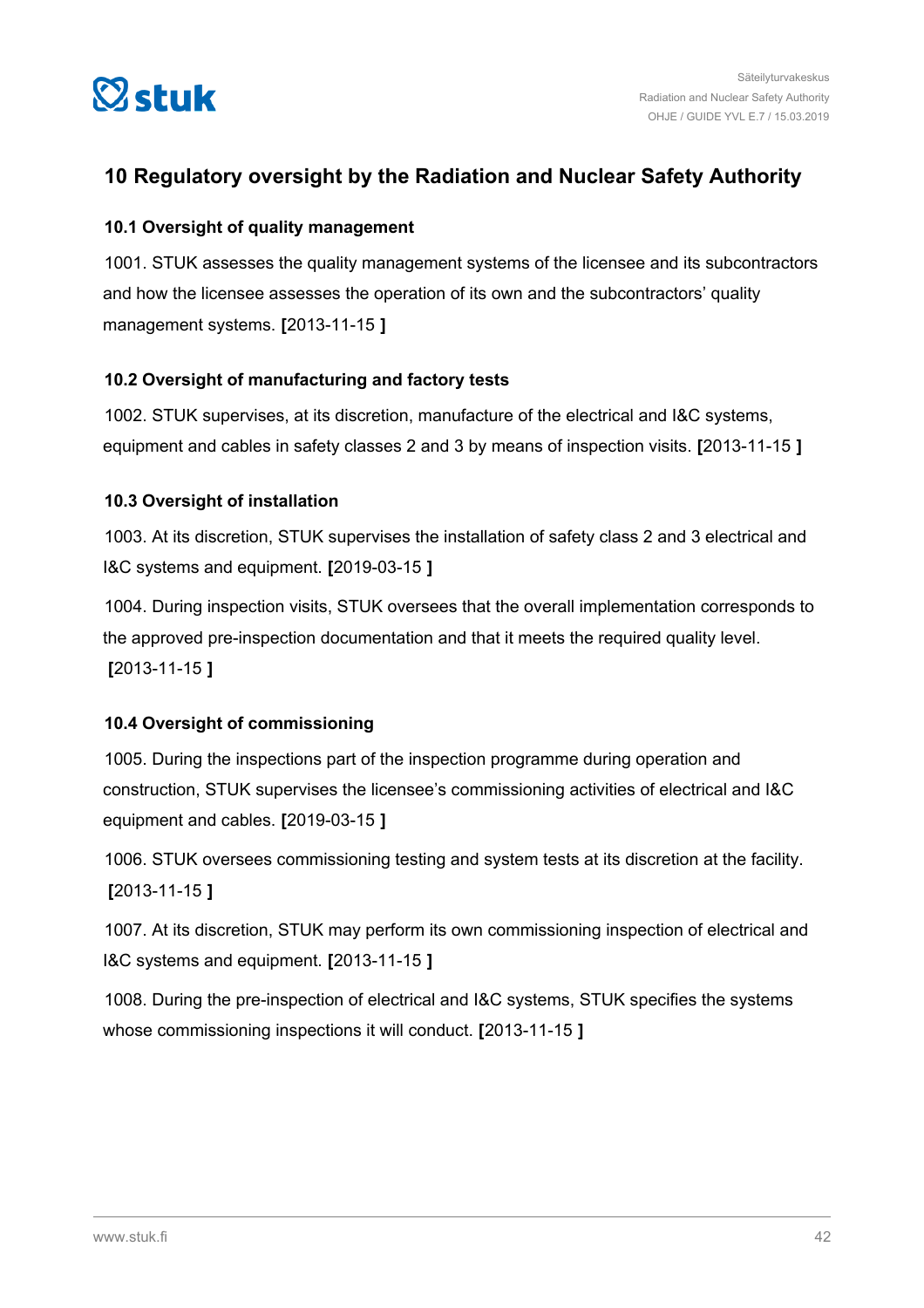<span id="page-42-0"></span>

### **10.5 Oversight during operation**

1009. During the operation of a nuclear facility, STUK supervises the electrical and I&C systems, equipment and cables by evaluating the licensee's operations and the effectiveness of its procedures. The inspection focuses on the procedures whereby the licensee ensures the reliable and correct operation of systems and equipment. This supervision may be carried out, for example, by reviewing the licensee's guidelines, functional processes, reports, or the maintenance, repair and modification works of systems and individual components. **[**2019-03-15 **]**

1010. The licensee's operations are monitored in regularly repeated inspections of the operation inspection programme, during annual outages, and in connection with large modifications. **[**2013-11-15 **]**

1011. The acceptability of the requirements pertaining to the operability of safety-classified electrical and I&C systems, equipment and cables, as well as the scope of periodic tests are assessed by STUK during the review of the Operational Limits and Conditions of the nuclear facility. **[**2013-11-15 **]**

#### **10.6 Modifications during operation**

1012. STUK applies the same principles to the supervision of modifications made during operation to the electrical and I&C systems and equipment of nuclear facilities as to the control of the design, procurement, installation and commissioning of new systems and equipment. **[**2013-11-15 **]**

1013. Removed. **[**2019-03-15 **]**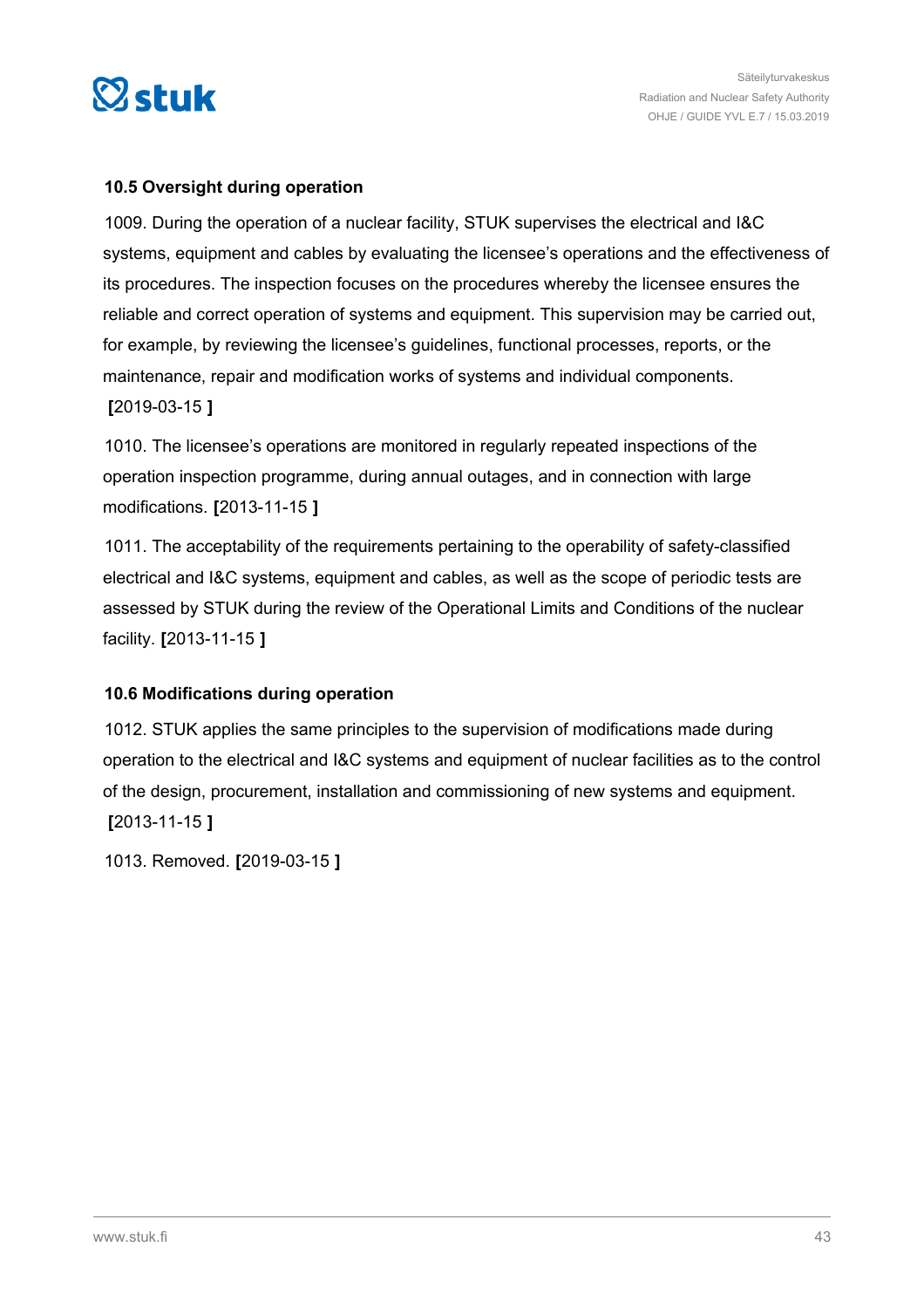<span id="page-43-0"></span>

### **11 References**

1. Nuclear Energy Act (990/1987). **[**2013-11-15 **]**

2. Radiation and Nuclear Safety Authority Regulation on theSafety of Nuclear Power Plant (STUK Y/1/2018). **[**2019-03-15 **]**

3. Quality management systems. Fundamentals and vocabulary. SFS-EN ISO 9000:2015. **[**2019-03-15 **]**

4. Licensing of safety critical software for nuclear reactors, Common position of international nuclear regulators and authorised technical support organisations, Revision 2018. **[**2019-03-15 **]**

5. Decision 768/2008/EC of the European Parliament and of the Council on a common framework for the marketing of products, and repealing Decision 93/465/EEC, 9 July 2008. **[**2013-11-15 **]**

6. Conformity assessment. Requirements for bodies certifying products, processes and services. SFS-EN ISO/IEC 17065:2012. **[**2019-03-15 **]**

7. Conformity assessment. Requirements for the operation of various types of bodies performing inspection. SFS-EN ISO/IEC 17020:2012. **[**2019-03-15 **]**

8. Competence of testing and calibration laboratories. General requirements. SFS-EN ISO/IEC 17025:2017. **[**2019-03-15 **]**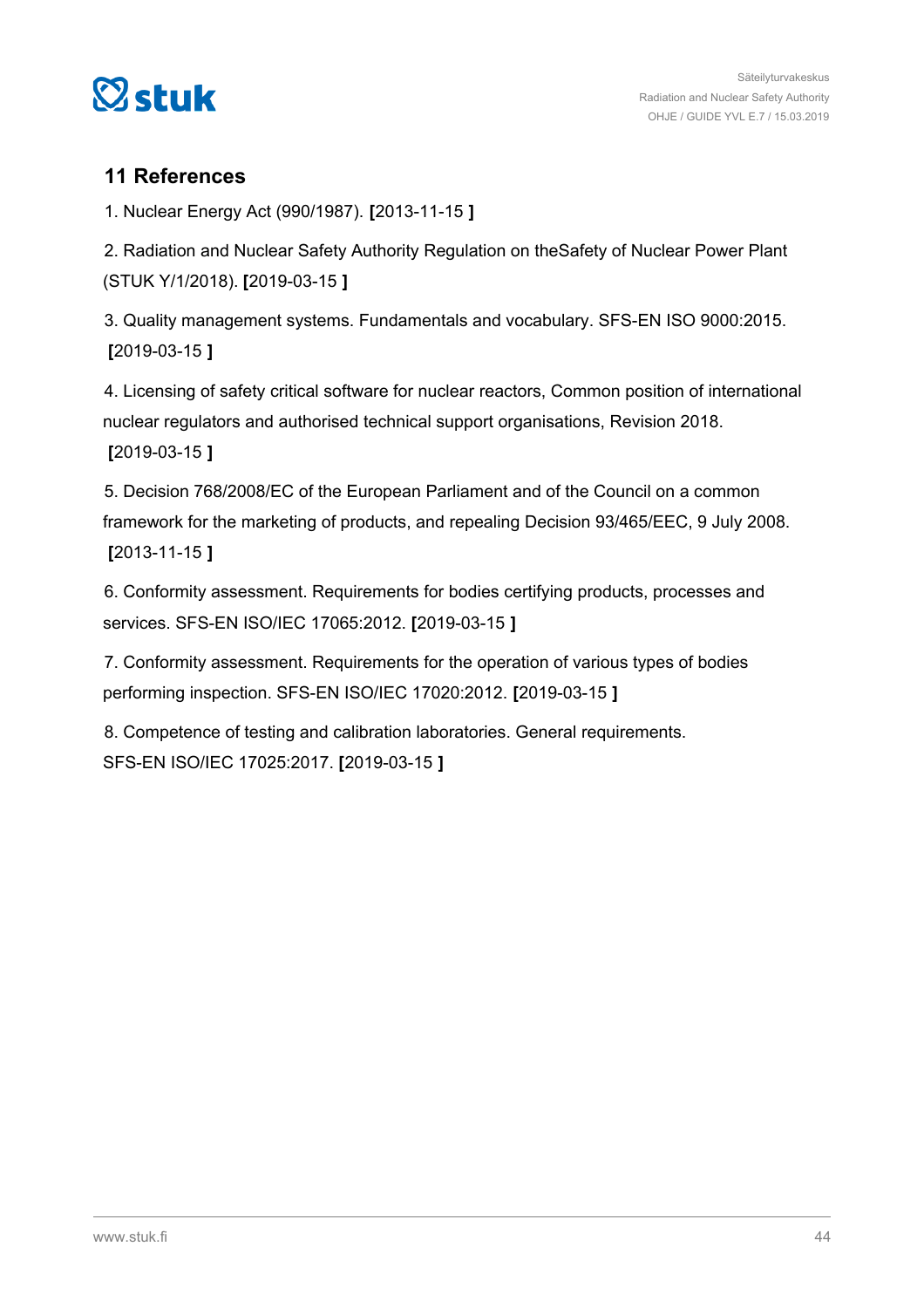

## **Definitions**

### **Trickle charge voltage for a set of accumulators**

The trickle charge voltage for a set of accumulators shall refer to a voltage generated by a battery charger in order to maintain a charge level on a set of accumulators that exceeds the nominal voltage of the set of accumulators.

### **Preliminary suitability analysis**

Preliminary suitability analysis shall be used by the licensee to verify that a component is suitable for its intended location of use on the basis of its rated values. The qualification of the component is also inspected and designed. After the preliminary suitability analysis the requirement specification of the component is verified, and the procurement of the component may be started, if necessary.

### **Instrumentation and control (I&C) system**

Instrumentation and control (I&C) system shall refer to a system that controls, adjusts or observes the operation of a nuclear facility or components thereof. Control may consist of automatic operation or relaying commands given by humans. The results of the observation may be processed by the I&C system or relayed to the operators of the facility.

### **Instrumentation and control (I&C) platform**

Instrumentation and control (I&C) platform shall refer to a product that, by the use of predeveloped tools and software and electronic modules, enables the design, implementation and maintaining of an application-specific I&C system.

### **Instrumentation and control (I&C) equipment**

Instrumentation and control (I&C) equipment shall refer to a piece of equipment such as a measuring device, display unit, electronic card or I&C relay that is part of an instrumentation and control system.

### **Software to be developed**

Software to be developed during the present design work, such as software for a programmable logic application.

#### **Qualification**

Qualification is normally used as a synonym for "validation" in YVL-guides. Qualification shall refer to confirmation, through the provision of objective evidence, that the requirements for a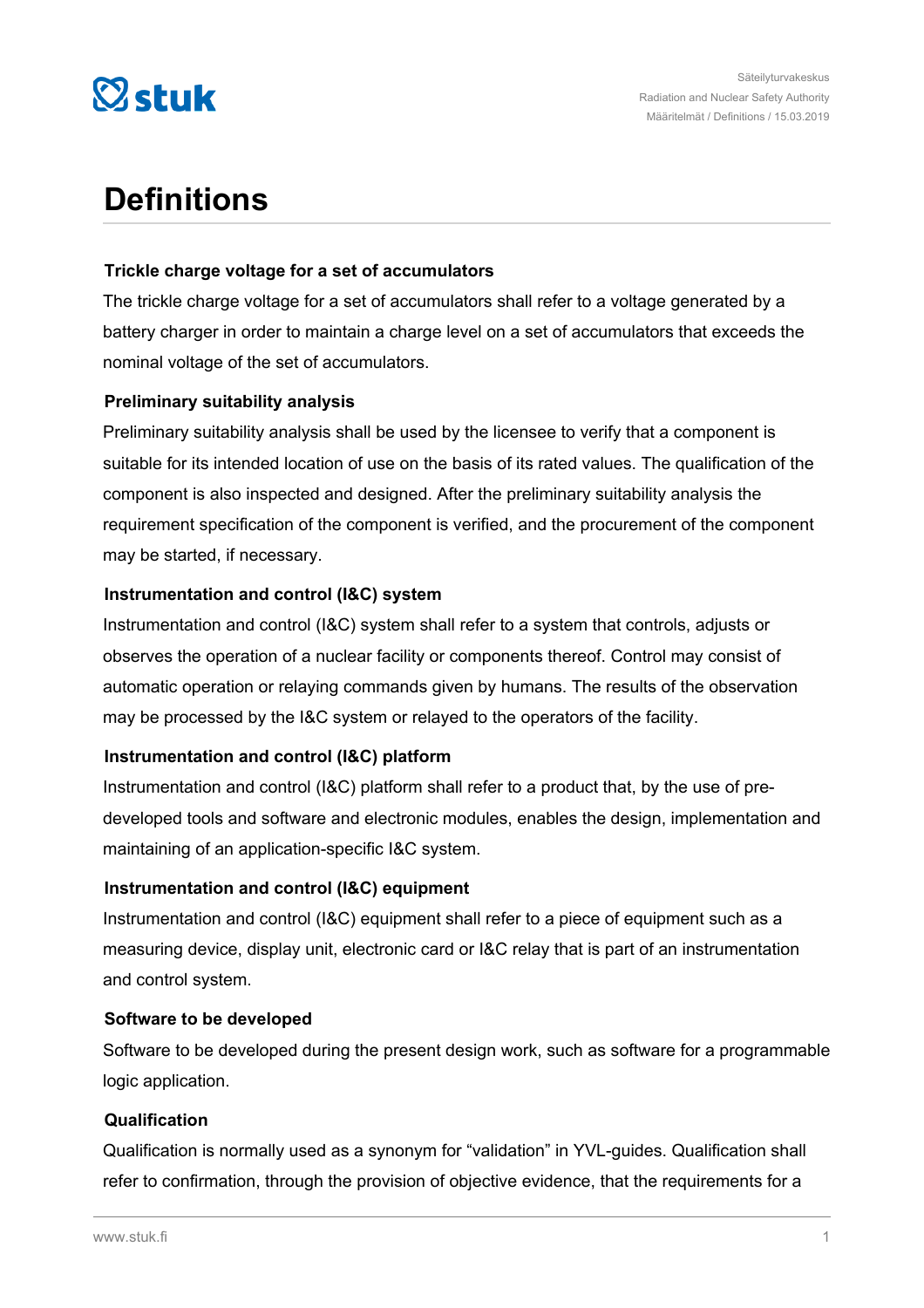

specific intended use or application have been fulfilled.

#### **Validation**

Validation shall refer to confirmation, through the provision of objective evidence, that the requirements for a specific intended use or application have been fulfilled.

### **Location requirements**

Location requirements shall refer to the requirements set on a component by its location of use at a nuclear facility. The location of use at a facility and as part of the facility's other systems sets requirements on the device in terms of the tolerance of environmental conditions, functionality, performance, and tolerance of potential accident conditions.

### **Component life cycle**

Component life cycle shall refer to the various stages of a component from design to production, operation, maintenance and decommissioning.

### **Final suitability analysis**

Final suitability analysis shall refer to the licensee's assessment to demonstrate (validate) that a component meets its rated values. This can be achieved by means of type approval and testing, quality control procedures, and operating experience.

#### **Rated value**

Rated value shall refer to the information used by the component manufacturer as a starting point for the design of a component or an I&C system platform, such as the nominal current of a breaker or the duration of a processing sequence of programmable logic. The manufacturer usually indicates the rated values in the component's brochure or specification.

#### **Software-based**

Software-based shall refer to a function achieved by means of executing program code with a processor. The term should not be confused with the concept of programmable. For example, a software-based temperature transducer is in no way "programmable" after manufacture, but its operation is based on program code executed by a processor.

#### **Existing software**

Existing software shall refer to software that has been manufactured before the life cycle of the present project, such as the software for a serially manufactured pressure transducer or the system platform software of programmable logic.

### **System platform software**

System platform software shall refer to component software that is not modified for different